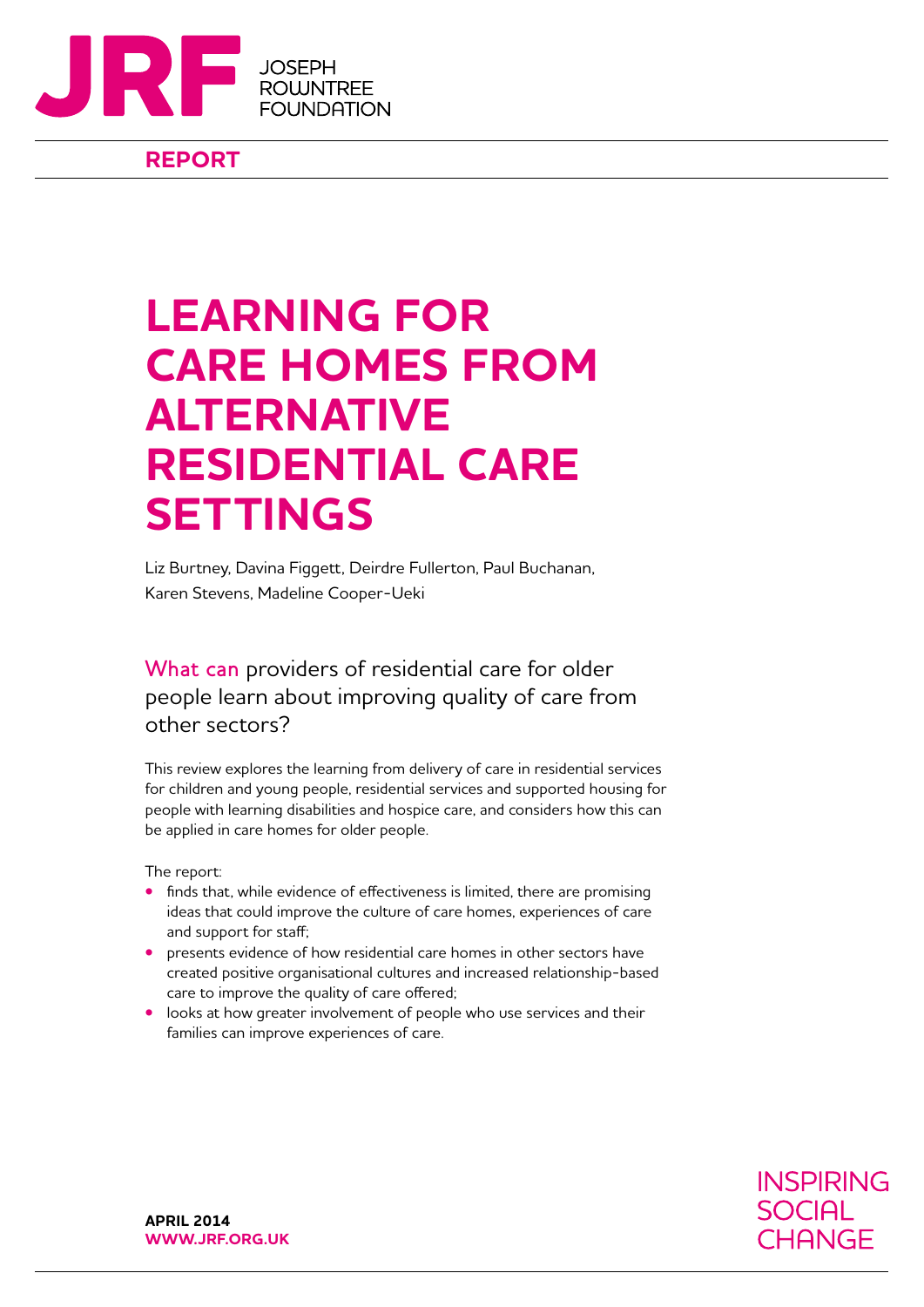# **CONTENTS**

|             | List of abbreviations                                | 04 |
|-------------|------------------------------------------------------|----|
|             | Executive summary                                    | 05 |
|             | Introduction and background                          | 09 |
| $\mathbf 1$ | Current policy context in 'comparison' settings      | 13 |
|             | Policy in hospice care                               | 13 |
|             | Policy in residential care settings for children     |    |
|             | and young people                                     | 14 |
|             | Policy in residential services and supported housing |    |
|             | for people with learning disabilities                | 14 |
| 2           | Regulation, risk management and safeguarding         | 16 |
|             | Regulation                                           | 17 |
|             | Risk management                                      | 18 |
|             | Safeguarding                                         | 20 |
|             | Transferable learning                                | 21 |
| 3           | Developing a positive culture for caring             | 22 |
|             | Relationship-based approaches to care                | 23 |
|             | The importance of the physical environment           | 25 |
|             | Transferable learning                                | 26 |
| 4           | Approaches to personalisation                        | 28 |
|             | Person-centred approaches                            | 29 |
|             | Participation                                        | 31 |
|             | Choice and control                                   | 34 |
|             | Rehabilitation and self management                   | 35 |
|             | Transferable learning                                | 36 |
| 5           | Co-ordination of care                                | 38 |
|             | Advanced care planning                               | 39 |
|             | Electronic systems for co-ordination of care         | 40 |
|             | Transferable learning                                | 42 |
| 6           | Staff selection and skills                           | 44 |
|             | Staff selection                                      | 44 |
|             | Staff skills                                         | 46 |
|             | Transferable learning                                | 47 |
| 7           | Ongoing support for staff                            | 49 |
|             | Mediators and supports                               | 50 |
|             | Staff self care                                      | 51 |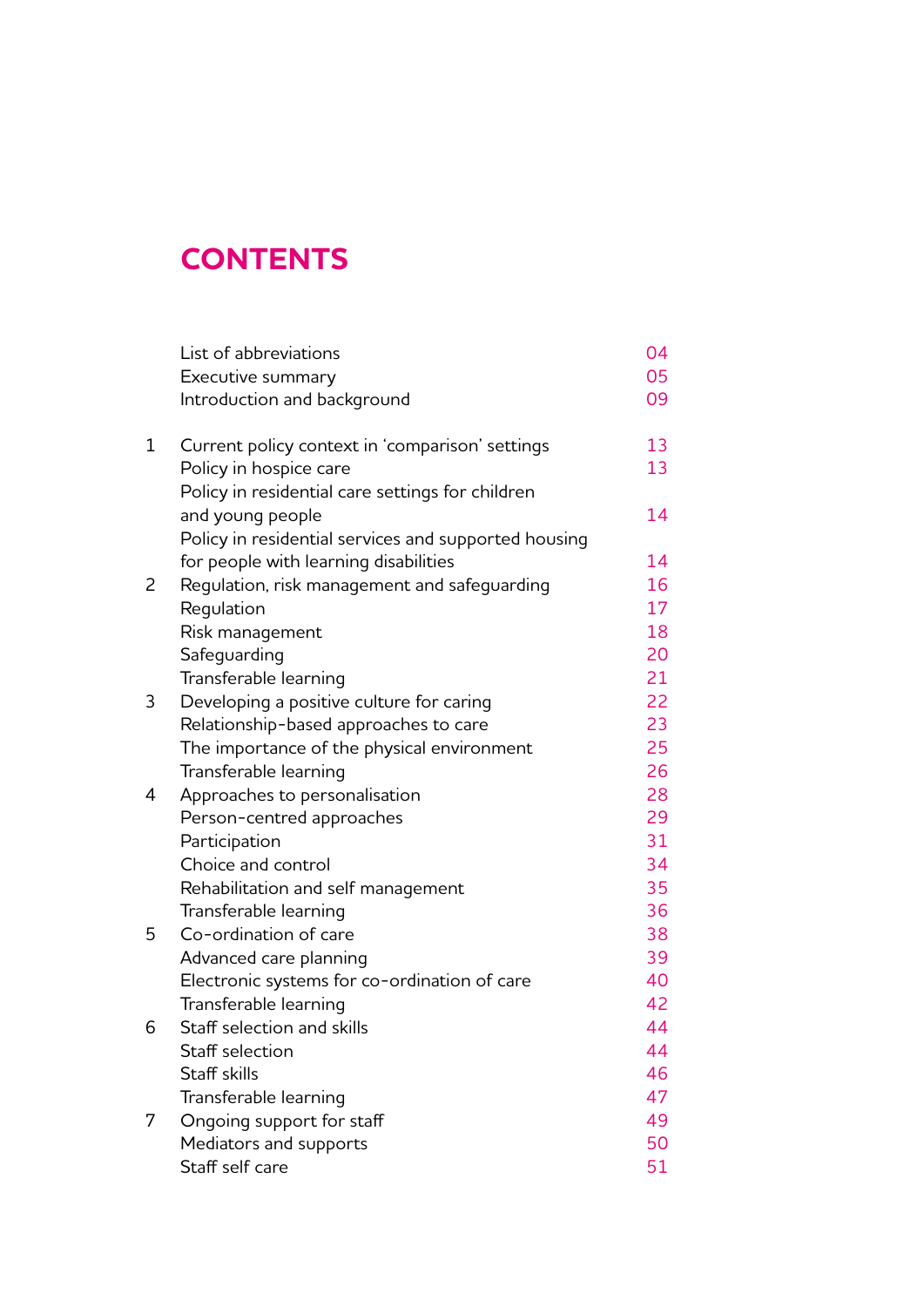| Transferable learning | 52 |
|-----------------------|----|
| Conclusions           | 53 |
| References            | 56 |
| Appendix 1            | 64 |
| Appendix 2            | 65 |
| Acknowledgements      | 69 |
| About the authors     | 70 |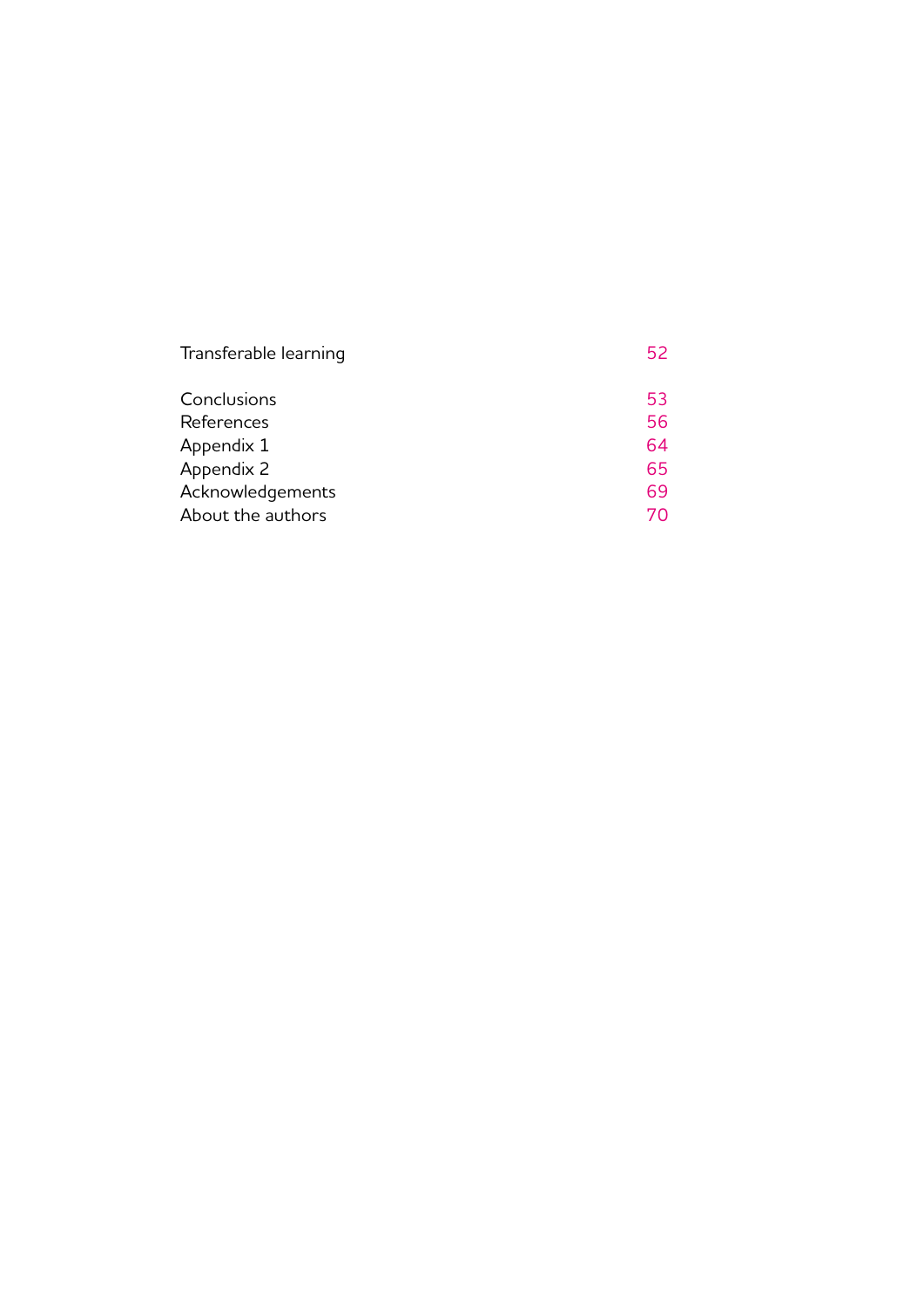# <span id="page-3-0"></span>**LIST OF ABBREVIATIONS**

| <b>ACP</b>    | Advanced care planning                               |
|---------------|------------------------------------------------------|
| <b>CAF</b>    | Common Assessment Framework                          |
| CQC           | Care Quality Commission                              |
| <b>DOLS</b>   | Deprivation of Liberty Safeguards                    |
| <b>ECM</b>    | <b>Every Child Matters</b>                           |
| ED            | Electronic documentation                             |
| <b>ELCQUA</b> | End of Life Care Quality Assessment                  |
| <b>EPaCCS</b> | Electronic Palliative Care Co-ordination Systems     |
| <b>FRS</b>    | Flexible Response Service                            |
| <b>GIRFEC</b> | Getting it Right for Every Child                     |
| <b>HTS</b>    | Holding the Space                                    |
| <b>JRF</b>    | Joseph Rowntree Foundation                           |
| <b>NEOLCP</b> | National End of Life Care Programme                  |
| <b>NICE</b>   | National Institute for Health and Care Excellence    |
| REA           | Rapid evidence assessment                            |
| <b>SAB</b>    | Safeguarding Adults Board                            |
| <b>SCIE</b>   | Social Care Institute for Excellence                 |
| <b>SIRCC</b>  | Scottish Institute for Residential Child Care        |
| <b>UNCRC</b>  | United Nations Convention on the Rights of the Child |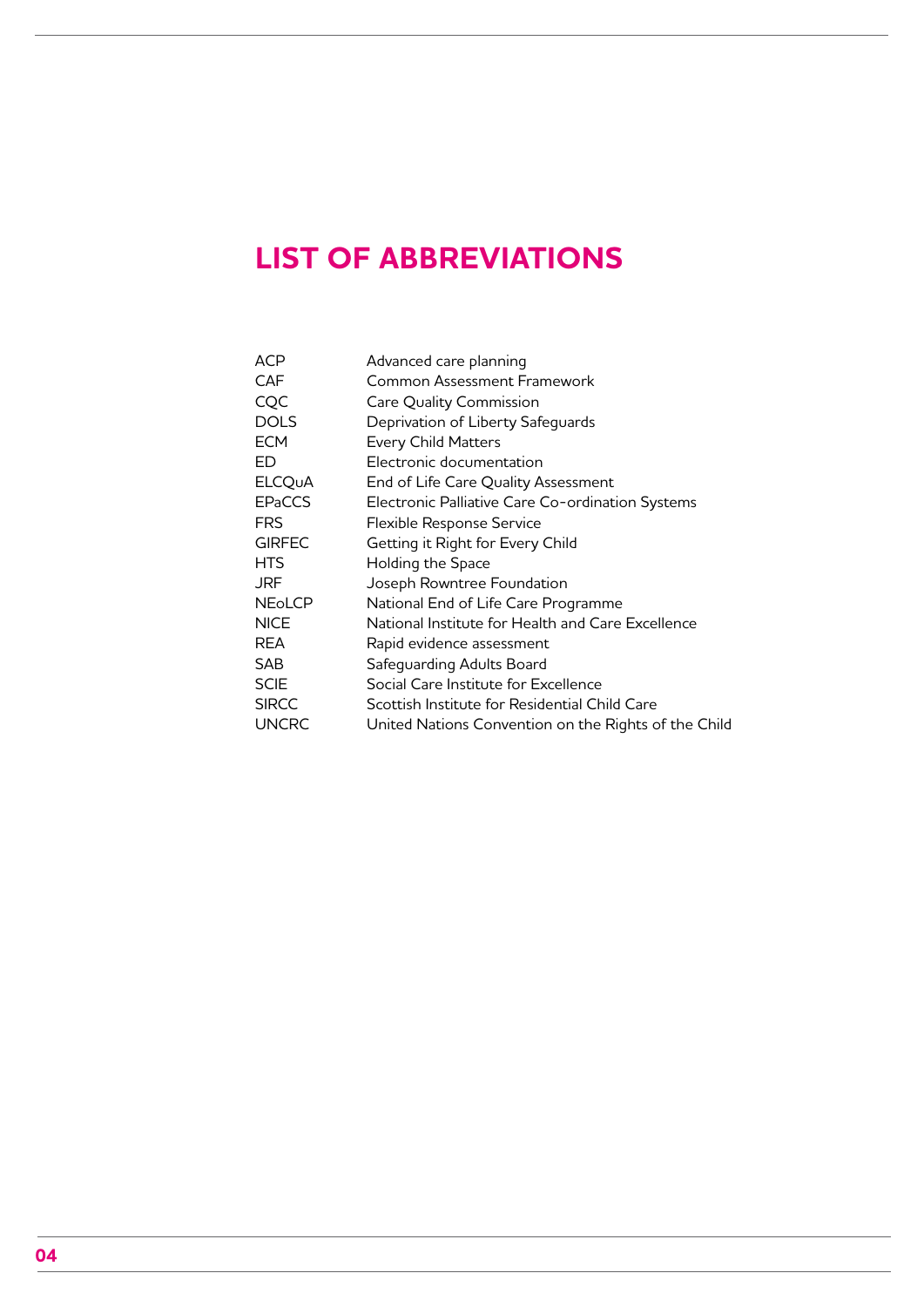# <span id="page-4-0"></span>**EXECUTIVE SUMMARY**

# **Introduction**

This report was commissioned by the Joseph Rowntree Foundation (JRF) to investigate the scope for improving the quality of care provided by residential care homes in the United Kingdom through learning from other providers of residential care. Three 'comparison settings' were chosen for inclusion: residential services for children and young people, residential services and supported housing for people with learning disabilities, and hospice care. The review did not include residential care for older people.

# **Methods**

A rapid evidence assessment (REA) was undertaken to identify research evidence, then this was screened for relevance and quality before inclusion. While this approach has strengths in terms of transparency, rigour and consistency, there are notable limitations. In particular, while there was published evidence across the comparison settings, comprehensive searching highlighted that evidence of effectiveness was limited. To help with this, the researchers searched extensively for grey or unpublished literature, and conducted a 'sense check' with six organisations across the three comparison settings. However, the lack of evidence of effectiveness has made it difficult to extract robust and transferable learning in this report. The researchers have spoken with practitioners about ways to extract transferable learning and to ensure nothing important has been left out.

# **Overview of findings**

# Regulation, risk management and safeguarding

Regulation and inspection form a core part of social care. For some they create workplace tension and stifle creativity, for others they raise the profile of the risk management and safeguarding agenda. In an attempt to improve the regulation process, the views of those who use services and 'experts by experience' are increasingly sought. Currently there is only anecdotal evidence available to support this approach and so transferable learning is limited. However, if this approach was evaluated there could be an opportunity for care homes to build on existing participation and encourage residents to formally contribute to the inspection process, for example through the use of 'peer inspectors'.

Risk management tends to be treated negatively. However, there is some evidence that a more person-centred approach is being taken and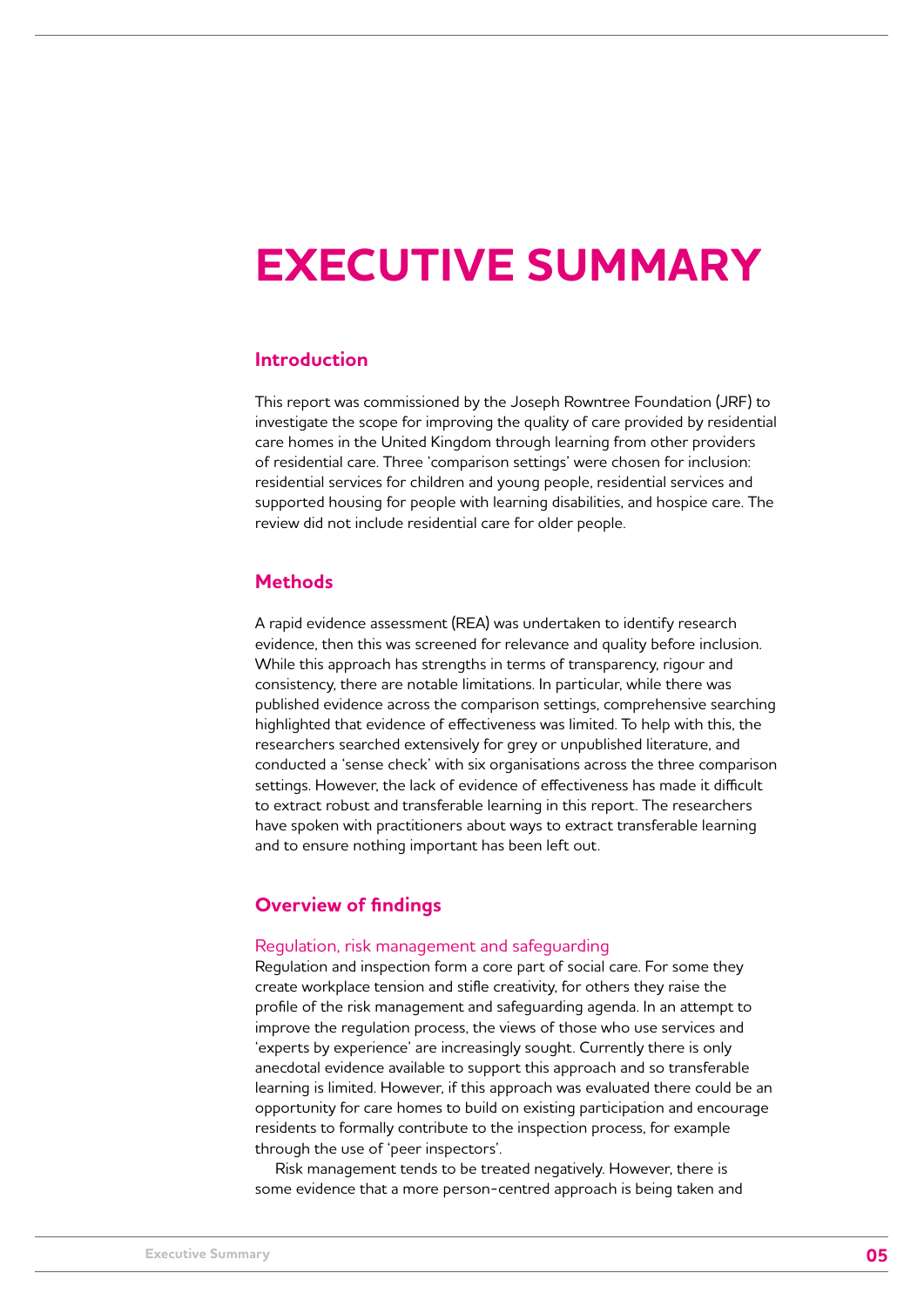that the focus is shifting to what can be done rather than what can't. Joint risk assessments and advocacy may help support this shift. To fully benefit from the person-centred approach and balance the tensions between risk and choice, government policy must be supported by practical guidance for providers and shared learning between care homes, and combined with existing care planning processes. Consideration might be given to how care homes can work more closely with external advocacy agencies in a proactive and strategic manner to develop organisational policy in this area.

Safeguarding is crucial to prevent abuse and reduce the risk of harm to vulnerable adults while enabling them to maintain control over their lives. Safeguarding in adult social care is under scrutiny from the media, regulatory bodies and recent government reviews that have set out clear steps for improving safeguarding outcomes. Alongside this, learning from other settings suggests that paying attention to factors that help prevent abuse may be important, including strong leadership, good recruitment processes, effective information sharing and inclusion of the views of residents.

### Developing a positive culture for caring

A positive organisational culture has the potential to impact on the lives of residents, families and staff. Studies that have examined the impact of residential services emphasised that features of a positive culture are complex and depend on a number of factors, including organisational structures, management arrangements, the physical environment, skilled staff and teamwork, and positive staff and resident relationships.

There are a number of approaches to promoting relationship-based care within residential settings which could be applied to care homes for older people. Social pedagogy is one approach that lends itself to transferable learning, focusing on nurturing residents, treating them as equals and training staff to become risk competent. Other examples of approaches include Holding the Space and Lifespace, which both focus on building relationships and breaking down barriers in care homes to create a more open and caring community. In residential care for older people there are already examples of relationship-based care. My Home Life focuses on improving the experience of residents in care homes while valuing staff through a relationship-based approach to care. There is an opportunity for care homes to consider how relationship-based care could help them move toward personalisation and positive risk-taking, drawing on these principles and learning from these examples.

In addition, dignity therapy and Namaste Care approaches encourage staff to engage more with residents and to build relationships through specific activities. Namaste Care is currently being evaluated in six care homes to determine the impact on residents and this learning should be shared with others.

Finally, the physical environment has an impact on positive caring cultures. While there is limited formal evaluation of this, feedback from residents indicates features such as choice over a single room or sharing, contact with the natural world, space for families and social interaction and spiritual meeting places have an impact on care. Residential care homes could focus on their physical environment to create a more homely atmosphere, or use audit tools available such as the 15 Step Challenge to check what more could be achieved.

# Personalisation

Personalisation of services is key within health and social care policy, but there are potential tensions where individual choices may conflict with organisational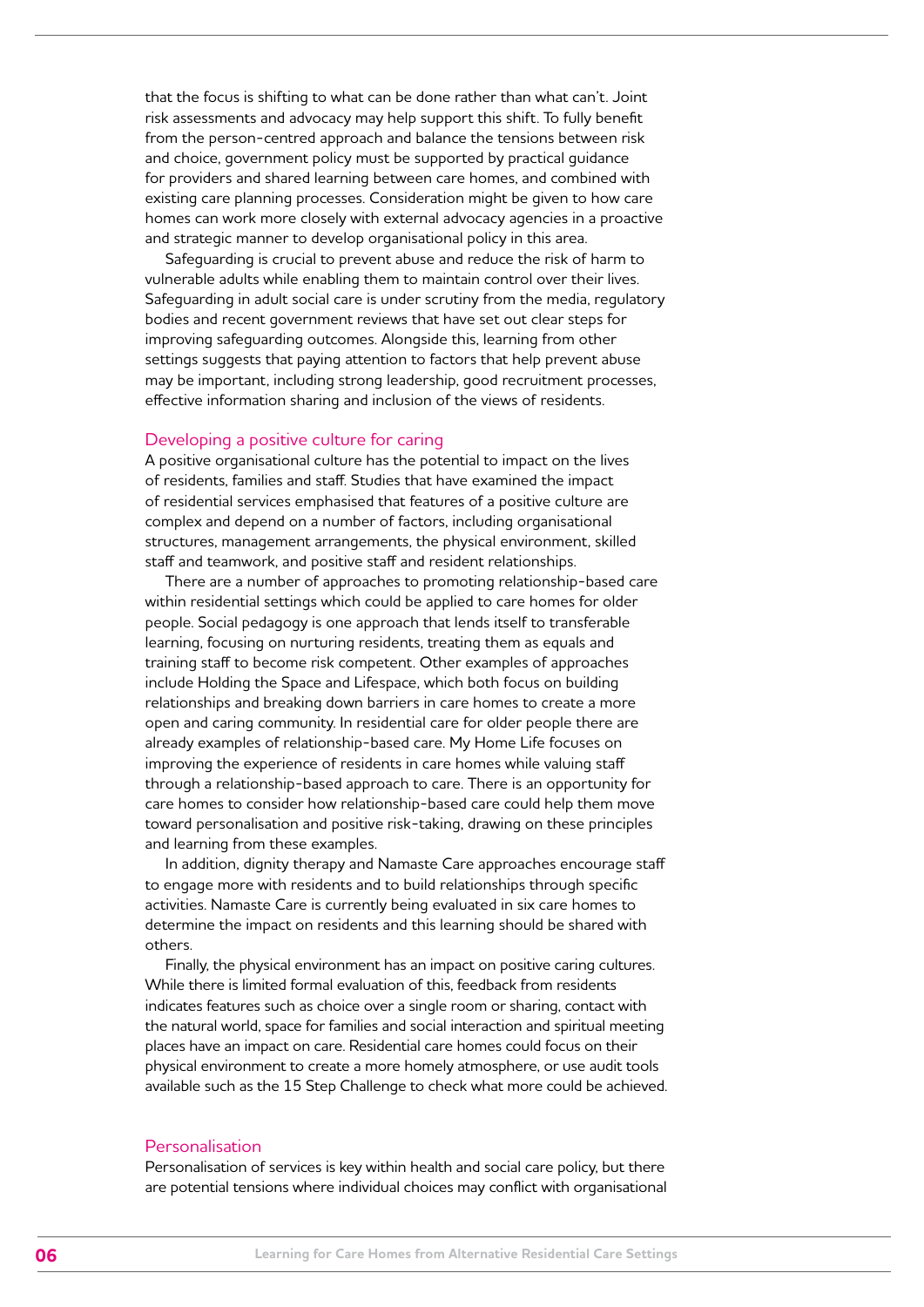policy. However, there is some evidence that good communication, a positive culture, the creation of a defensible trail of decision-making, good relationships, participation and a strong and skilled workforce can help relieve some of these tensions. While many residential care homes are shifting toward person-centred approaches, they should consider the importance of these factors. In particular there is some evidence that suggests person-centred working can have a positive impact on quality of choices, risk management, safety and implementation when people who use care and support services are more involved. Care home providers should work to identify the most appropriate way for residents to become more involved, including through community participation for example via volunteers.

Another aspect of personalisation is ongoing work to promote independence. The evidence from other settings supports re-ablement to improve physical capacity, quality of life, emotional functioning and mobility in people receiving care. However, more research is needed as the evidence base remains limited.

#### Co-ordination of care

Advance care planning (ACP) is an approach that encourages decisions to be taken before a situation or crisis arises in order to reduce the chances of individuals being treated in a way which does not fit with their desires, values and beliefs. The limited evidence base indicates ACP can improve satisfaction with care received, increase a sense of control and create greater alignment between care desired and care received. Care homes are already considering ACP, but to reach the potential of this approach fully, care providers need to deliver relationship-based care, train staff adequately, build in sufficient time for residents to embrace it fully and ensure the organisational values match those underpinning the approach.

There is some evidence that electronic documentation (ED) for care co-ordination can improve outcomes for professionals but more research is needed on the impact on quality of care for residents. When exploring the use of IT-based systems, care homes should ensure:

- **•** effective inter-agency working from the outset, such as between primary care and social care services;
- **•** senior staff and IT staff are working together to design a system;
- **•** understanding of how new systems integrate or replace previous systems;
- **•** clear scope of functionality of any new systems and access points;
- **•** a clear consent process and data-sharing protocols for residents;
- **•** training for staff in the new system including peer support and use of champions;
- **•** consideration of the impact of ED on staff relationships.

# Staff selection and skills

Value-based recruitment and the involvement of people using care and support services in staff selection are emerging in other settings, but more evidence is needed to determine their effectiveness. Social care is moving in this direction and learning from other settings suggests that recruitment can be improved by:

- **•** having clear organisational values set out explicitly for residents, staff and potential staff;
- **•** involvement of residents in selection and interview processes;
- **•** ensuring that values have appropriate and potentially equal weighting to skills in the selection process;
- **•** including interaction with staff and residents in the selection process.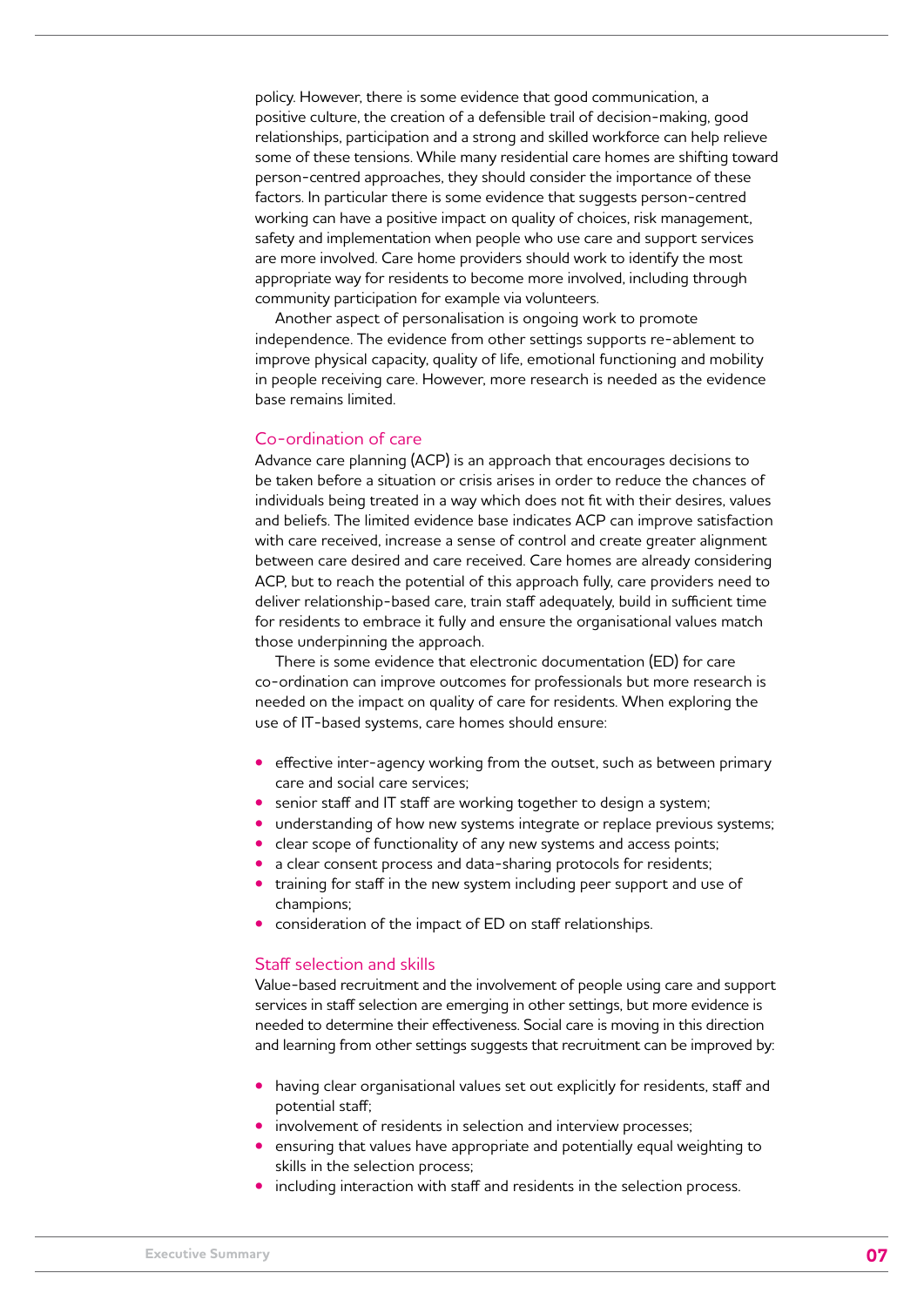There is limited evidence available on what makes a good care worker in the comparison settings but important skills include communication, the ability to form and maintain relationships, the ability to empathise and good alignment of personal and organisational values. It is challenging to extract transferable learning because of the limitation. However, there is some evidence to suggest care settings should continue to be mindful of the range of skills necessary to deliver quality care, in particular focusing on relationship building, as the emphasis for care delivery is moving toward personalisation, choice and joint decision-making.

# Staff stress and burnout

Staff stress and burnout are real concerns for residential care settings and can be caused by increased workload demands and unsupportive environments. There is also some limited evidence to suggest that working in a progressive environment, where higher goals and aspirations are set out for residents, can increase stress, as staff have to deal with more complex work demands. The literature gives examples of a number of mediators at organisational, team and individual levels, although there is limited evidence of the effectiveness of these. While care homes may already have some mediators in place, care providers could gather information at a local level using features of good practice as a guide for considering how fully they are addressing staff support. In addition, care providers could investigate further the Schwartz Care Rounds approach and its applicability in care home settings.

At an individual level, self care is an important concept that acknowledges staff have to take care of themselves before being expected to be able to care effectively for others. Other settings have found that, while it is the responsibility of individuals to care for themselves, employers can highlight the importance of self care to staff, perhaps through existing strategies like employee assistance programmes. In addition, employers could look for resilience during the recruitment process.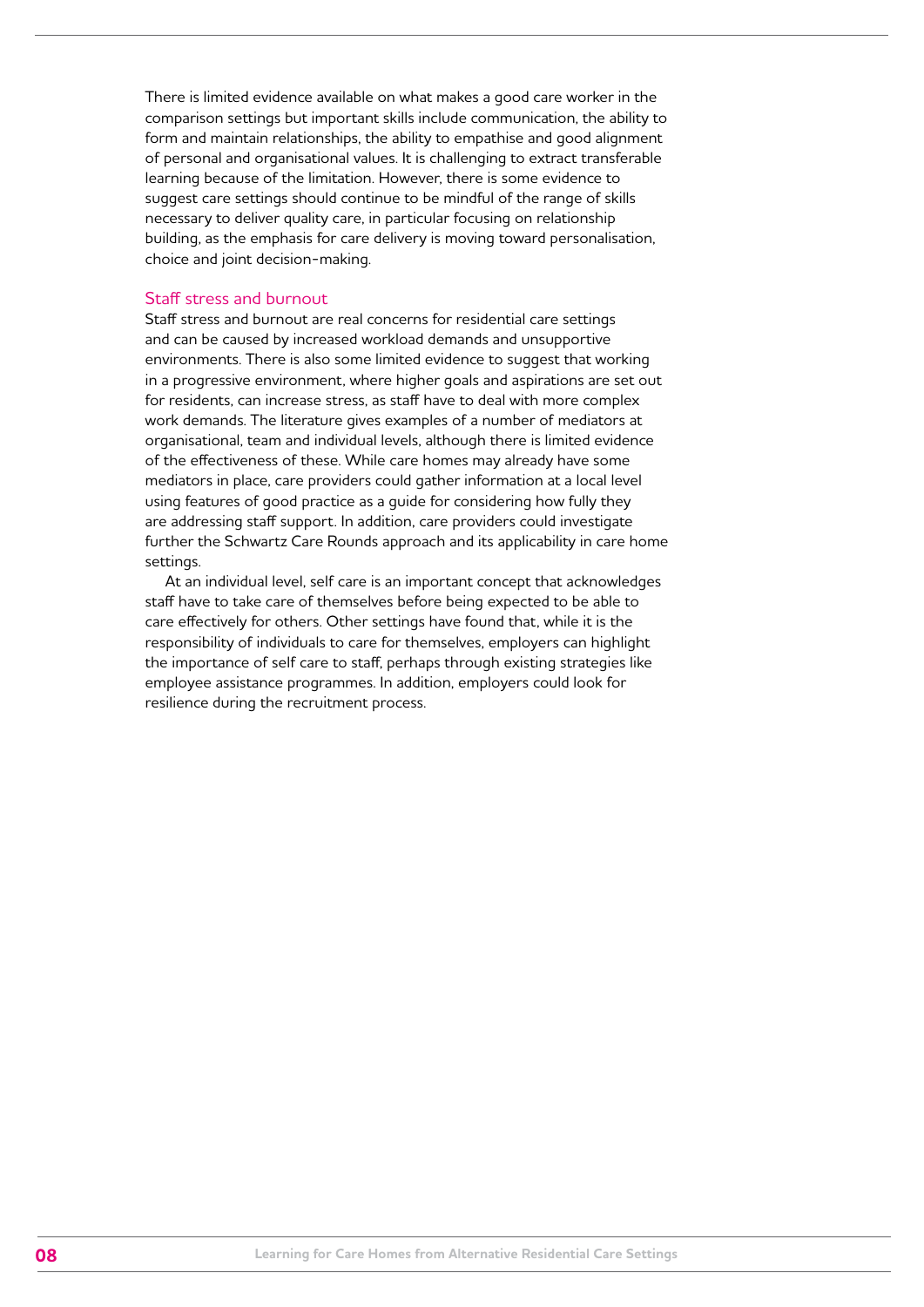# <span id="page-8-0"></span>**INTRODUCTION AND BACKGROUND**

# **Purpose of this research**

This report was commissioned by the Joseph Rowntree Foundation (JRF) to investigate the scope for improving the quality of care provided by residential care homes in the United Kingdom. The investigation focused on three questions (see Appendix 1 for further details):

- **•** How do other sectors deliver quality care services?
- **•** What is better about delivery of care in other sectors?
- **•** What is the transferable learning for residential care homes for older people?

What constitutes good and effective practice in residential settings in relation to risk management and quality care? Given the breadth of the questions, we carried out a rapid evidence assessment (REA) between February and July 2013. The REA was based on:

- **•** review level evidence from international and national literature;
- **•** primary level evidence from the UK on effective practice and characteristics of good practice;
- **•** published and unpublished literature containing evaluations and opinions of people using services from the three residential settings selected for review (see below);
- **•** feedback from frontline practitioners and managers on the accuracy of findings and extractable learning for others.

# **Comparison settings**

We selected three comparison settings for the review. These were:

- **•** end of life care in hospice settings, as much attention has been given to providing dignity and respect in the face of death and inclusion of the wishes of people using care and support services and their families;
- **•** residential learning disability services and supported housing, as in recent years there have been many developments in improving communication and relationships between staff and the people using care and support services;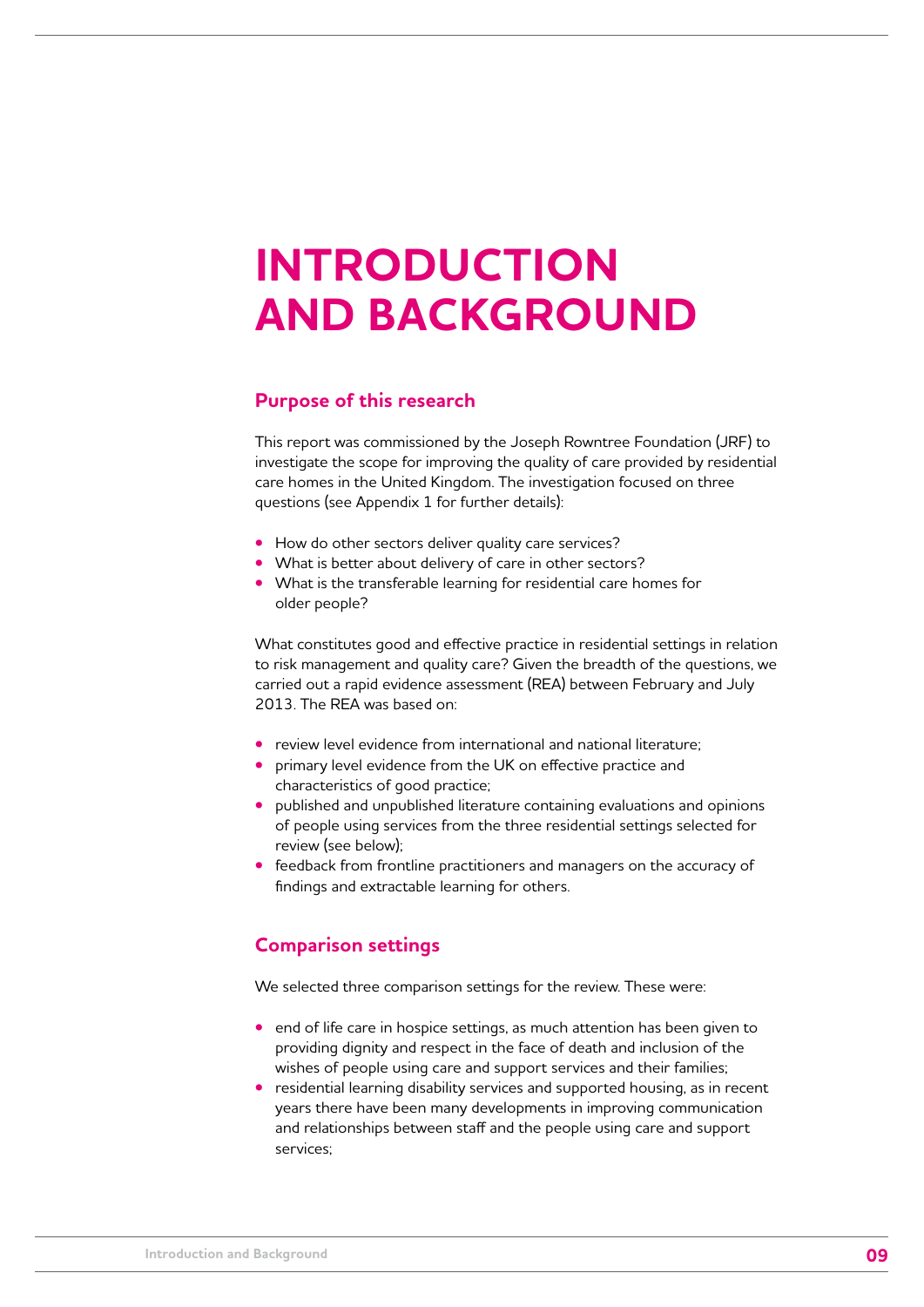**•** children's residential services, as recent policy has included a strong drive to promote excellence. Policy has stressed the rights of the child, joinedup working and the quality of the relationships between children and staff.

# **Definitions to frame the research**

It is important to clarify the language and terms that were used for the purposes of the REA.

- **•** 'Care homes' included adult social care homes (without nursing care, although it should be noted that this distinction was not always apparent in the literature).
- **•** 'Hospice setting' was provision of care that involves decision-making, care planning and relationship building rather than management of pain or medical interventions.
- **•** 'Residential settings for people with learning disabilities' included supported housing.
- **•** 'Residential care for children and young people' included care away from home, but excluded care provided by kin carers or foster carers.

# **Methodology**

# Identification of evidence

The agreed search terms, given in full in Appendix 2, reflected the breadth of the key review questions and we categorised these into risk management and relationships, outcomes, approach and effectiveness. We considered systematic reviews, literature reviews, primary studies from the UK, and, where appropriate, opinion papers published in the English language during or after 2002 for inclusion in the review. Reports on medical interventions and medication management were excluded.

Studies identified through the search process were stored on Endnote, assessed for relevance and critically appraised before the findings were summarised in a narrative report grouped by theme.

# Quality assessment and review

Papers identified using the REA approach were checked for relevance, and if they consisted of a review or a primary study on effectiveness, they were assessed for quality (see Appendix 2 for further details). However, while attention was paid to the quality and applicability of the research selected for review, there remained some limitations, as described below.

# Inclusion in the report

The review incorporated a broad range of search terms and areas for consideration (see Appendix 2 for the key terms used). Following quality assessment and review, key findings were extracted and grouped by topic from the studies for potential inclusion. However, in areas where findings from the evidence were inconclusive, weak or lacked transferability across to the residential care setting for older adults, we made the decision not to include them in this report. The purpose of this report is to focus clearly on what we can learn from other settings, so papers where there was no transferable learning were excluded.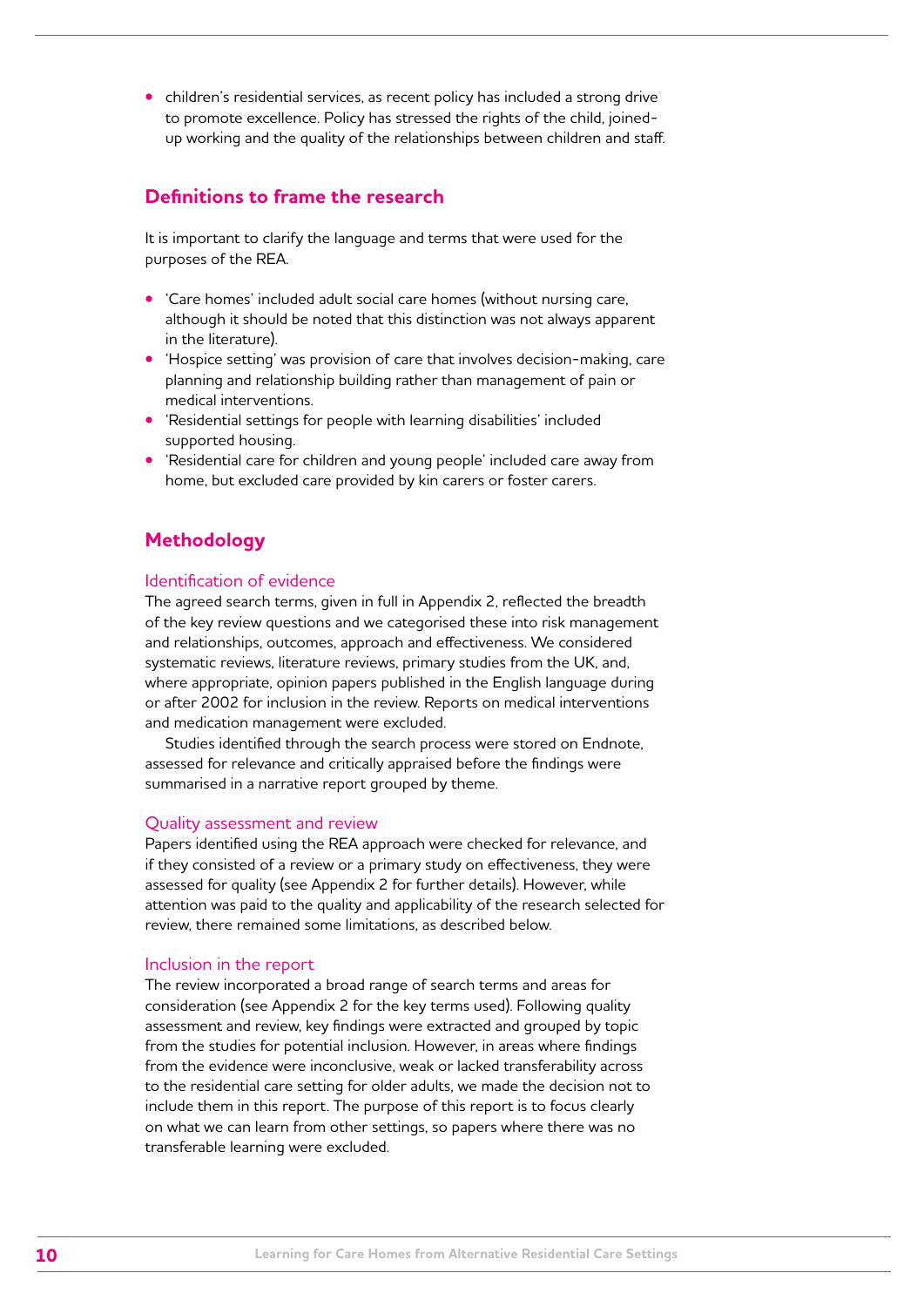### Strengths and limitations of the REA

The methods used were transparent, systematic in approach and replicable. The approach design included a critical appraisal of the strength and quality of the evidence and sought feedback from practitioners to provide access to additional and unpublished material as well as formal involvement to 'sense check' the findings.

However, the reader should note that as per the rapid approach adopted, this report does not provide detailed descriptions of all aspects of care in the three settings, but rather focuses on effective or promising approaches that might have transferable lessons for residential care settings for older people. As such, although many of the aspects of care were pertinent to the different settings, there was not always documented evidence of the effectiveness of approaches in order to address these issues in all three settings.

Authors have noted that rapid evidence reviews have some limitations and challenges (Thomas *et al.*, 2013). The timescale and resources available for the research meant a pragmatic yet thorough approach was adopted to scope out the literature, but the report does not present an exhaustive analysis of all aspects of quality care within the three settings.

Furthermore, across the three settings there was an absence of robust evidence of the effectiveness of approaches. It is important to note that much of the literature concentrated on describing and discussing needs and/ or flaws in the services to address some of the concerns raised, rather than documenting the evidence on effectiveness of approaches. Where evidence was available (i.e. from the therapeutic models) one of the major challenges was identifying the essential 'ingredients' of the models and translating these to other care settings and client groups.

A further challenge for the care sector is achieving the balance between quality care and bottom-line efficiencies. The focus on measurable outcomes as an indication of effectiveness in the report does not necessarily reflect the complex care within residential settings that require softer, more qualitative measures.

# Transferability of learning

The purpose of the review was to extract learning from three care settings that might be of use to residential care settings for older people. Therefore the review process focused clearly on hospice care, residential settings for people with learning disabilities and residential settings for children and young people. The review did not focus on residential care for older people and there was an argument to suggest that other settings could learn from some of the innovative and robust practice being driven forward in this setting, for example, My Home Life (see Developing a positive culture for caring, page 23). However, this was not in the remit of this review.

When considering transferable learning, the authors did look to the literature and practice in residential care for older people to see whether the learning was already established, being tested or being considered here. By the very nature of the process, this was not an exhaustive list of practice but it did draw on examples which were identified through the reflection process and in partnership with colleagues.

This review was very much the first step in the process of applying learning from other settings to the residential setting for older people, and more work is required to 'map' and extract learning and good practice from within this setting to complement the findings of this review. One example would be to look at work within the dementia care setting, which might have more to offer across the board.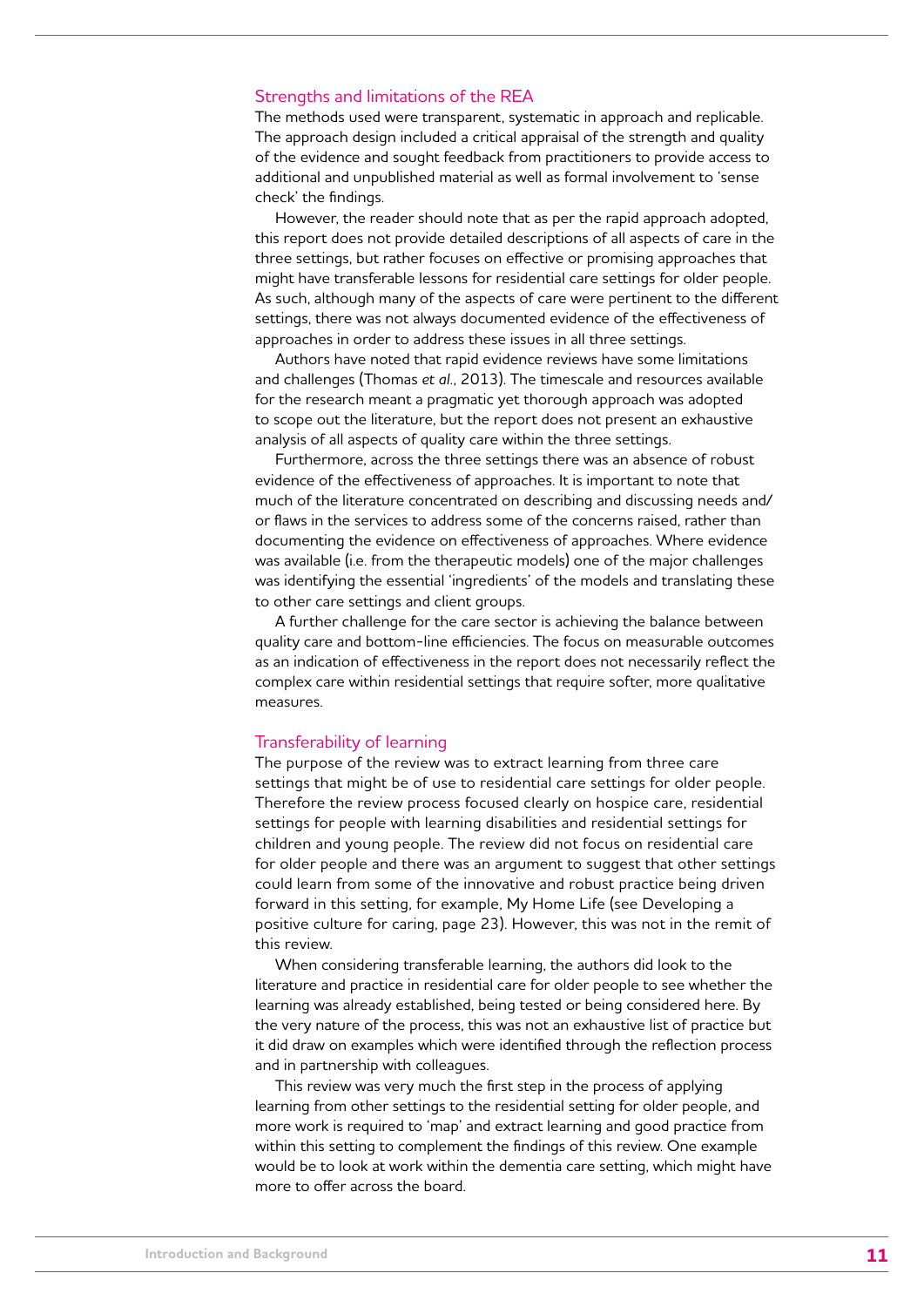The issue of transferability was central to this review. While there was learning from the different settings, many approaches had been developed in response to their specific context. As such, we only describe interventions and approaches that have direct relevance to the care of older people in this report.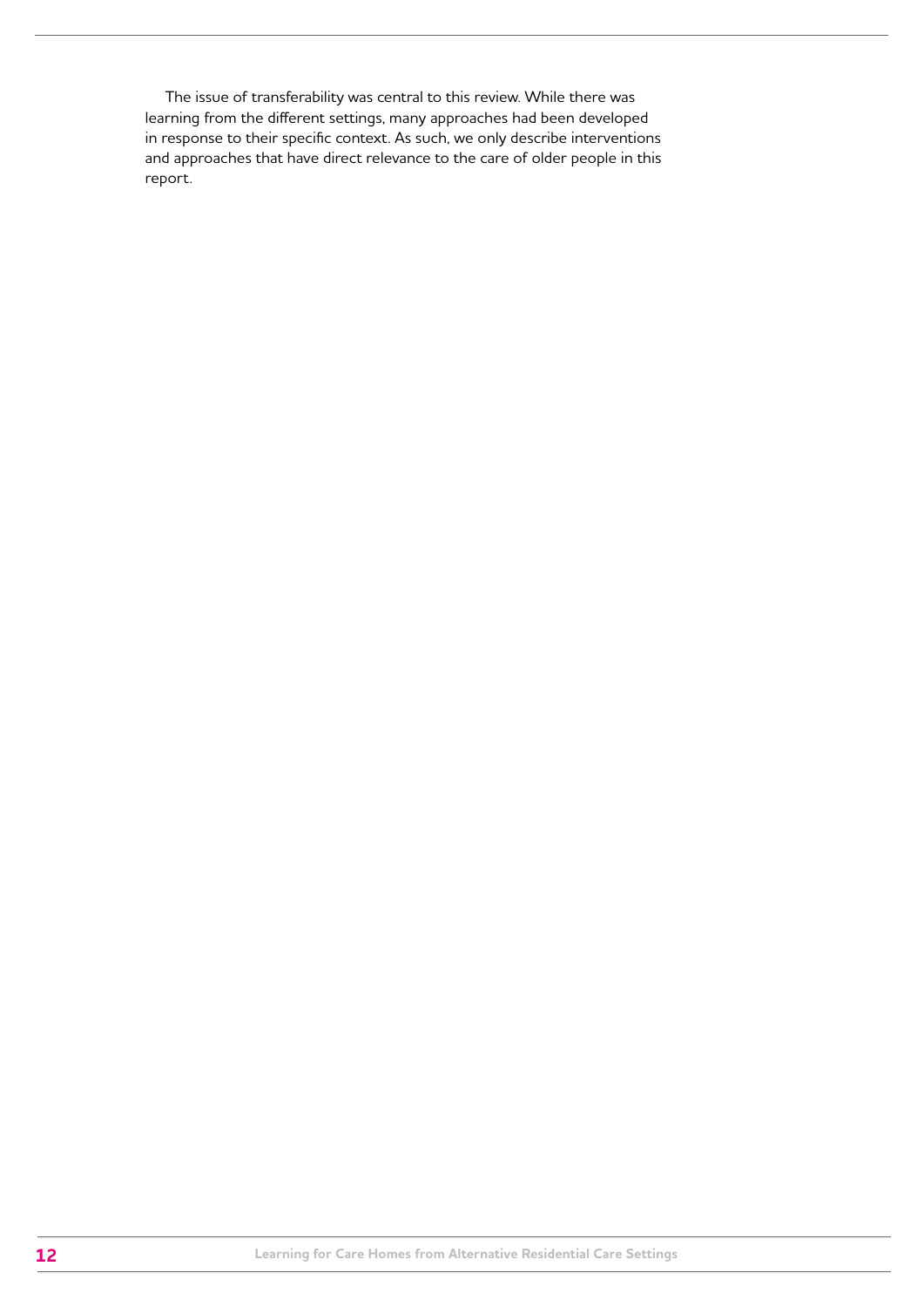# <span id="page-12-0"></span>**1 CURRENT POLICY CONTEXT IN 'COMPARISON' SETTINGS**

This chapter highlights the main policy influences for the three comparison settings to provide a context for the sections that follow.

For adults in residential care there are five main themes emerging from policy and practice, which provide an important context for this research. These are:

- **•** personalised and preventative care;
- **•** safeguarding;
- **•** exposure to risk and response to this;
- **•** co-production;
- **•** and empowerment.

# **Policy in hospice care**

Hospice care tends to fall under the broader end of life care and palliative care policy frameworks set out by the Department of Health. Such policy reflects the need to consider care for people who are terminally ill in advance of death and helps practitioners think about established care pathways. Hospice care is one of a number of potential settings for end of life care. Many hospices are in the voluntary sector and until recently the profile of end of life care within the NHS and social care sector was relatively low.

The publication of the *End of Life Care Strategy* (Department of Health, 2008) has raised the profile of this issue. The strategy promotes high quality care for all adults approaching the end of their lives with the understanding that each individual will have a differing view of what constitutes a 'good death'. Strategic commissioning, care planning, identification of those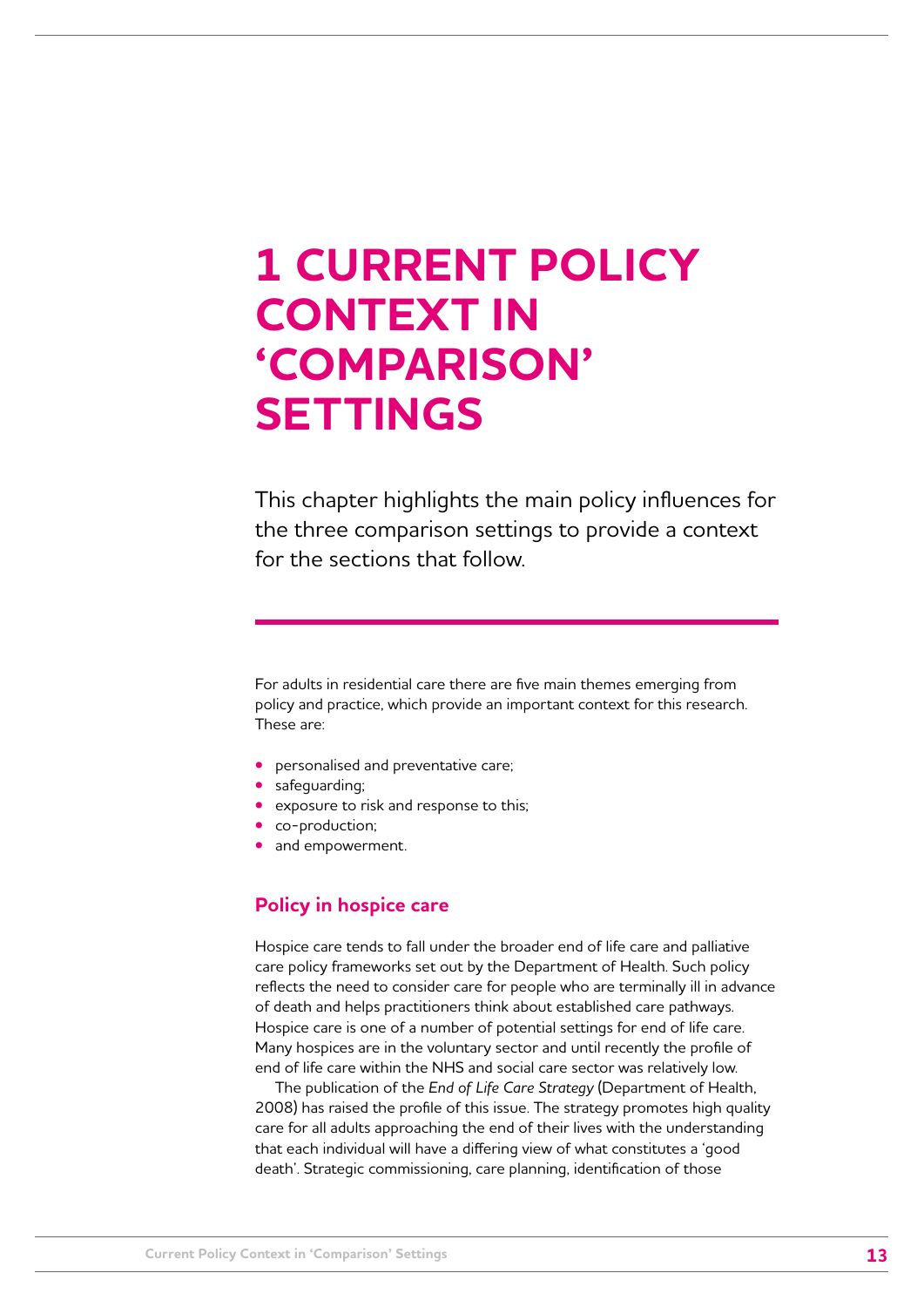<span id="page-13-0"></span>approaching the end of their lives, co-ordination of care, rapid access to care, high quality services and care after death are addressed in the strategy. For hospices, the strategy highlights the need to maximise:

- **•** the use of IT to enhance co-ordination;
- partnership working to extend hospice ethos;
- **•** and providing education to staff in alternative settings.

End of life care continues to be a priority area, despite the completion of the National End of Life Care Programme (NEoLCP) in March 2013. Strands of remaining work have been taken into NHS Improving Quality and the Dying Matters Coalition, led by the National Council for Palliative Care.

# **Policy in residential care settings for children and young people**

The United Nations Convention on the Rights of the Child (UNCRC) implemented in the UK by various acts (Children's Act 1989, Children Act 1995 (Scotland), Children's Rights and Human Rights Act (1998) has contributed to the development of a listening culture at policy and practice level to hear the voices of children and young persons and created an improved role for advocacy at practice level, including advocacy through external agents.

Other important policy documents, including *Every Child Matters* (ECM) (Department for Education England, 2004) and *Getting it Right for Every Child* (GIRFEC) (Scottish Government, 2008), highlight the multifaceted nature of the child's needs requiring multi-agency responses. ECM sets out five desired outcomes – that children are healthy, stay safe, enjoy and achieve, make a positive contribution and that they achieve economic wellbeing. GIRFEC describes similar positive outcomes – that children are safe, healthy, achieving, nurtured, active, respected, responsible and included. In England the Common Assessment Framework (CAF) is a standardised approach to practitioner assessment across children's services to provide more integrated responses to needs. The CAF approach encourages joinedup approaches to care and may have transferable messages for adult social care. In Scotland there is a single assessment to record and plan services overseen by key children's services.

# **Policy in residential services and supported housing for people with learning disabilities**

Recent decades have seen a radical transformation for people with learning disabilities, from living in institutionalised homes and hospitals as passive recipients of care provided by the state to community-based living with a range of housing and support options. This shift reflects changes in legislation, policy and funding regimes alongside the rise of a collective voice for people with learning disabilities, underpinned by a social model of disability that has called for them to have greater control over their lives.

*Valuing People* (Department of Health, 2001) is regarded as one of the most important pieces of policy for people with learning disabilities. Based on the principles of rights, independence, choice and inclusion, it was the first clear policy endorsement of person-centred approaches to service delivery.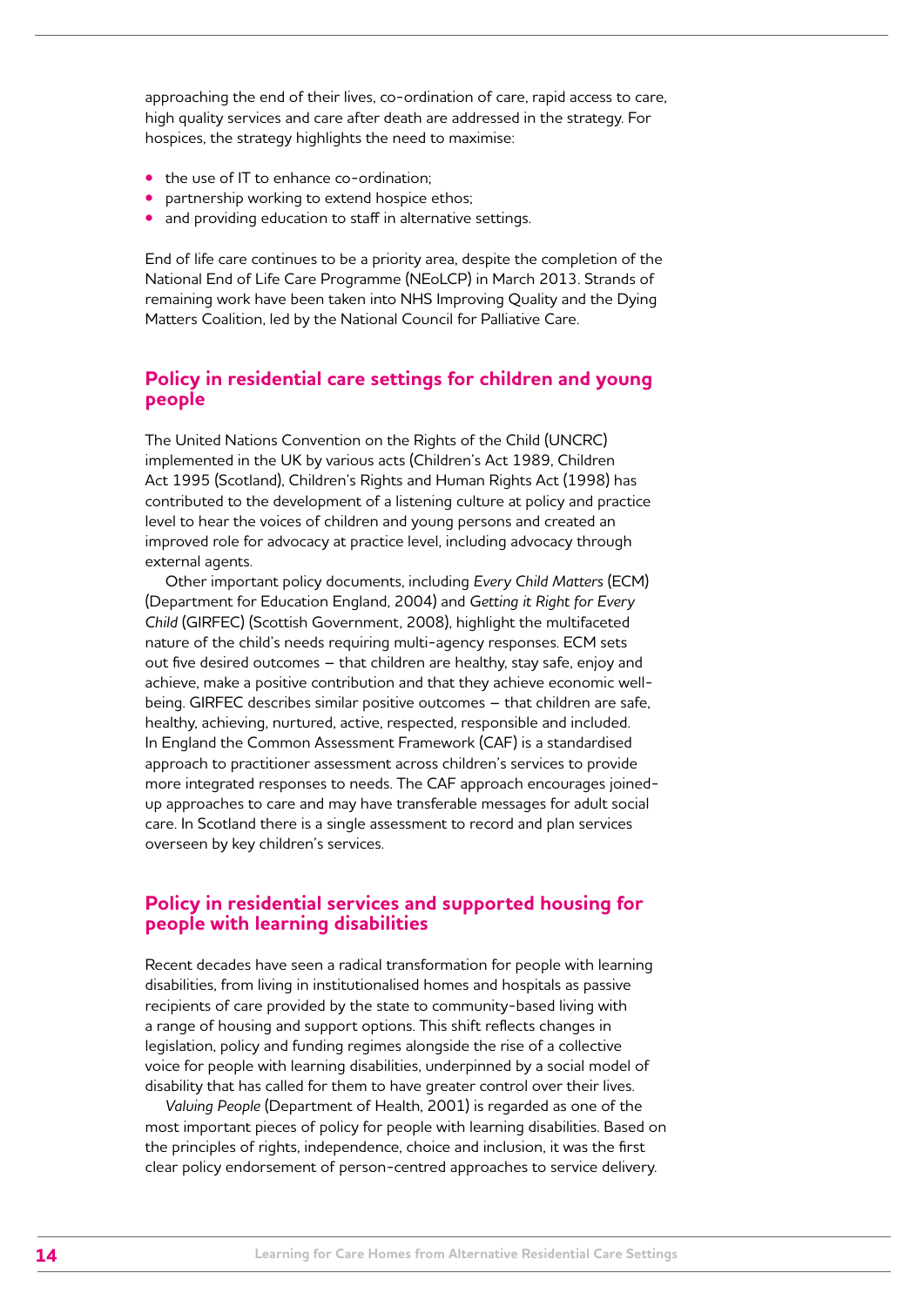Subsequent Department of Health papers, including *Our health, our care, our say* (2006), *Putting People First* (Department of Health, 2010a) and *Think Local, Act Personal* (Department of Health, 2011a), with a strong focus on personalisation, have further cemented the goals of *Valuing People* and extended them beyond the field of learning disabilities. *Our health, our care, our say* also established the need to develop a risk management framework, taking into account the needs of people managing their own care and support.

The updated *Valuing People Now: A new three year strategy* published in 2009 acknowledges the significant improvements made in giving adults with learning disabilities more choice and control over their lives through person-centred working, advocacy and direct payments. More recently the publication of *Transforming care: A national response to Winterbourne View Hospital* (2012) and subsequent investigations by the Care Quality Commission (CQC) have increased government and public interest in the lives of vulnerable people. As a result the Department of Health has published a concordat setting out a plan of action to ensure such abuse can never happen in the future.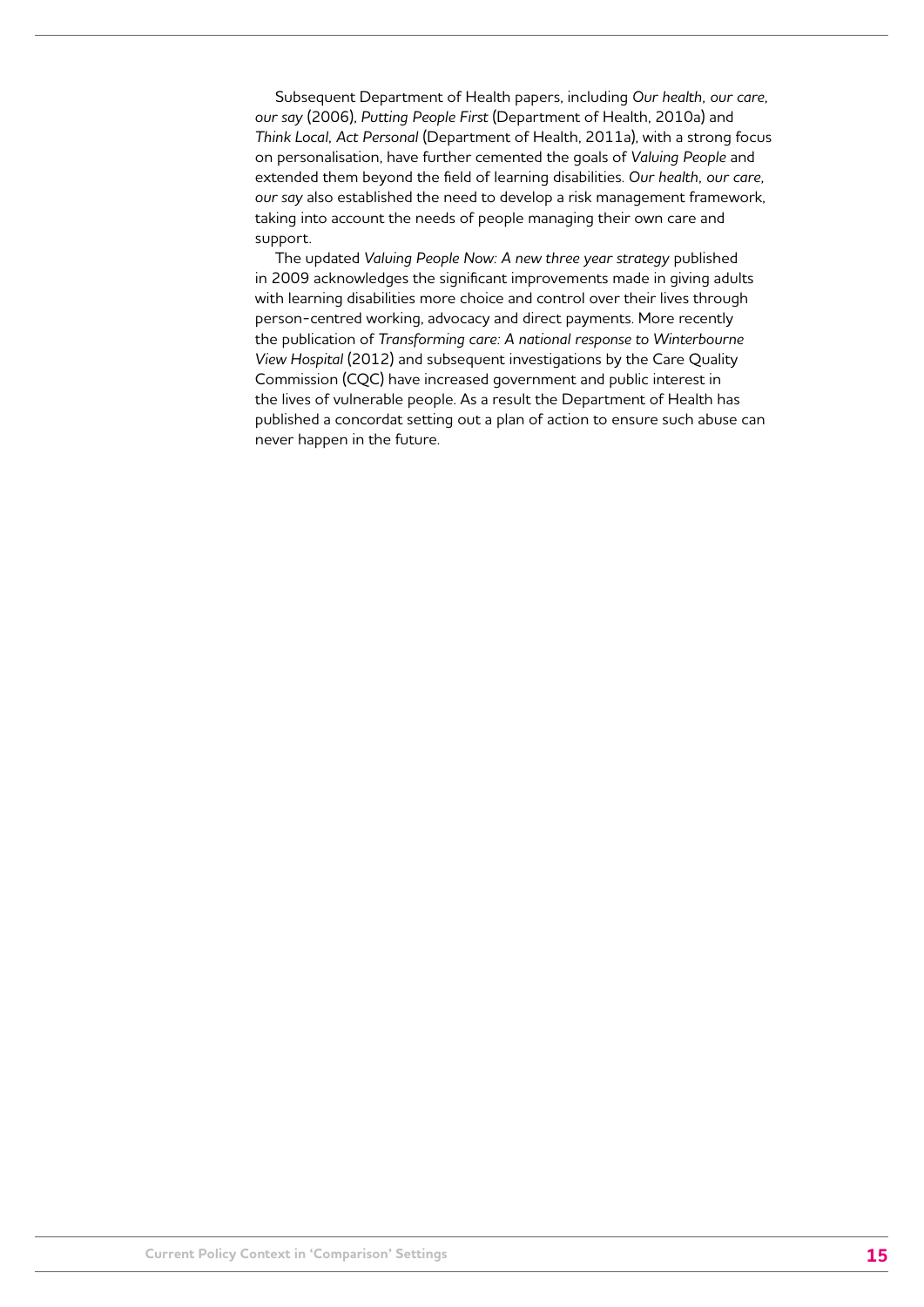# <span id="page-15-0"></span>**2 REGULATION, RISK MANAGEMENT AND SAFEGUARDING**

In this chapter we review approaches to regulation and inspection, risk management and safeguarding, as well as their effect on quality of care in different contexts.

# **Overview**

Regulation and inspection form a core part of social care, although there are differing views as to their usefulness. While some argue that regulation and inspection create tension in the workplace and stifle creativity, others believe they raise the profiles of risk management and safeguarding, which are crucial to care provision. There is emerging evidence that the views of people who use services and 'experts by experience' are feeding into some areas of the regulatory system.

Risk management, the process of handling rather than eliminating risk, has tended to be treated negatively in the past. However, there is a growing body of evidence, particularly among learning disability services, that indicates a more person-centred approach is being taken and that the focus of risk is being shifted to what can be done rather than what can't. This still needs to be carefully balanced against a range of internal and external factors, not least the impact upon the people who use care services.

Safeguarding issues, and within registered settings the Deprivation of Liberty Safeguards (DOLS), inform risk management approaches. Within the field of learning disabilities, external managers for safeguarding and small multidisciplinary teams can help identify and manage issues within the context and culture of the organisations.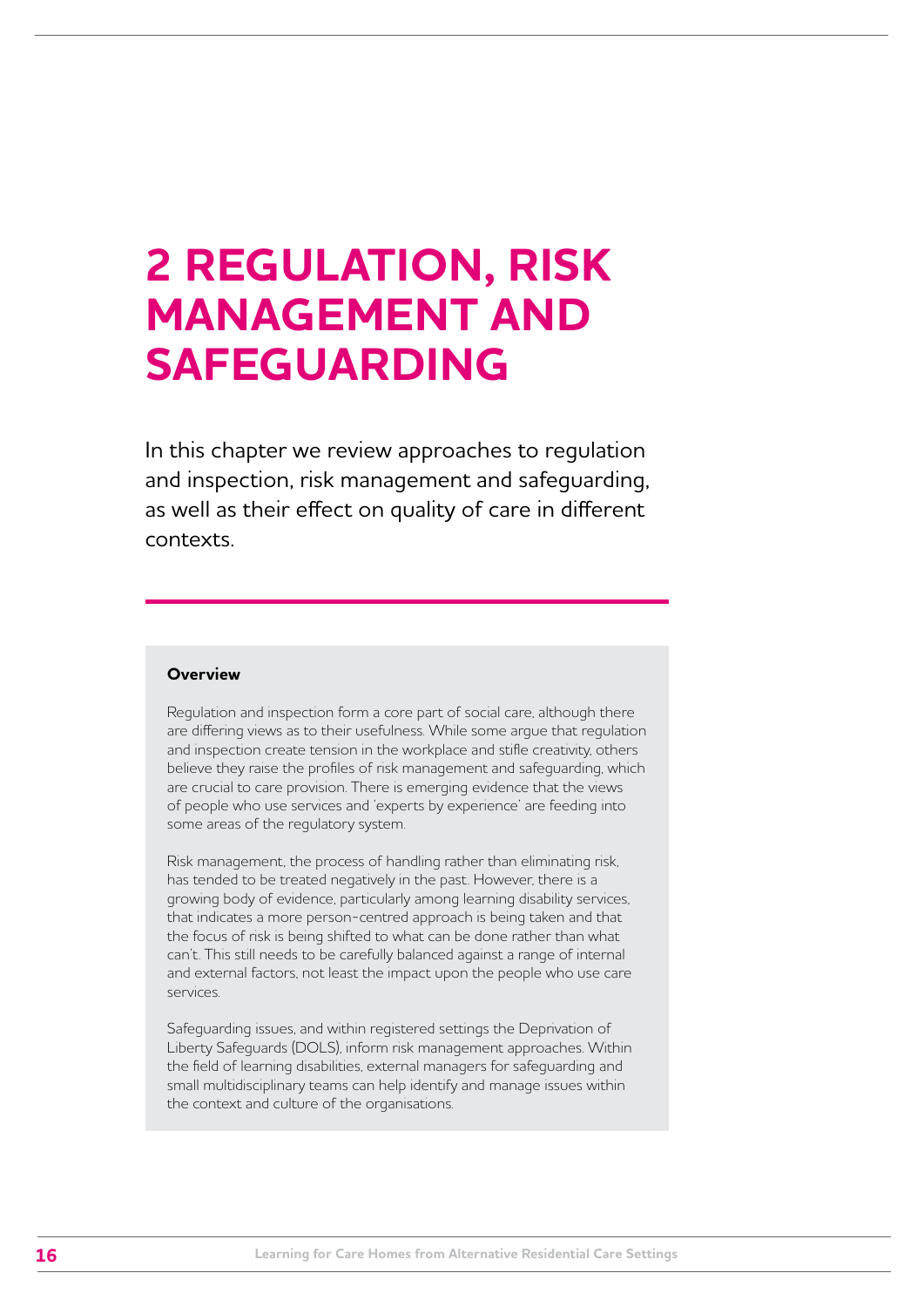# <span id="page-16-0"></span>**Regulation**

Health and social care are subject to clear regulation. The CQC is responsible for monitoring and maintaining standards within hospices and registered learning disability services, while Ofsted regulates residential childcare. The regulatory framework ensures that standards are enforced through annual, unannounced inspections observing care and collecting direct feedback from staff, people using services, families and carers. The CQC also carries out themed inspections, for example in June 2012 a review of learning disability services focused on 'care and welfare' and 'safeguarding'. If a provider is found to be in breach of the regulations, action is taken to ensure its practice changes to meet the standards set out.

Regulation and inspection are generally acknowledged as playing important roles in improving and maintaining the quality of services in adult social care. However, this is not without controversy. Some claim they stifle creativity, are overly bureaucratic and turn people's homes into workplaces. The Department of Health has described the role of regulation in terms of enabling (potential) users of services and their families to assess the quality of various services and for managers to improve ailing services (Department of Health, 2005; 2006).

### Impact of regulation

We did not identify any studies in the course of this REA that directly focused on the impact of the regulatory systems in place. However, the information that is available through inspections can offer learning in terms of the characteristics of care that score particularly highly.

In 2011, Ofsted published a report on the characteristics of children's homes that achieved and sustained an 'outstanding' score in its inspections. Feedback from the young people in these homes indicated that staff (particularly key workers) had built strong relationships with them, helped them feel positive about themselves, involved them in how the home was run and gave them stability. This made them feel safe and instilled a belief that staff would not give up on them. These homes had positive leadership with strong visibility, a focus on improvement, and involved all staff in maintaining and improving quality.

The importance of creating a positive physical environment was also stressed (i.e. providing a homely and welcoming home for young people) because the feedback showed that where young people are treated with respect, they treat their environment with respect in return.

#### **Practice examples**

#### Joint inspections

The Care Inspectorate in Scotland undertakes inspections of children's residential care in a strategic fashion, bringing together professionals from the care, social work, health, police and education regulators. They provide public assurance about the quality of services aimed at giving children and young people the best start in life, and make recommendations about what needs to improve. Each inspection team includes specially trained 'young inspectors' who can speak to children and young people about their experiences.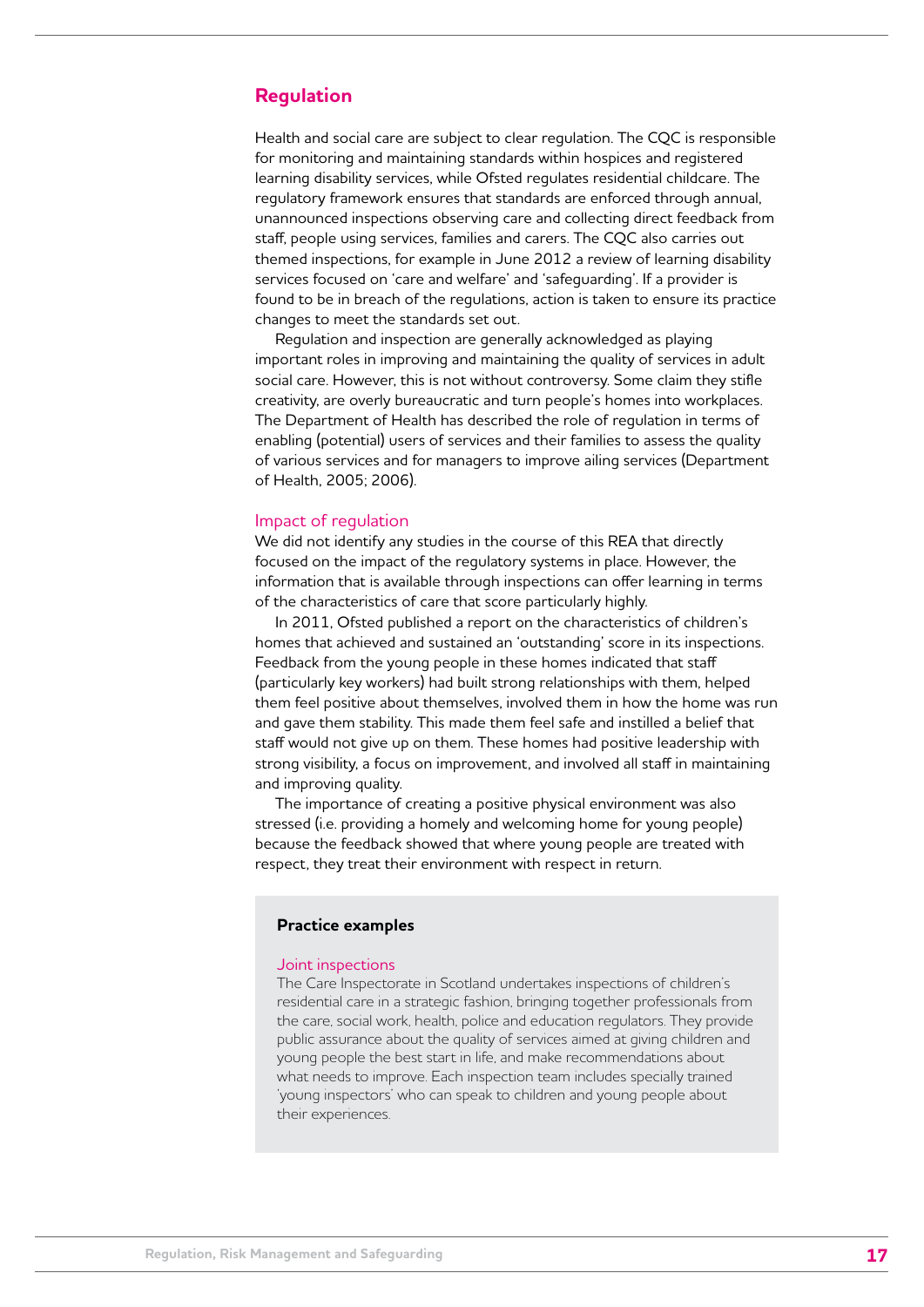### <span id="page-17-0"></span>Involving people who use services

In 2007, Skills for People trained a group of people with learning disabilities to be quality checkers (or 'experts by experience'). Their role was to visit services and assess whether these were meeting agreed standards. If providers were found to be wanting, then the quality checkers wrote to them with an action plan and then revisited the services to ensure change had happened. Since 2009 this scheme has been rolled out nationally by Skills for People and Choice Support. This approach has the potential to improve services received by people with learning disabilities.

In adult social care, the CQC has introduced 'experts by experience' into the inspection process, which is a step in this direction.

# **Risk management**

Current thinking in health and social care describes risk management in relation to minimising risk and maximising choice and control on the part of people who use care and support services. Government policy stresses the importance of balancing the positive benefits of taking risks against the negative effects of encouraging risk-taking. However, there are tensions between managing individual perspectives and organisational factors such as regulation, accountability, fear of consequences and can't-do attitudes (Finlay *et al*., 2008; Glynn *et al*., 2008; Neill *et al*., 2009; Scherer, 2010; Bates *et al*., 2012). There is some evidence of a shift in attitude toward positive risk-taking and of providers enabling individuals when following informed decision-making (Department of Health, 2005; 2007; Neill *et al*., 2009).

Recently, policy at a local level has been setting out guidance and frameworks for providers to encourage a positive risk-taking outlook (e.g. Department of Health, 2007). Within our comparison settings, joint risk assessments and advocacy in particular helped move toward positive risktaking. However, evidence of effectiveness was lacking so transferable learning is somewhat limited on this basis.

# Joint risk assessment

One approach is to involve people who are using the services in the decision-making process. One small-scale study (Kilcommons *et al.*, 2012) found that there was awareness among people using the services of the reason for undertaking risk assessments and an appetite for being involved in the process.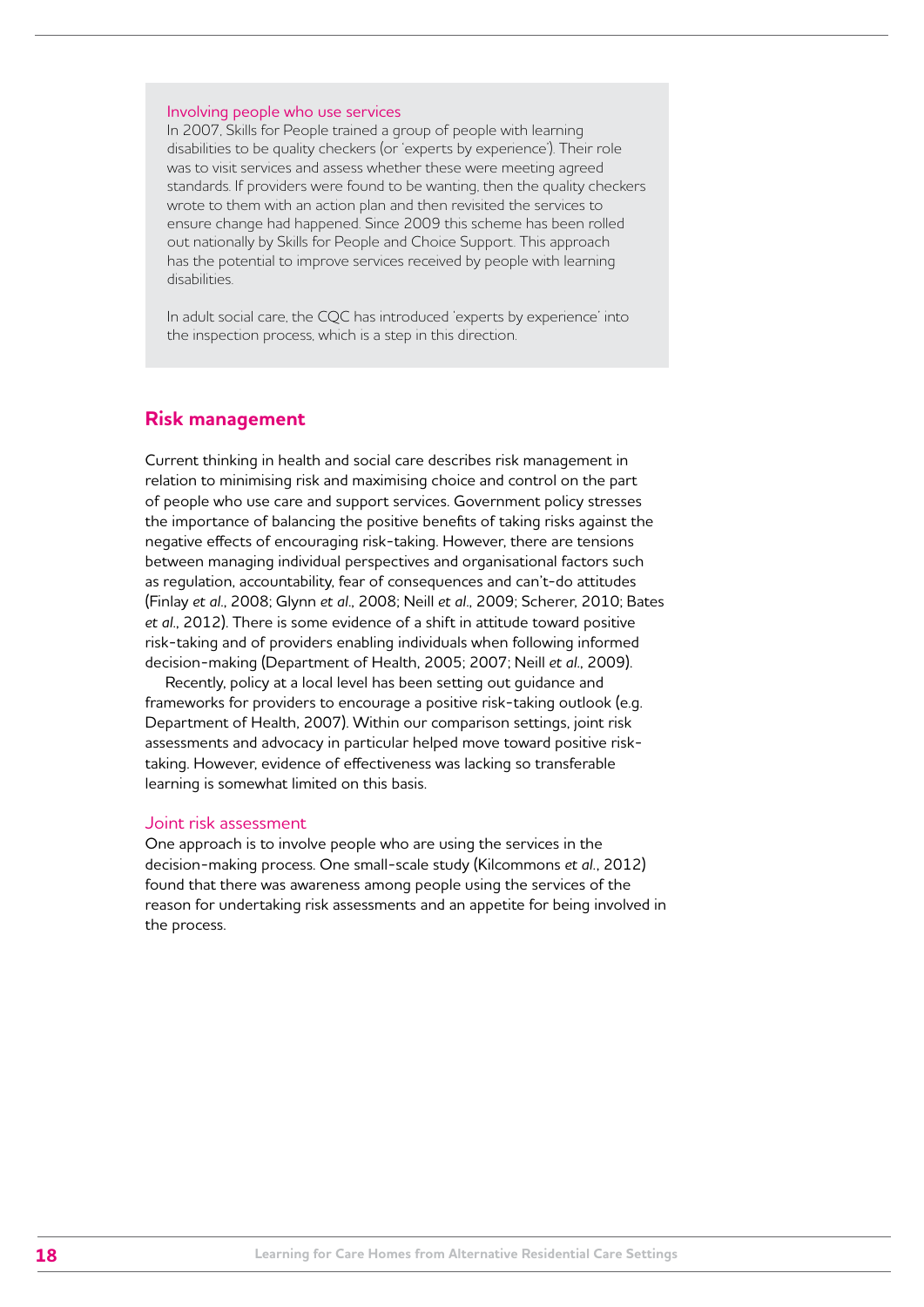# **Practice example**

#### Positive questioning for jointly assessing risk

- 1. What are the physical, social and financial risks associated with the task?
- 2. What are the likely outcomes of taking this risk, and who is at risk?
- 3. How likely is it that any given outcome will happen if the risk is taken and what is the timescale?
- 4. Is the outcome so serious that the risk cannot be countenanced?
- 5. Can any action be taken to reduce the impact of the outcome if problems do occur?
- 6. What will the person gain from the experience that requires risk to be taken?
- 7. How likely is it that this experience will be useful or pleasurable to the person?
- 8. What will the individual lose if the risk is not taken?
- 9. Does the likelihood of harm outweigh the likelihood of benefit?
- 10. What would I choose for myself, or members of my family?
- 11. What do colleagues feel that they would choose?
- 12. How much awareness of the likely risks and outcomes does this client have?
- 13. Can this client weigh up the costs/benefits of this particular decision about risk?
- 14. If not, is there consensus about what should be done among those who know the client well?

Sources: Fyson *et al.* (2007), Kilcommons *et al.* (2012)

#### Advocacy

Extensive research into risk management in care homes has been published (Joseph Rowntree Foundation, 2013) outlining the key issues facing care homes. This has concluded that the voice of residents is largely absent and that choice and control appear to be limited. Some argue this is likely to change in the future, as tomorrow's older people are likely to be more demanding consumers who are accustomed to higher levels of independence and choice than the post-war generation. This view is echoed in the overview of the Commission on Residential Care (Demos, 2013).

In the meantime advocacy services have emerged, particularly for people with learning disabilities and children and young people in residential care. Advocacy provides a collective voice for groups of people with shared interests and can play a role in drawing attention to good or poor practice. Advocates also work with individuals receiving care to facilitate their decision-making.

There is some limited evidence that advocacy benefits decision-making bodies and practitioners as well as the individuals they work with (Speaking Up, 2007). More recently, a review of international literature identified seven factors associated with effective advocacy for young people (Commission for Children and Young People, 2013):

- independence (avoiding conflicts of interest);
- confidentiality (enabling trust and control to be established);
- child-focused (prioritising their views and preferences over others);
- **•** empowering (recognising the child's rights and capacity to contribute);
- **•** adequately funded;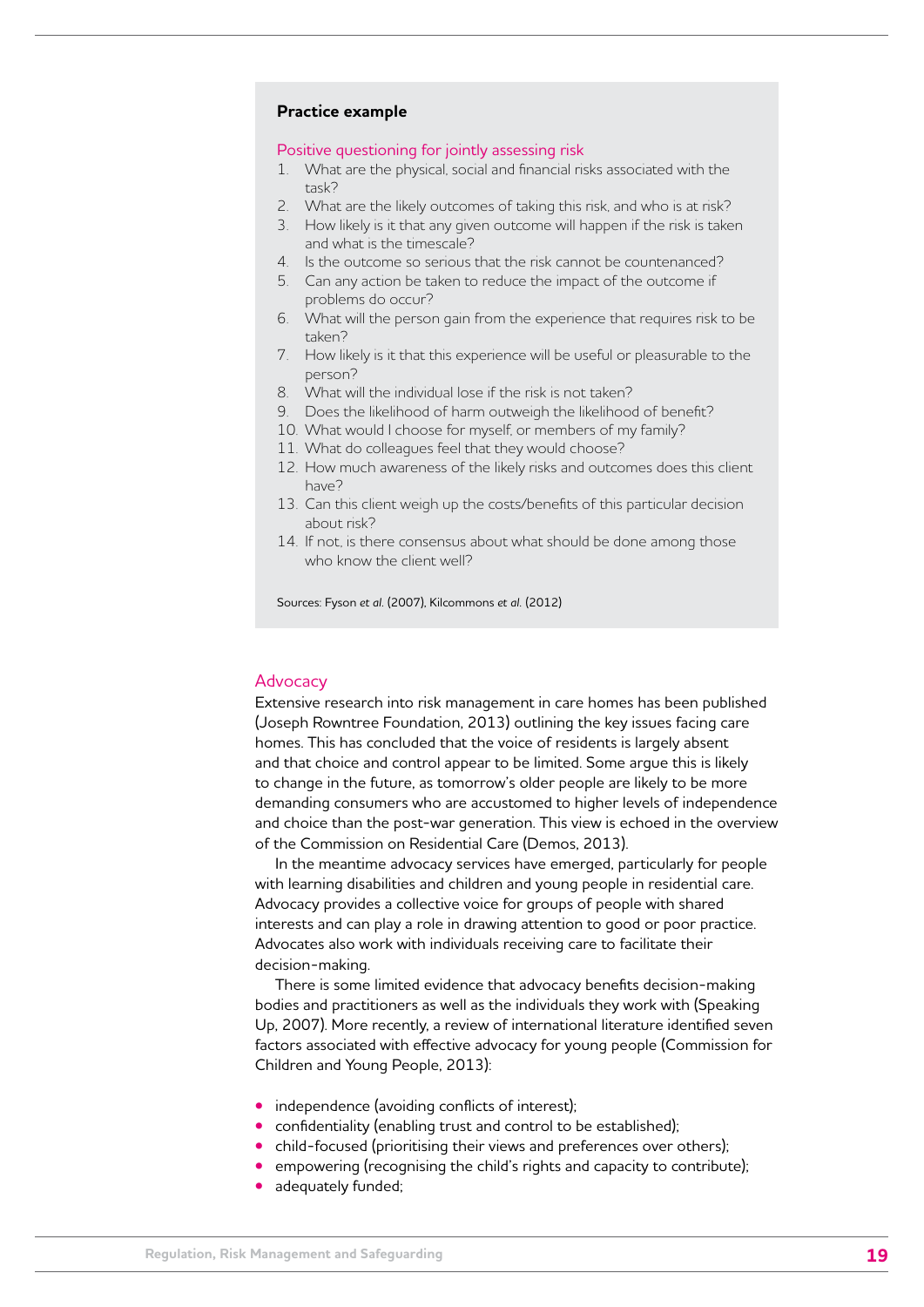- <span id="page-19-0"></span>**•** long-term relationships between the child and their advocate (to develop trust);
- **•** a remit of 'caring advocacy' rather than 'justice-based advocacy' (based on being attentive and respectful listening).

These factors could equally apply to other settings within adult social care, including residential care for older people where advocacy tends to happen only during periods of crisis, rather than being embedded in good practice as a matter of course.

Organisations like *Help the Hospices* act as advocates for the setting and offer a range of more co-ordinated services including policy updates, support to maintain quality and standards, help with professional development and examples of benchmark tools for use in hospice settings. There are similar organisations in the care sector (e.g. English Community Care Association, National Care Forum, Residential Forum). It would be worth considering in more detail the similarities between these organisations and where learning can be shared across the board.

# **Safeguarding**

The aim of safeguarding, as outlined in Department of Health policy, is to 'prevent and reduce the risk of significant harm to vulnerable adults from abuse or other types of exploitation, whilst supporting individuals in maintaining control over their lives and making informed choices without coercion' (Department of Health, 2011b). Additional policy has been introduced which is specifically designed to protect the interests of people in need of care and support who lack the capacity to make decisions for themselves. In practice, a lack of training and consistency of implementation has undermined the effectiveness of safeguards but there is ongoing research to investigate this further (NIHR, 2012).

There has been significant work in adult social care services in this area following incidents of abuse and neglect. Recent publications have been aimed at tackling abuse and neglect in care homes as well as other residential health and social care settings, for example *Transforming care: A national response to Winterbourne View Hospital* (Department of Health, 2012) which sets out factors associated with abuse.

Research in the area of learning disabilities (research from children's services was not included in this study as the starting points are so different) suggests that characteristics of successful safeguarding include:

- **•** commitment from senior management;
- **•** a clear statement of the agency's responsibility toward residents, which is available to all staff;
- **•** a clear policy of accountability within the organisation for work on safeguarding and promoting the welfare of residents;
- **•** service development that takes into account the need to safeguard and promote welfare and is informed where appropriate by the views of residents;
- **•** staff training on safeguarding and promoting the welfare of children for all staff working with or who are in contact with residents;
- **•** safe recruitment procedures;
- **•** effective information sharing.

Sources: Kalaga and Kingston (2007), Wallcraft *et al.* (2011)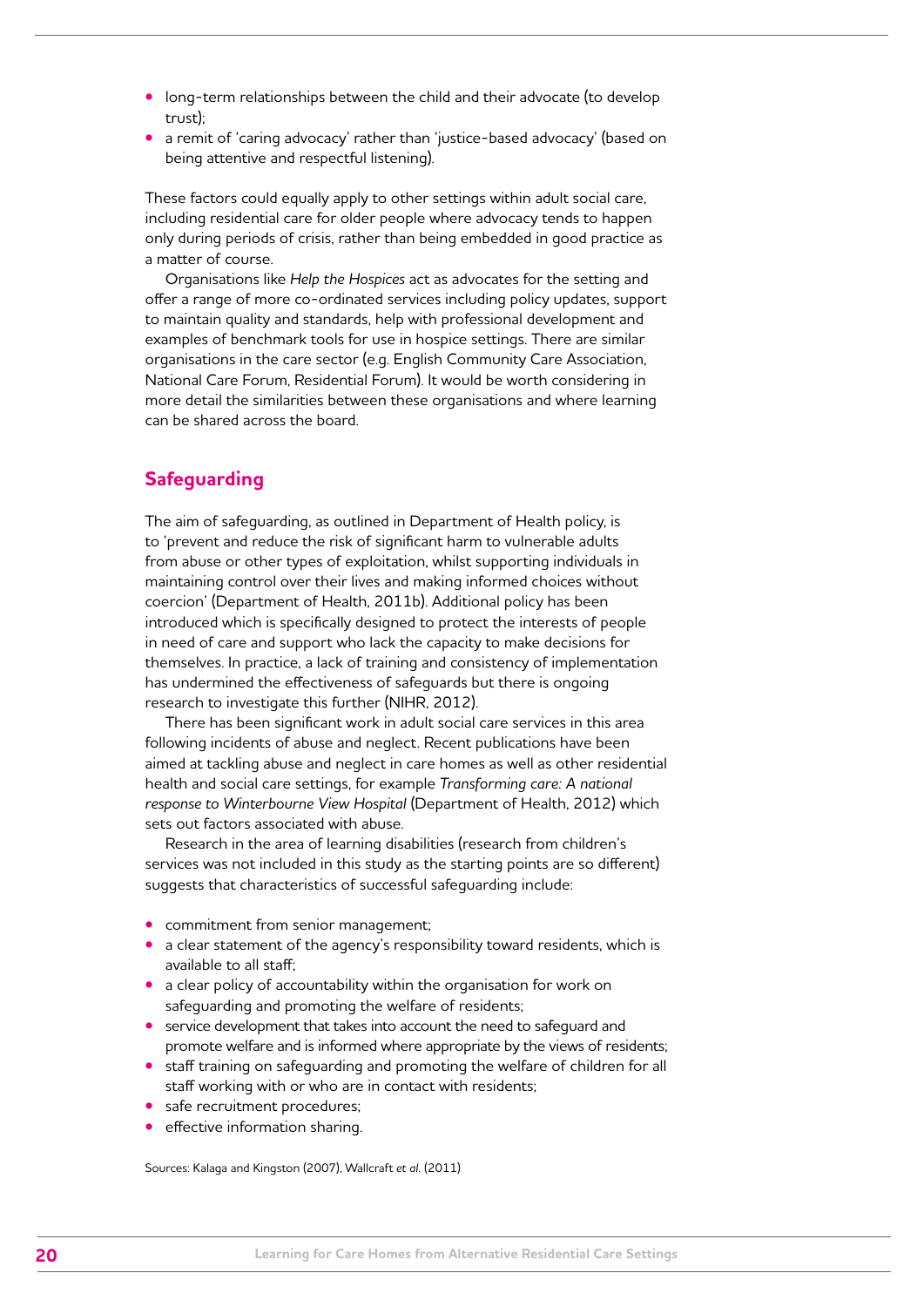<span id="page-20-0"></span>There is limited evidence that users are being involved in safeguarding – although some good practice models include:

- **•** family group conferences although these lack robust evaluation, feedback from families is positive;
- **•** Safeguarding Adults Boards (SABs) these can include representation from individuals but again have not been sufficiently evaluated;
- **•** Safeguarding Adults Forums these enable people using services to gain expertise and provide a two-way communication channel with the SAB.

# **Transferable learning**

As previously stated, the evidence base across these topics is limited in terms of the impact of different interventions, making it difficult to extract robust transferable learning. However, some elements of successful and innovative practice may have potential for application in care homes.

Joint inspections may offer some progression toward better regulation and the CQC has recently introduced 'experts by experience' into the inspection process. As this progresses, care home providers may well want to include the views of their own residents more formally, for example through peer inspectors.

There was some evidence that residents were keen to have a greater degree of involvement in managing individual risks and person-centred working will advance this. However, more work is needed to engage with care homes to establish current innovative practice, involve residents more in joint risk assessments and to assess the impact on quality of care. There is also a need for care homes to share practices and learning, for example to establish how this approach is to be combined with existing care planning processes.

Limited learning from advocacy services in other areas can be applied to care homes. While there are external agencies providing advocacy services they tend only to be drawn in under crisis situations. It is worth considering how care homes can work more closely with local advocacy services to address collective as well as individual concerns and take a more proactive approach to improving services.

Lessons from other settings to reduce abuse suggest that care homes need to be aware of the factors associated with abuse and of mitigating factors like strong leadership, clear policies, staff training and sound recruitment. There is some evidence that this can be supported by the input of an external perspective and care homes could consider this as part of existing safeguarding procedures if they are not already doing so.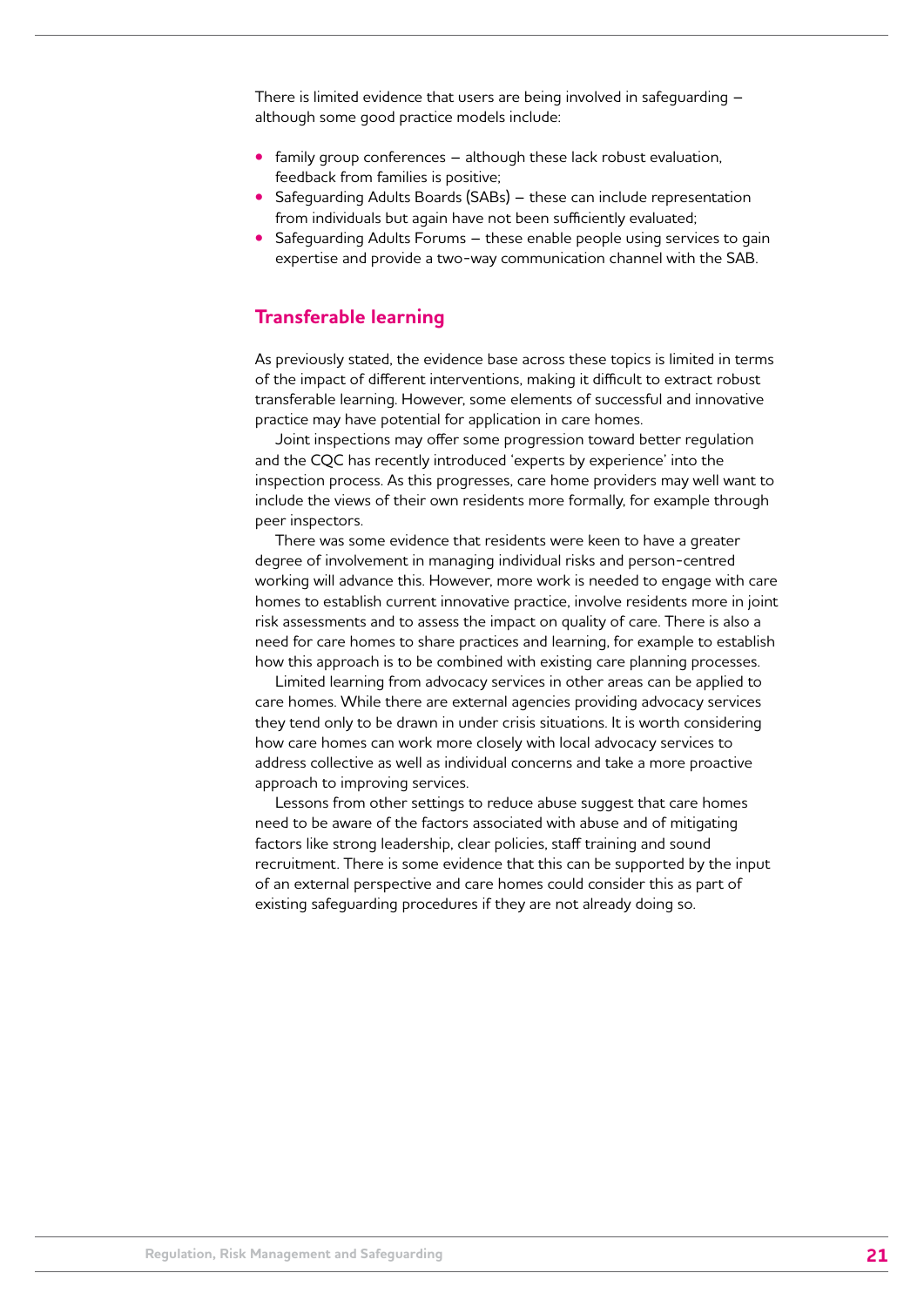# <span id="page-21-0"></span>**3 DEVELOPING A POSITIVE CULTURE FOR CARING**

In this chapter we look at ways in which residential care settings could be improved by creating positive cultures and consider relationship-based approaches to care.

# **Overview**

Creating positive organisational cultures within residential care settings has the potential to improve the lives of residents, staff and families. Studies that have examined the impact of a positive environment on residential care users have emphasised that features of a positive culture are complex. They depend on a number of factors including organisational structures, management arrangements, the physical environment, skilled staff, teamwork, and positive staff and resident relationships.

There are a number of approaches to promoting relationship-based care within residential settings that could be applied to care homes for older people. Social pedagogy is one approach that lends itself to transferable learning, focusing on nurturing residents, treating them as equals and training staff to become risk competent. Other examples of approaches include Holding the Space and Lifespace (see page 25 for more detail). All of these place importance on building relationships and breaking down barriers in care homes to create a more open and caring community. In addition, dignity therapy and Namaste Care approaches encourage staff to engage with residents and to build relationships through specific activities.

Finally, some studies have found that the physical environment has an impact on positive caring cultures. While limited formal evaluation exists, feedback from residents indicates features such as choice over a single room or sharing, contact with the natural world, space for families and social interaction and spiritual meeting places have an impact on care experiences.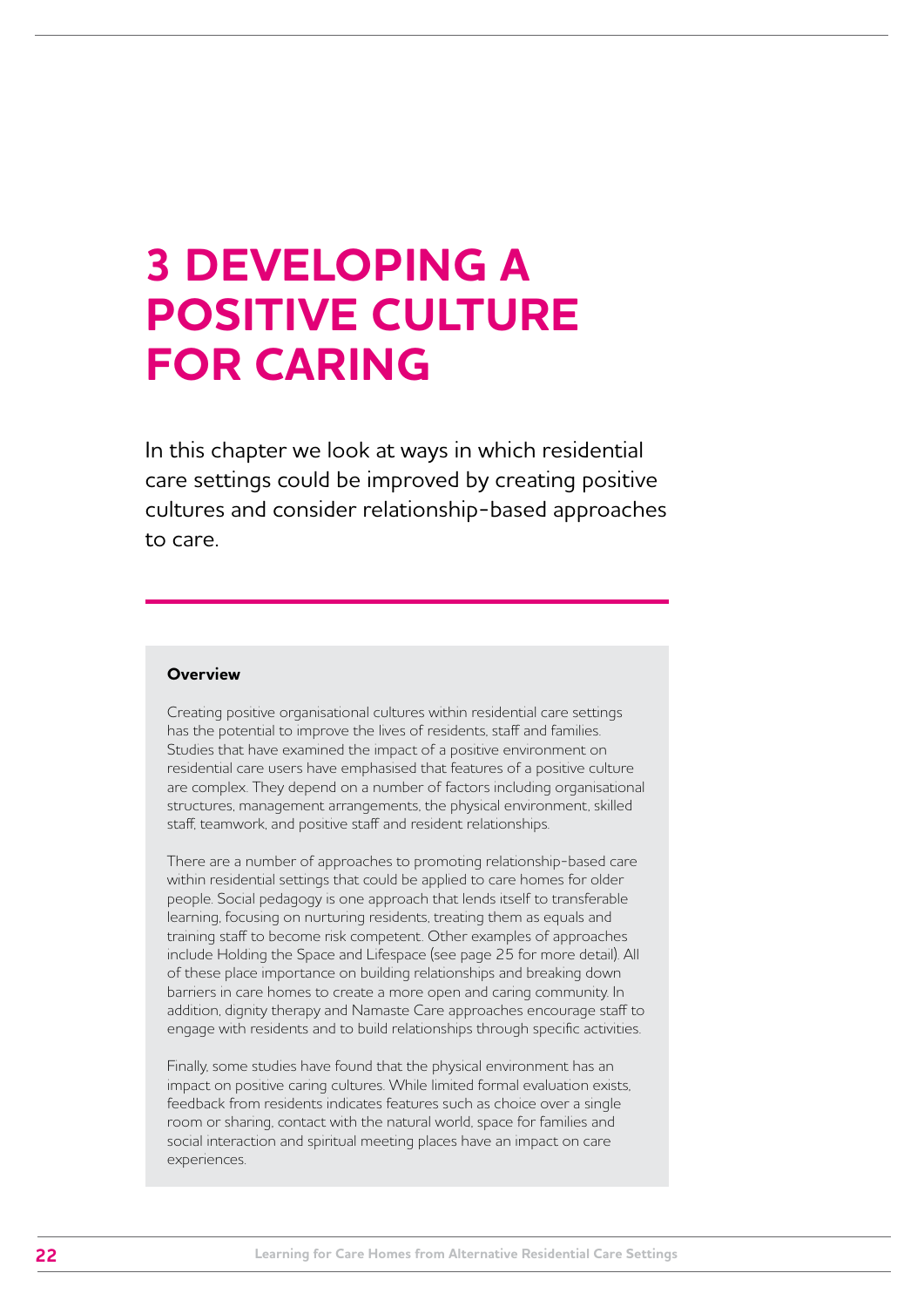<span id="page-22-0"></span>There is evidence in the literature relating to people with learning disabilities that suggests creating a positive organisational culture can improve the lives of residents and staff. A number of studies identified characteristics for developing a positive organisational culture as:

- **•** a clear vision of and approaches to delivering care, and shared organisational understanding of these;
- **•** strong management planning and practices;
- **•** supportive and clear staff policies and procedures, which are interwoven with the vision and approaches to care delivery;
- **•** staff development and training in the policies and organisational approaches;
- **•** teamwork, good support and good communication between staff;
- **•** skilled staff who display a positive attitude;
- **•** space for residents to meet or form a group;
- **•** attention given to group living and recognition that practitioners need a clear sense of how residents function as a group to provide positive support for this;
- **•** a comfortable physical environment and attention given to private and shared space;
- **•** work done with 'champions' (staff who display a passion for the work and have agreed to lead change in that particular area) who can become facilitators for action learning and person-centred approaches.

Sources: Emond (2003), Robertson *et al.* (2005), Broadhurst *et al.* (2007), Beadle-Brown *et al.* (2008), Smith (2009), Lawrence *et al.* (2010), Camble (2012)

# **Relationship-based approaches to care**

Moving beyond the organisational structure, adopting a holistic approach to care has the potential to contribute to a positive caring environment. This approach is based on the relationships between staff, between staff and residents and between residents (Dowling *et al*., 2007). Relationships are built on trust, consistency, warmth, respect and a caring attitude (Mansell, 2007, 2010; Carr, 2010; Wallcraft *et al*., 2011; Ofsted, 2011; Camble, 2012). A number of specific models have been identified in the literature that aim to promote relationship-based approaches to care and develop a positive environment for living.

# Social pedagogy

Social pedagogy was developed in several countries in Europe and can be applied to work with people in many formal or informal institutional settings. It can be understood as a process of nurturing, whereby residents are treated as equals and their ideas and beliefs are valued. The focus is on staff becoming 'risk competent', that is, knowledgeable and skilled in assessing risk in order to promote empowerment (Eichsteller *et al.*, 2009). Other principles of social pedagogy include:

- **•** a focus on the resident as a whole person;
- **•** using residents' rights as a foundation for practice and understanding that this is not limited to procedural matters or legislated requirements;
- **•** the practitioner seeing herself or himself as a person in a relationship with the resident;
- **•** residents and staff are seen as inhabiting the same 'lifespace', as opposed to existing in separate hierarchical domains;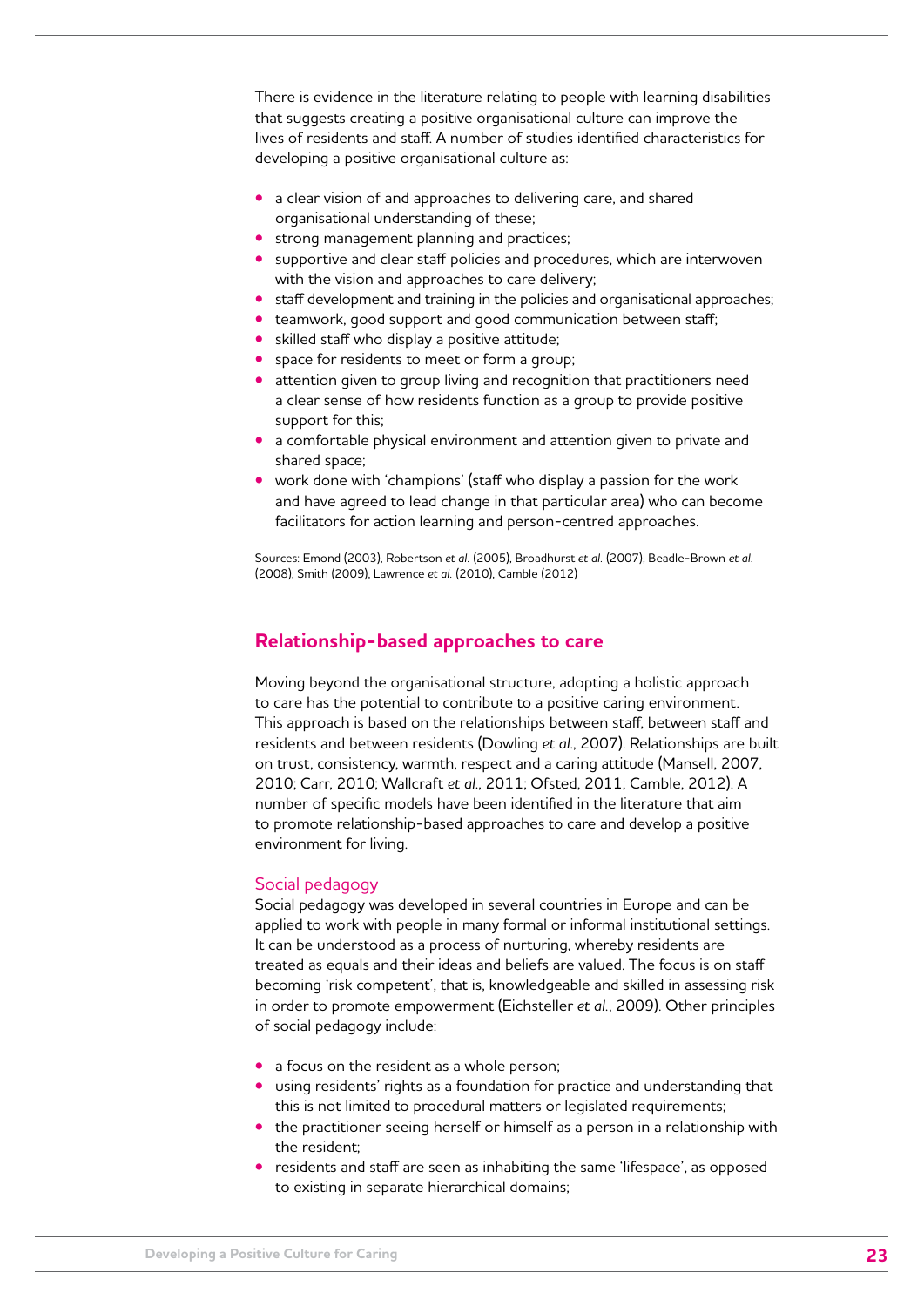- **•** sharing in many aspects of children's daily lives and activities;
- **•** an emphasis on teamwork and on valuing the contributions of others;
- **•** relationships being central to care and, allied to this, the importance of listening and communicating.

Source: Petrie *et al.* (2006)

# **Practice example**

# Aberlour

In Scotland, Aberlour Sycamore Services aims to provide consistent, safe and therapeutic care for children and young people by adopting a socially pedagogical approach. Reflecting the principles of social pedagogy, all staff (including cooks, managers, domestic staff, administrative staff and practitioners) are introduced to the approach and supported to adopt this across the range of services they provide (Elseley, 2006; Milligan, 2009).

#### Camphill Communities

Camphill Communities provide social pedagogy-based services for people of all ages with learning disabilities. The communities emphasise the notion of 'home' and the idea is that staff work with, not for residents.

Social pedagogy as applied to residential childcare services is one of the few models of care to have undergone external evaluation in the UK, with favourable findings (Cameron *et al*., 2011; Cameron, 2012).

In Scotland there has been recent discussion on the need for a 'life course' (SCIE, no date) model of social pedagogy and some argue that the skills that define a pedagogue are as important in the adult social care and health sectors as in the children's sector (Children in Scotland, 2012). The Children in Scotland report concluded that the '"essence of the pedagogue" fits well with the person-centred services that the adult health and social care sectors want and need to deliver' (Children in Scotland, 2012).

#### **Lifespace**

The care delivery approach Lifespace, used in residential childcare, is shown in the literature to be receiving more attention in the broader care sector, with some authors proposing that what happens in the time when the resident and worker interact outside treatment or therapy is just as important as in more formal 'professional' interventions (Smith, 2009). The Lifespace is a mini society in its own right, in which people learn to interact, build relationships and feel included. While the concept of Lifespace (Smith, 2009) is discussed and described in the literature, our review did not identify any formal evaluations of this as a standalone approach.

#### Holding the Space

Holding the Space (HTS) is a therapeutic model used in residential care for children and young people where relationships are central in enabling residents to find an emotional language and a sense of belonging. For staff, the aim is to provide an effective way to reflect with each other and to transform the residence into an open and caring community using creative skills, reflective practice, The Way of Council methods (Action for Children, 2009), and focusing on the relationship in the moment (Stevens, 2010). A case study evaluation of HTS found a reduction in negative behavioural outcomes, an improvement in the ethos of the care home, improved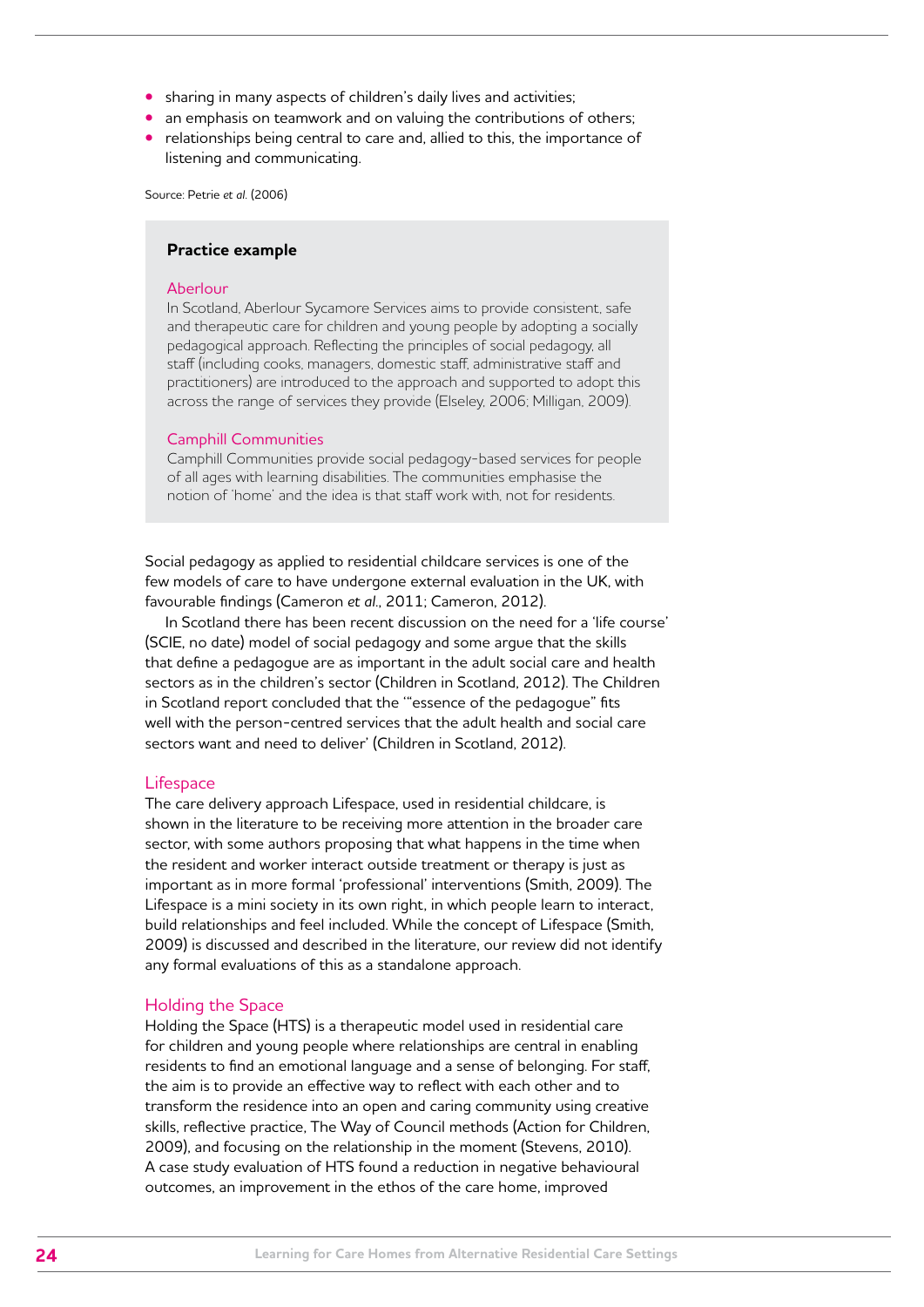<span id="page-24-0"></span>relationships and different communication methods used during the period of training and implementation (Stevens, 2010).

#### Dignity therapy

Dignity is a major Department of Health policy theme that encourages a cultural shift to ensure care is person- not task-focused. A number of studies have examined the characteristics of dignity in hospice care, and despite the lack of robust and conclusive research in general these studies have concluded that dignity is socially constructed and mediated in our relationships with others. The concept of dignity embraces modesty, protects self-respect, helps retain a sense of control and maintains good communication and good relationships (Edith Cowan University, 2006; Thompson *et al*., 2008; Gerry, 2011). Delivery of dignified care relies on staff attitudes, kind and professional behaviour, compassion and strong relationships (Chochinov, 2007).

Dignity therapy is a brief intervention designed to address legacy needs among residents at the end of their lives. By offering recorded therapy sessions that encourage residents to talk about their lives and what matters most to them, care providers give individuals a written record of their thoughts to share with family and friends. It is not historical, but rather focused on thoughts, ideas and events that hold particular meaning. Findings from a randomised, controlled trial (Chochinov *et al.*, 2011) suggested that while the intervention did not mitigate outright distress, depression or desire for death, there were significant self-reported benefits in terms of resident experiences, such as improved quality of life and a sense of dignity. In the UK, a smaller scale study (Hall *et al.*, 2012) reported that participants felt their life was more meaningful and their sense of purpose was heightened. It could be argued that social interaction, which came as part of research participation, was an important contributor to the findings. Indeed, other studies have shown that social relationships and feeling valued are important aspects of dignity in care homes.

# *Namaste* Care

The word *namaste* means 'to honour the spirit within' and the Namaste Care programme, developed in the US, is an innovative approach which developed from end of life care for people with dementia and is used in hospice care settings. The approach engages with people through the stimulation of the five senses, for example through setting up a lavender-filled room, handholding, the presence of others, reading, playing music, family meetings and life story (Simard, 2013). Evidence from the US suggests that this approach reduces agitation, aggression and anxiety (Kong *et al.*, 2009).

# **The importance of the physical environment**

The importance of creating a positive physical environment has been reflected in policy (Department of Health, 2008) and there is some limited evidence that a high quality physical environment can impact on care experiences and outcomes for residents (Waller *et al*., 2011; Elseley, 2009) although more evidence is required to form more conclusive answers. Nonetheless, important characteristics of the environment that can improve experiences of care for residents, families and staff, have been identified in the literature (see Table 1).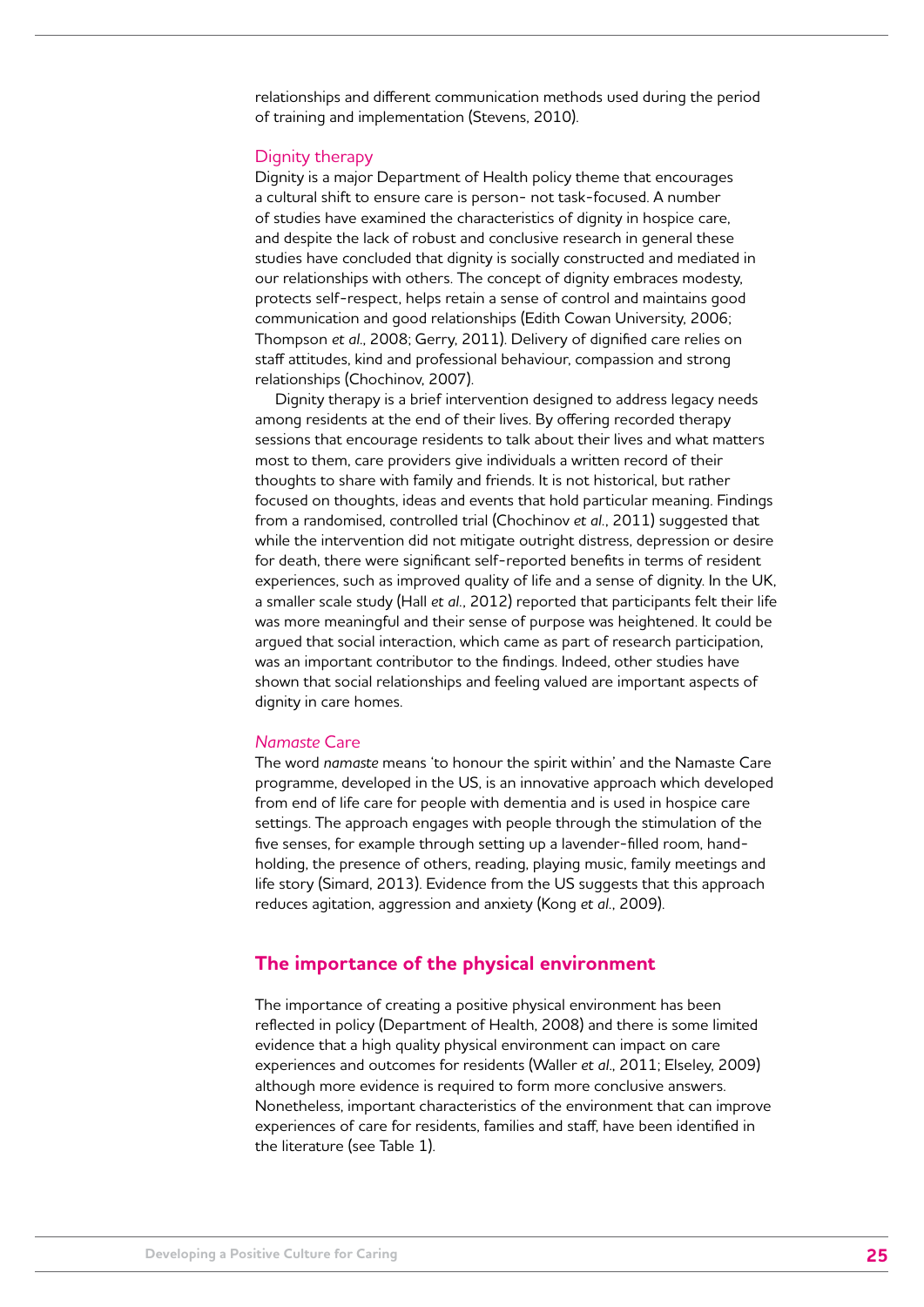<span id="page-25-0"></span>

| Table 1: Characteristics of the physical environment linked to improved |  |  |
|-------------------------------------------------------------------------|--|--|
| experiences                                                             |  |  |

| Characteristic                    | Description                                                                                                                                                                                                      |
|-----------------------------------|------------------------------------------------------------------------------------------------------------------------------------------------------------------------------------------------------------------|
| <b>Homeliness</b>                 | Residents wanted to feel 'at home' in the setting and some<br>studies reported individuals personalising space with their<br>belongings to make it feel more like home.                                          |
| Single rooms                      | Some residents and family members preferred single rooms<br>for privacy, more control etc. while others preferred the<br>distraction of a busy ward. Prior discussion to establish<br>preference was key.        |
| Proximity to family               | An important aspect was proximity for family and friends to<br>visit and maintain the closeness of relationships.                                                                                                |
| Contact with the natural<br>world | Residents in many studies reported a sense of enjoyment<br>when in contact with the outside world, via windows letting<br>in natural light and access to outside space and gardens.                              |
| Space for social<br>interaction   | Some residents were keen to remain socially active as long<br>as possible, to use lounges and dining areas and engage in<br>mutual support. However, choice is the key as not everyone<br>will want to interact. |
| Facilities for families           | Having adequate space to accommodate families overnight<br>as well as administer medical tasks, have care discussions,<br>etc. was important for staff and families alike.                                       |
| Spiritual places                  | Often an important aspect for older people, the need for<br>a place to worship or meditate was felt to be beneficial to<br>residents and families.                                                               |

Sources: Waller *et al. (2008, 2011), Rigby et al. (2010), Brereton et al. (2011)* 

# **Transferable learning**

In adult social care, work to promote relationship-based care in care homes is already ongoing (e.g. My Home Life, as discussed on page 23) but there are also opportunities to draw more broadly on learning from others, such as Aberlour Sycamore Services and Camphill Communities. By focusing on relationships, taking an assets-based approach to care, taking a more egalitarian view of the 'space' where there is no hierarchical domain, having a work-with rather than work-for attitude and acknowledging the group as well as the individual in residential care settings, care homes could change the organisational culture and improve care outcomes for residents. In adult social care, the move toward co-production (SCIE, 2009) addresses some of these factors, for example Merevale House works with the premise that there is no 'them' and 'us' and instead the care home takes an assetbased approach to service planning and places a positive value on social relationships and networks.

Specific approaches to building relationship-based care such as social pedagogy and Holding the Space can be beneficial to care homes as they provide a set of values, staff training approaches and guidance for implementation. In particular, they give practice examples that suggest a clear vision supported through management, policies, training, involvement of residents and the monitoring of the feel of the home, all of which contribute to a more outcome-focused approach to care delivery. There are opportunities for care homes to consider the different approaches described and consider how best these could be adopted in their organisation. Tools like an adapted version of the 15 Step Challenge can help providers monitor progress.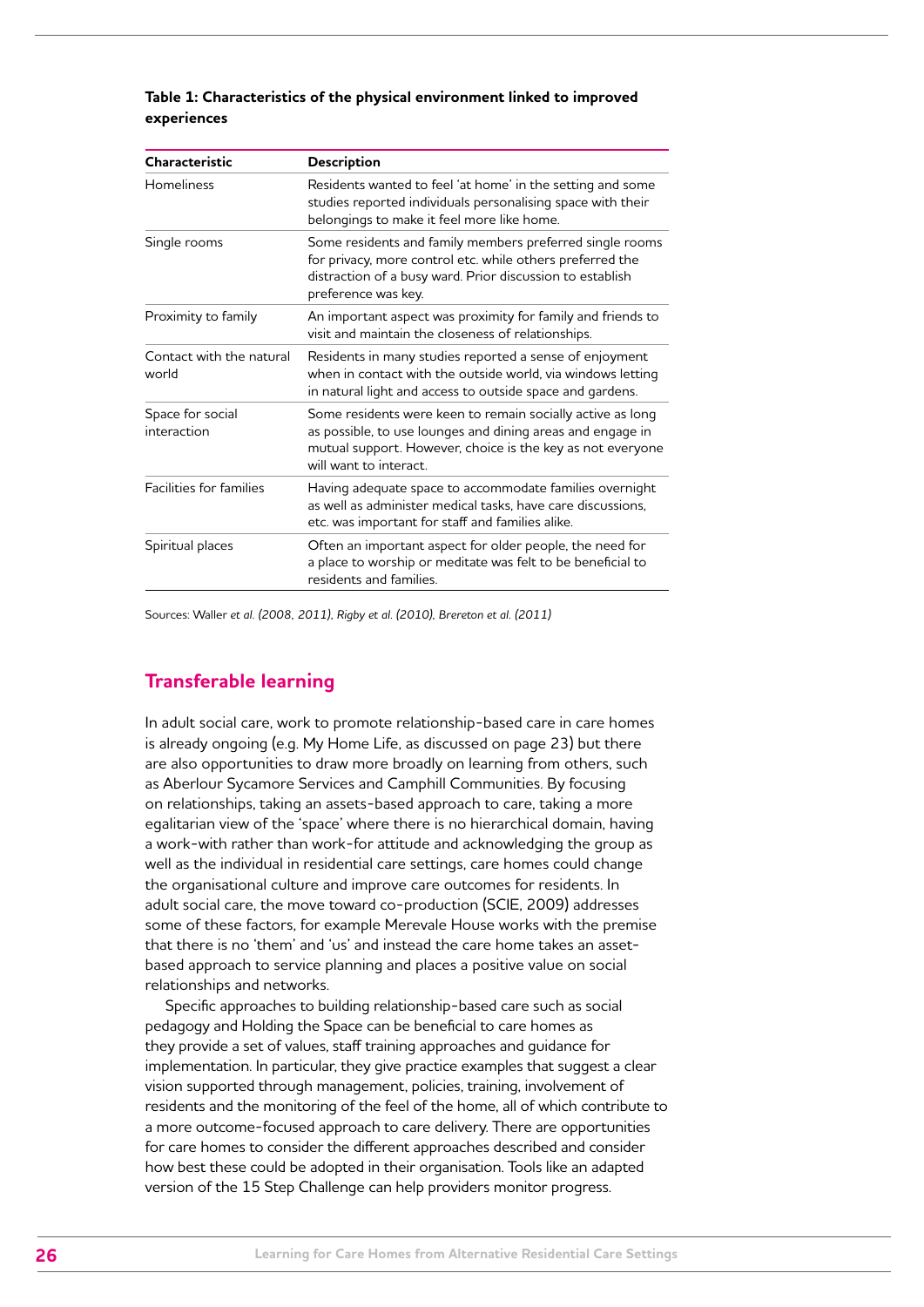In terms of specific interventions, dignity therapy and Namaste Care may offer some learning for care homes that are working with people approaching the end of their lives in particular. By spending more time with the person, rather than overly concentrating on tasks associated with support needs, there is potential to improve well-being, care experiences and relationships. St Christopher's Hospice has started working with six nursing homes to evaluate the impact of the Namaste Care programme on older people in residential care. Early findings from the evaluation are promising but it is too early to draw any firm conclusions.

The importance of the physical environment has been identified in the literature, indicating support for creating better experiences for people who use care and support services. While some care homes already pay attention to the physical environment and 'homeliness' of the setting, there may be some value in considering the tools existing in other settings within a residential care setting in order to improve the physical environment for residents. By doing so, the services can create a sense of home and a positive milieu in which to develop good relationships between staff and residents.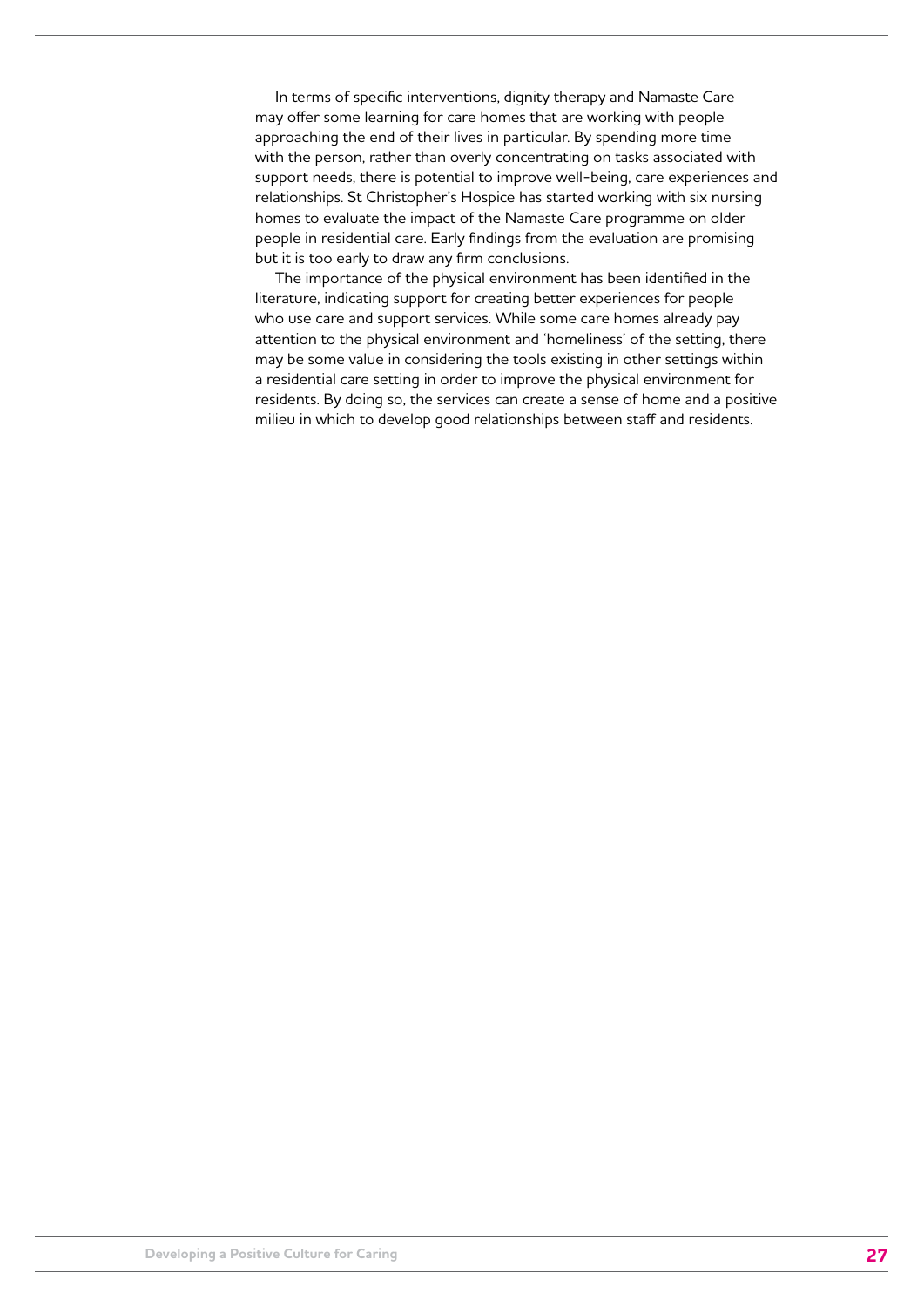# <span id="page-27-0"></span>**4 APPROACHES TO PERSONALISATION**

This chapter explores key themes for personalisation in care services, and reviews characteristics that are evident in comparison settings that have implemented person-centred approaches.

# **Overview**

Person-centred approaches are key within health and social care policy and care homes for older people cannot avoid them. There are obvious potential tensions between these and risk management, as individual choice can conflict with organisational policy. However, there is some evidence that characteristics such as good communication, a positive culture, creation of a defensible trail of decision-making, good relationships and a strong and skilled workforce can help organisations move toward more person-centred working.

Participation of care users in care delivery is promoted in government policy and examples of this include increasing user choice, increasing user voice and changing work practices and lifestyle choices. Our review found some evidence in broader NHS literature that user participation had an impact on the quality of choices, risk management and safety, and on implementation of a person-centred approach to care delivery.

Choice and control, which are key themes for personalisation, are explored more in settings for people with learning disabilities than in others. Important characteristics of settings that implement these themes include staff supporting choice and controlling focus on good information, organisational support for making and changing decisions, good relationships and positive staff attitudes. However, the lack of evidence of implementation makes it difficult to consider the potential impact of choice and control on people who use care services.

Re-ablement is an emerging theme in end of life care, based on a philosophy of enabling people to live as actively and as independently as possible until they die. There is support for re-ablement from staff and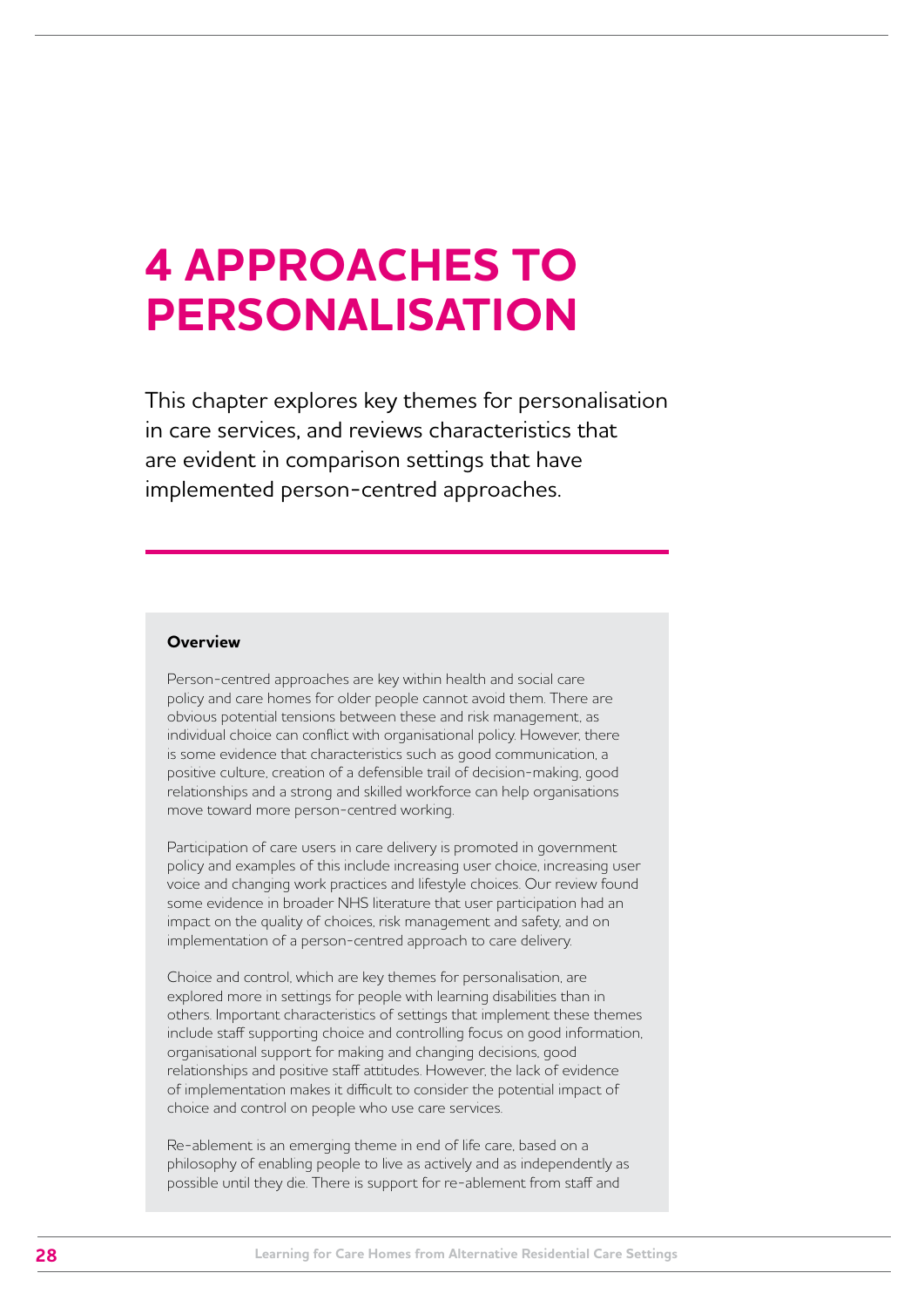<span id="page-28-0"></span>residents who are keen to remain as independent as possible through the course of their disease. Reports of improvements in functional capacity, quality of life, emotional functioning and mobility are emerging but the evidence base remains limited.

Personalisation is at the heart of current health and social care policy:

*"[Although it] goes under many different names, including 'independent living', 'person-centred support' and 'self-directed support' [they] are all based on the same principle: if disabled people are to participate and contribute as equal citizens they must have choice and control over the support they need to go about their daily lives."*  (Glynn *et al.,* 2008)

While person-centred working is central to government policy, translation into practice is slower. The scale of change required to shift from servicefocused delivery, where outputs (such as the number of people using the service) are measured, to an individual-focused approach, where experiences and quality of care are central, is challenging.

Across the settings covered by this review, there was evidence of disparate, but often unevaluated, approaches to achieving personalisation, including person-centred working, participation, advocacy, choice and control and re-ablement.

# **Person-centred approaches**

Person-centred working puts individuals and their families at the centre of care planning and decision-making to ensure these respond to personal preferences, needs and values. The approach focuses on individuals' strengths and interests rather than on assessing what they can't do (Department of Health, 2010a). While there is no single definition of person-centred working, there is some agreement that it involves:

- **•** development of a relationship between staff and the individual;
- **•** shared decision-making;
- **•** good communication;
- **•** an organisational culture that embraces empowerment and inclusion;
- **•** an organisation that is willing to take risks;
- **•** the creation of a defensible trail of decision-making;
- **•** joined-up working across multidisciplinary teams;
- **•** strong leadership;
- **•** a trained workforce.

Sources: Dowling *et al.* (2007), Neill *et al.* (2009)

# Evidence of impact

Within learning disabilities settings, there is emerging evidence that a person-centred approach can improve outcomes for people using services. Hoolahan (2012) reviewed an ambitious personalisation project that took place in Southwark, where person-centred plans had been used to establish what each individual really wanted in their life. As well as transforming the lives of 83 people with learning disabilities, the author noted that the project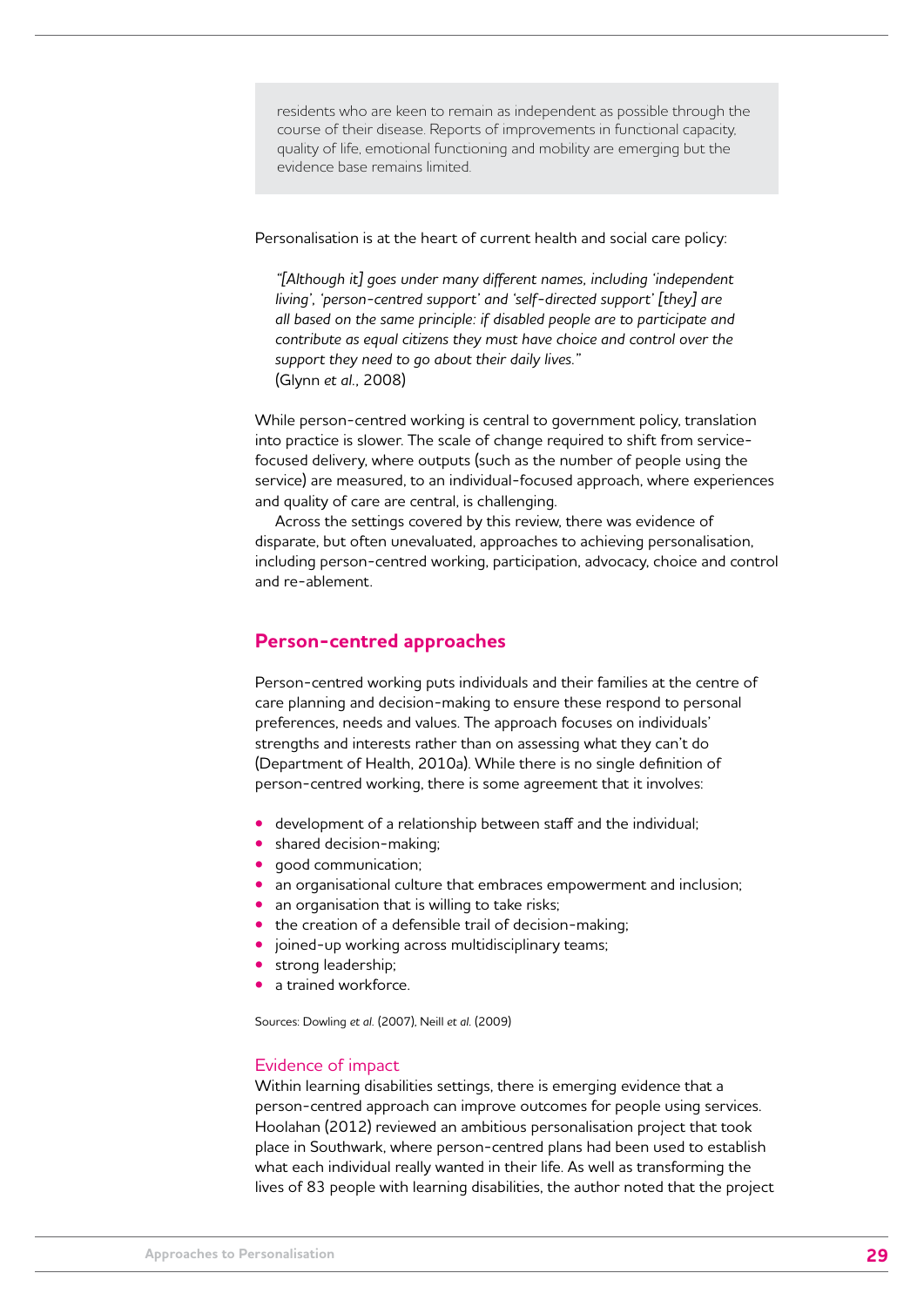had created substantial cost savings. Robertson *et al.* (2005) evaluated the impact of a person-centred approach on the quality of life of 93 people with learning disabilities. They found that it increased the size of social networks, active contact with family and friends, participation in community activities, choice and the number of hours involved in scheduled day activities.

It should be noted, however, that the success of working in a personcentred way is down to more than creating a plan. Quality of life can only be improved if the staff implementing the approach are properly trained and supported, and good quality plans tend to be equated with higher levels of engagement in meaningful activities (Adams *et al.*, 2006). Furthermore, Robertson *et al.* (2005) concluded that person-centred working appears to work better for some people than others, because their specific needs tend to dictate the type of plan they receive (if they receive one at all). One review of existing evidence (Dowling *et al.*, 2007) and a subsequent primary study (Glynn *et al.,* 2008) looked at the potential barriers to successful implementation of personalisation and person-centred planning for people with learning disabilities (see Table 2).

| Characteristic                                 | Description                                                                                                                                                                                                                                                                                           |
|------------------------------------------------|-------------------------------------------------------------------------------------------------------------------------------------------------------------------------------------------------------------------------------------------------------------------------------------------------------|
| Staff attitudes/skills/<br>knowledge           | Staff need to relinquish the idea that they know what<br>is best for people who use services through training in<br>empowerment and by giving time to building relationships<br>which help people who use services to realise their own<br>potential.                                                 |
| Inflexibility of service<br>provision          | People who use services shouldn't have to fit existing<br>services; services should be shaped to meet their needs.                                                                                                                                                                                    |
| Insufficient information                       | People who use services require accessible, appropriate and<br>high quality information to make decisions.                                                                                                                                                                                            |
| Insufficient resources                         | People who use services may not seek out or exercise<br>choice because they are concerned about local authority<br>charging or eligibility criteria.                                                                                                                                                  |
| Risk and regulation                            | Service providers (and families) must not use risk or<br>regulation as a reason to prevent people who use services<br>from exercising choice and control. Too much attention is<br>placed on measuring 'hard' targets at the expense of softer<br>measures that are better suited to personalisation. |
| Cultural/language/<br>geographical differences | There is a need to ensure that everyone can communicate<br>their views and be heard and understood. There can be<br>geographical differences in service provision and people's<br>choices can be limited by transport difficulties.                                                                   |
| Institutionalisation/<br>previous experience   | Staff and people who use services can be reluctant to<br>change the way they have always done things. If people<br>who use services have had a negative experience of user<br>participation in the past they may not be willing to have<br>another go.                                                |
| Slow pace of change                            | Personalisation may be at the heart of government policy,<br>but the pace of change at grassroots level can be slow.                                                                                                                                                                                  |
| Mismatch of expectations                       | The choices expressed by people who use services may be<br>at odds with the priorities of service providers.                                                                                                                                                                                          |
| Communities/<br>networks                       | Not everyone is part of a community or an informal<br>network, but these are seen as crucial to success.                                                                                                                                                                                              |

#### **Table 2: Barriers to effective person-centred care**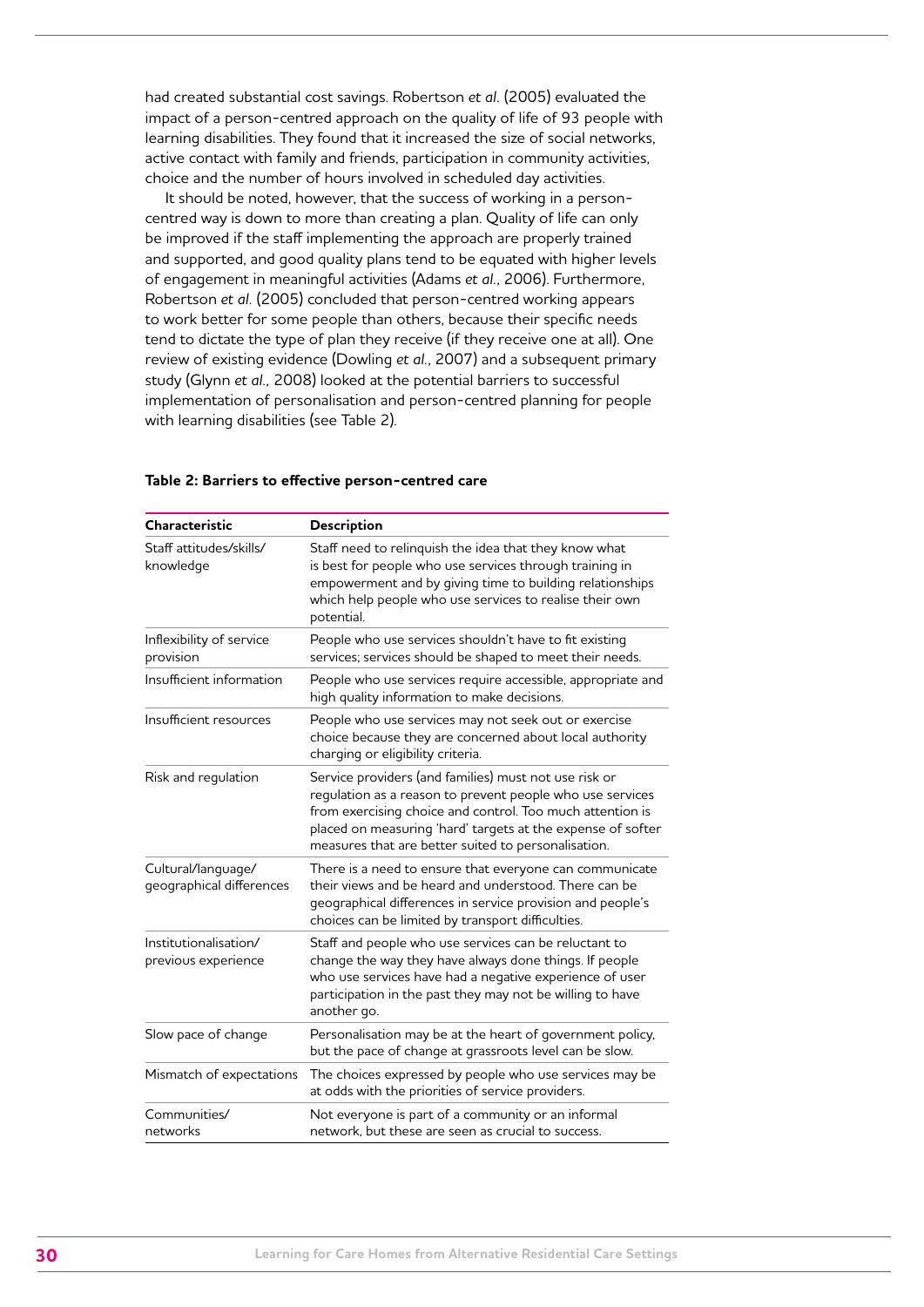<span id="page-30-0"></span>The authors suggested that in order to overcome these barriers, it is important for organisations to:

- **•** take a person-centred approach as part of their core values;
- **•** to involve people who use services in decision-making through improved consultation;
- **•** to develop good relationships built on trust and that enable positive risk management;
- **•** to employ positive and enthusiastic staff who facilitate involvement and instil confidence;
- **•** to share best practice;
- **•** to promote the approach widely;
- **•** to work in partnership with others;
- **•** to provide good information and support for individuals and their families.

# **Practice example**

#### Westminster Learning Disability Partnership

The Flexible Response Service (FRS) evolved in recognition of the importance of social inclusion for people with learning disabilities. The key elements of the approach are:

- **•** Service philosophy: commitment to social inclusion, person-centred working, proactive working and positive culture;
- **•** Service structure: assessment of individual preferences and needs, relationship-building starting in 'safe places' and moving to community spaces and Circle of Support meetings;
- **•** Capable environments: key to the success of the approach is staff who are trained to deliver proactive, planned and monitored support in creative ways.

A number of evaluative approaches and benchmark tools have been put in place to ensure the service is developing in response to demands (Carnaby *et al.,* 2010).

# **Participation**

#### User involvement

Healthwatch England is the independent consumer champion for health and social care and is leading work on user involvement (often referred to as personal and public involvement or PPI in health settings), which aims to involve individuals and communities in shaping health and social care services. As with other areas, tensions exist between participation and translating this into care delivery (Bates *et al.,* 2012).

There are different expectations about what involvement can achieve but Andersson *et al*. (2007) outlined three key areas: increasing user choice, increasing user voice and changing working practices and lifestyle choices.

There is some evidence of the impact of user involvement in the hospice care setting, predominantly through initiatives such as advanced care planning (which is discussed further on page 40), although beyond this there is limited evidence of impact within this setting.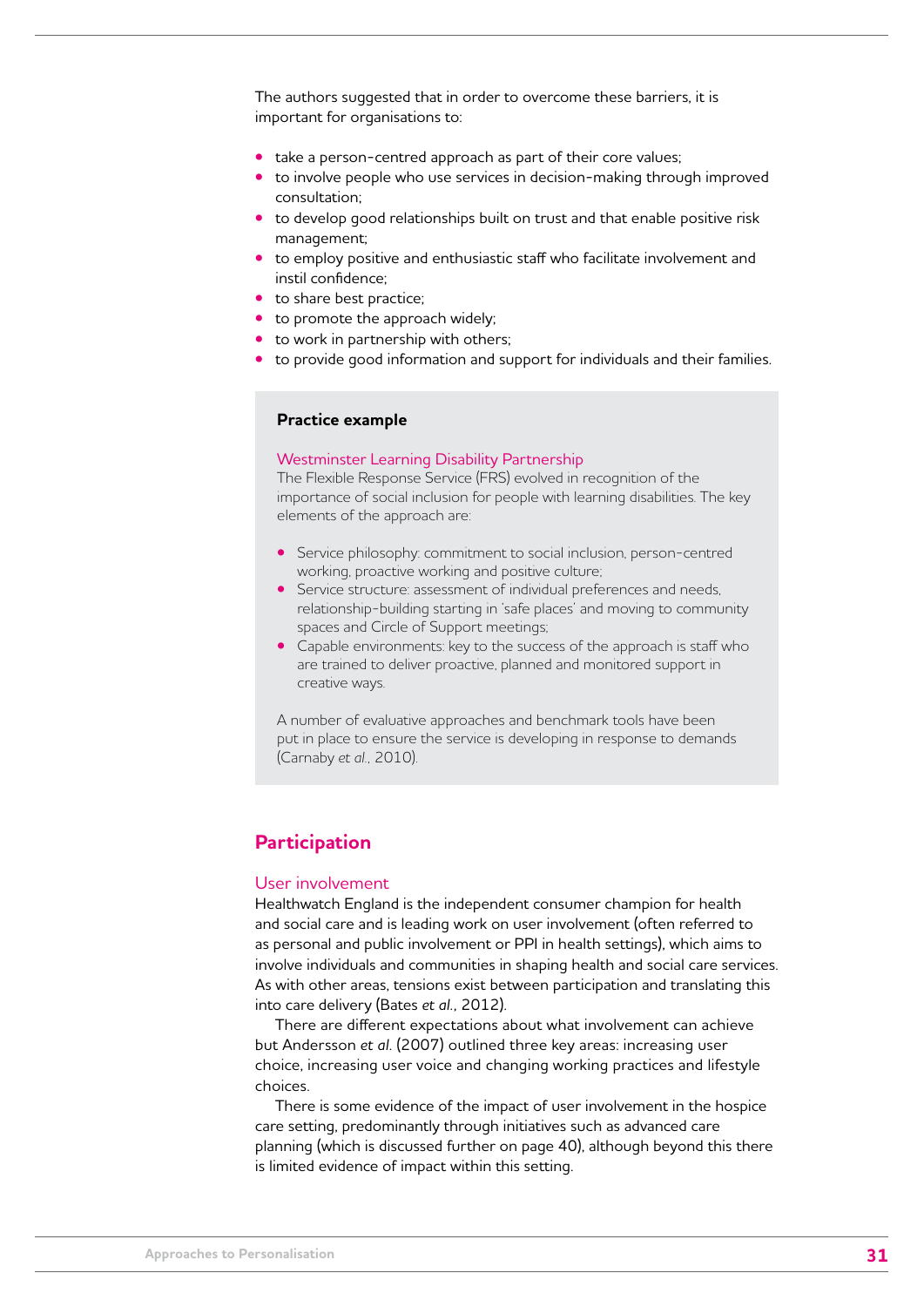Nonetheless, some evidence exists in the field of learning disabilities and in literature from general healthcare that suggests involving the public and people who use services results in:

- **•** better involvement in decisions and management of care;
- **•** improved risk management and safety of individuals;
- **•** better decisions made for the individual, resulting in improved care experiences;
- **•** better implementation of person-centred care;
- **•** co-production of care.

Sources: Coulter *et al.* (2006), Glynn *et al.* (2008)

Several studies across hospice care and learning disabilities settings identified characteristics of effective user involvement:

- **•** Family members (or 'circles of support' if no family member is available) should be involved as well as residents.
- **•** Health information and literacy is fundamental to resident engagement.
- **•** Communication skills should be the main mechanism by which professionals learn about and gain competences in the principles and practice of shared decision-making.
- **•** Communication about risk is a key component of shared decision-making.
- **•** Moving forward to self care and self management requires more than just information-giving and best results have been identified through educational programmes.
- **•** Involvement of the broader community and involvement in the broader community is vital through employment, education and leisure opportunities.

Sources: Robertson *et al.* (2005), Coulter *et al.* (2006), Mansell (2010), Carr (2010), Gandy *et al.* (2012)

Barriers to involvement from a professional perspective were discussed in a paper by Black (2012) with specific reference to a hospice setting. These included:

- **•** difficulty asking for participation when individuals are at the end of their lives;
- **•** the assumption that users are too ill to be involved or will have more pressing matters to think about;
- **•** concern that while some individuals will be informed, others might not fully understand the bigger picture, i.e. they may not understand the resource constraints of the NHS that will limit what care is available;
- **•** risks that people who have had poor experiences of care may dominate the discussions with these experiences;
- **•** misconceptions about the definition of user involvement.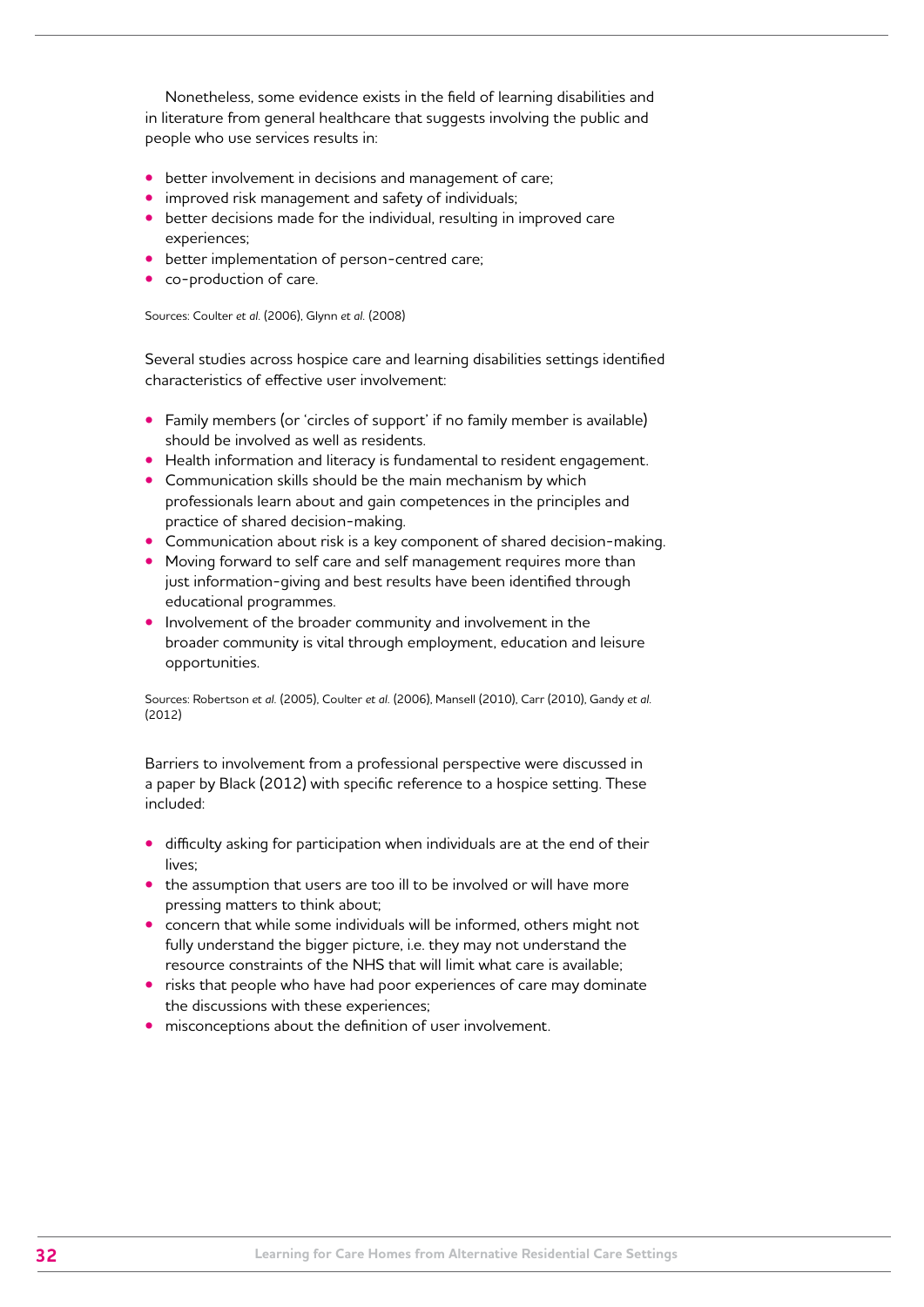# **Practice examples: approaches to participation**

- **•** Patient Choice rating systems;
- **•** patient surveys Help the Hospices has developed a national questionnaire for hospices allowing comparison of service quality over time as well as between hospices;
- **•** patient forums;
- **•** community participation in return for 'time credits', e.g. receiving an hour's worth of swimming lessons in return for an hour of driving or gardening;
- **•** VOICES survey, a national approach to gathering feedback from relatives following the death of a patient.

### Community engagement

While there is no research evidence linking community engagement to quality of care delivery, public perception is important to consider when contemplating community engagement. Currently, the public perception of hospice care is relatively positive. A recent study by Help the Hospices (2013) indicated that 69 per cent of respondents to a large-scale survey (Populus, 2013) thought hospices were a place that offered compassionate care, and a further 60 per cent felt they were somewhere you go to experience good quality of life before you die. This could be linked to the fact that hospice care has its roots within the third sector and delivers a single model of care focused on treating individuals' holistic needs: those that are clinical, emotional and spiritual.

In contrast, residential care for older people expanded in the 1980s in response to the privatisation agenda and while care homes are based on a similar vision and set of values to hospices, there is no central thread holding them together and public perception is very different. While the studies are not directly comparable, 70 per cent of UK adults who took part in a recent survey (Ipsos Mori Social Research Institute, 2013) said they would be scared to move into a care home in the future.

Within the residential care sector there is also a feeling that public perception could be improved and there have been some moves toward this. Care homes are linking together for the National Care Home Open Day initiative supported by the Department of Health, CQC, the National Association for Providers of Activities for Older People and SCIE. This is an attempt to present care homes in a positive and proactive light and make lasting connections between local communities and care homes. A further initiative is the Social Care Commitment which is a voluntary agreement between employers and employees to improve the quality of care and support services and public confidence in these services. The Social Care Commitment gives clarity to employers and employees about what is expected of them when delivering care services.

#### The role of volunteers

Volunteers are integral to the work of hospices, with an estimated 100,000 people volunteering in hospices across the UK worth over £112 million (Help the Hospices, 2006). There is an increasing Department of Health policy emphasis on volunteers overall but in the current financial climate there is a danger that volunteers could be employed inappropriately.

In 2012, Help the Hospices published a working paper on the role of volunteers, including recommendations encouraging hospices to: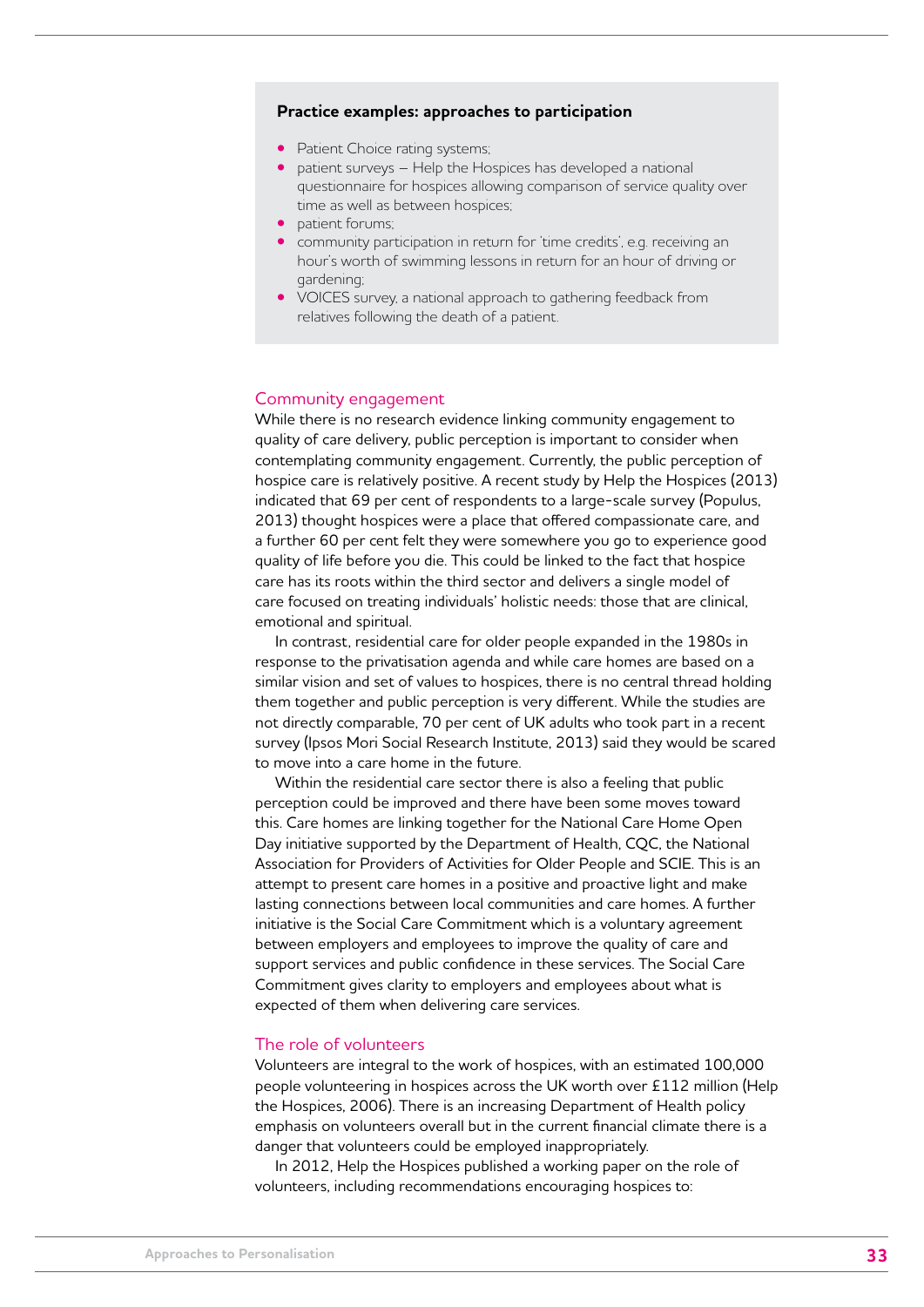- <span id="page-33-0"></span>**•** think of volunteers as essential to any strategy for extending reach and impact;
- **•** grow the volunteer workforce and think more strategically about their role;
- **•** consider approaches to sustaining and nurturing volunteers;
- **•** enable volunteers to take on a significant role in helping people understand care patterns.

Morris *et al.* (2012) conducted a review into the contribution of volunteers in end of life services and identified a number of factors relating to individual volunteers and organisations. Themes that emerged from research on individuals fall under a number of headings:

- **•** Motivation: includes altruism, civic responsibility, leisure, personal gain, self-promotion.
- **•** Characteristics of volunteers: they tend to have personal experience of death, empathetic concern, openness and extraversion.
- **•** Coping and stress: volunteer impact can be reduced by poor communication, lack of training, lack of emotional support, dealing with death and dying, feeling undervalued, helplessness.
- **•** Role boundaries: volunteers have varying role boundaries depending on location but can include fundraising, befriending and outreach.
- **•** Value: volunteers can be very cost-effective, provide a complementary role to professionals, give emotional support and sustain relationships with families.

The organisational themes were:

- **•** Recruiting for diversity: one criticism is that only a small section of the community becomes involved in volunteering and providers need to encourage diversity.
- **•** Support and training: providers need to show a sense of commitment and connection and give support and training when working with volunteers.
- **•** Volunteers' place in the system: there are tensions between the flexibility of informal volunteering and formalising/professionalising the role of volunteers.

Morris *et al.* are now in the process of writing up their findings from primary research, which was conducted with staff, volunteers, people receiving care and family members. They will draw conclusions on the impact of volunteering, management practice, the relationships of these with the external context, and the role of volunteering in the hospice.

# **Choice and control**

Choice and control are major themes for personalisation, and are prominent in the field of research relating to people with learning disabilities. They are recognised in current government policy, but again they are slow to find its way into practice (Jingree *et al.*, 2006). This is because they require organisational change and are often hindered by inspection regimes and organisational policy, as well as a focus on the larger issues rather than everyday choices, communication difficulties and paternalistic attitudes (Finlay *et al.*, 2008). A number of factors for enabling choice and control were identified in the literature. These included:

- appropriate and accessible information about the choices available:
- **•** support at an organisational level if plans need to change;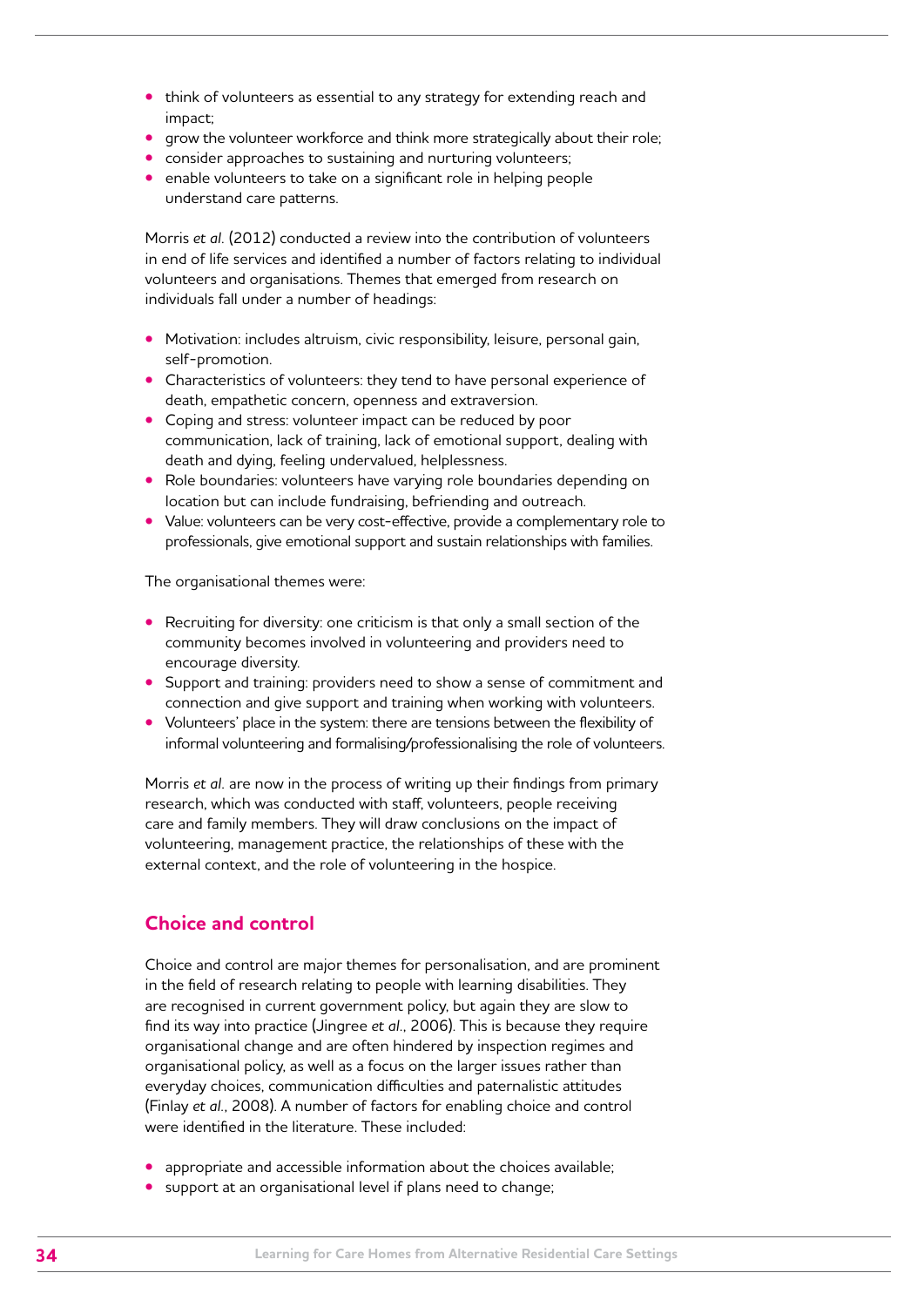- <span id="page-34-0"></span>**•** support to help people using care and support services make decisions and learn about making decisions;
- **•** good relationships with others;
- **•** staff having listening skills and a positive stance on choice and control;
- **•** a positive approach to risk management in the residential setting;
- **•** support for staff to understand the inspection system rather than to fear it.

Sources: Glynn *et al.* (2008), Finlay *et al.* (2008), Curtice *et al.* (2012)

Some evidence is available linking the roles of technology and telecare (where various technological devices are used to monitor an individual's health condition remotely) to increased choice and independence, as well as reducing risks and increasing privacy and dignity for people with learning disabilities (Wood *et al.,* 2010; Perry *et al.*, 2012). Anecdotal evidence has suggested that the quality of life for some individuals has improved following the introduction of telecare, as it has empowered more independent living. This improvement has helped overcome some initial resistance from professionals.

# **Practice example**

### Get a Plan project

Ahmed (2011) reported how the Get a Plan project provided training to practitioners, carers and people who use services and led to an increase in the independence of people with learning disabilities by enabling them to have more choice over the support they received. By maximising the use of person-centred plans, and by developing circles of support, service providers have become more creative in helping people to achieve what they want within the wider community, rather than focusing solely on traditional, statutory social care. We were unable to establish evidence that this approach has been evaluated.

Curtice *et al.* (2012) discuss the importance of family dynamics in relation to choice and control. On the one hand, there are families who seek to empower their relatives and ensure that their individual wishes are heard and met, while on the other, there are those who seek to restrict the independence of the person with learning disabilities. For some this is not an issue – having someone to make decisions for you or with you can be reassuring if you are not comfortable doing so by yourself – but for others this is not acceptable. Within residential care for older people there appears to be, anecdotally at least, a presumption that residents are happy for others to make decisions on their behalf. However, older people are becoming more demanding consumers and in future we can expect that they will not wish to be passive recipients of care and will instead want to exercise more choice and control over their environment and day-to-day lives.

# **Rehabilitation and self management**

The philosophy of hospice care is:

- **•** to enable the dying person to live as actively as possible;
- **•** to maximise physical and mental capacity with control and independence where possible; and
- **•** to help people adapt to their condition.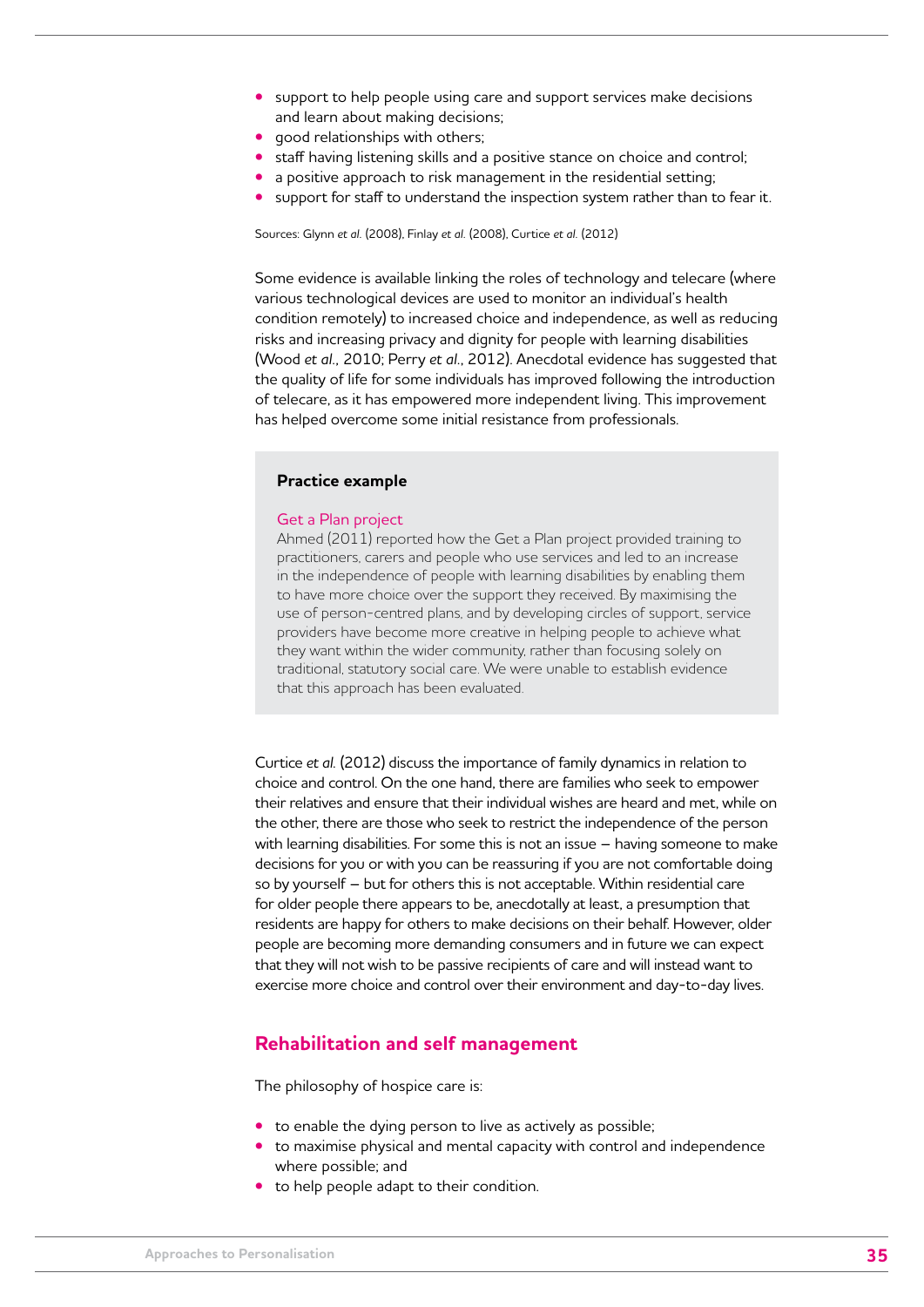<span id="page-35-0"></span>Rehabilitation underpins this philosophy and requires a multidisciplinary approach to care delivery. Typically, rehabilitation services include physiotherapy sessions, breathlessness management, enablement training on the ward and promotion of independence within daily care. This approach challenges how individuals with advanced conditions are cared for to promote and empower greater independence (Cane *et al*., 2011).

# **Practice examples**

# **LOROS**

In the Leicestershire and Rutland Organisation for the Relief of Suffering (LOROS) hospice, a programme was set up to train healthcare assistants to take a physical rehabilitation approach to care, therefore promoting independence. The training focused on breathlessness, mobility, independence in personal care and equipment to enable independence. The findings indicated that educating healthcare assistants in this way has the potential to improve the rehabilitation of palliative care patients, but that it needs to be delivered in a way that fits around other work demands.

#### The Rehab Project

St Christopher's Hospice runs a training programme called The Rehab Project, which is delivered to nurses and healthcare assistants by occupational therapy and physiotherapy staff. The aim of the training is to benefit staff and residents through a united rehabilitation approach to care and to improve collaboration between professionals (Cane et al., 2011). Details of the course were given in the literature but unfortunately no evaluation results of the training were presented.

The concept of rehabilitation is gaining attention in the literature, as staff and people receiving care express a desire to remain as independent as possible through the course of their disease. Two reviews (Javier *et al.,* 2011; Jennings, 2013) concluded that the evidence base is currently limited but emerging findings support improvements in physical functional capacity, quality of life, mobility, emotional and cognitive functioning and levels of participation.

Some characteristics of effective rehabilitation have been identified, including:

- **•** functional assessment upon admission;
- **•** enablement training for staff to safely facilitate independence;
- **•** joint nursing and physiotherapy assessment and care plans;
- **•** promotion of independence in daily care by the whole care team;
- **•** daily exercise rehabilitation groups in a gym by a physiotherapist;
- **•** an individualised weekly timetable of activities for each resident.

Source: Jennings (2013)

# **Transferable learning**

Residential care homes for older people are moving toward a person-centred approach, but would benefit from looking at examples evidenced in learning disability settings, where greater participation across the board by residents, family and the wider community has been seen to have a positive impact on the delivery of personalisation.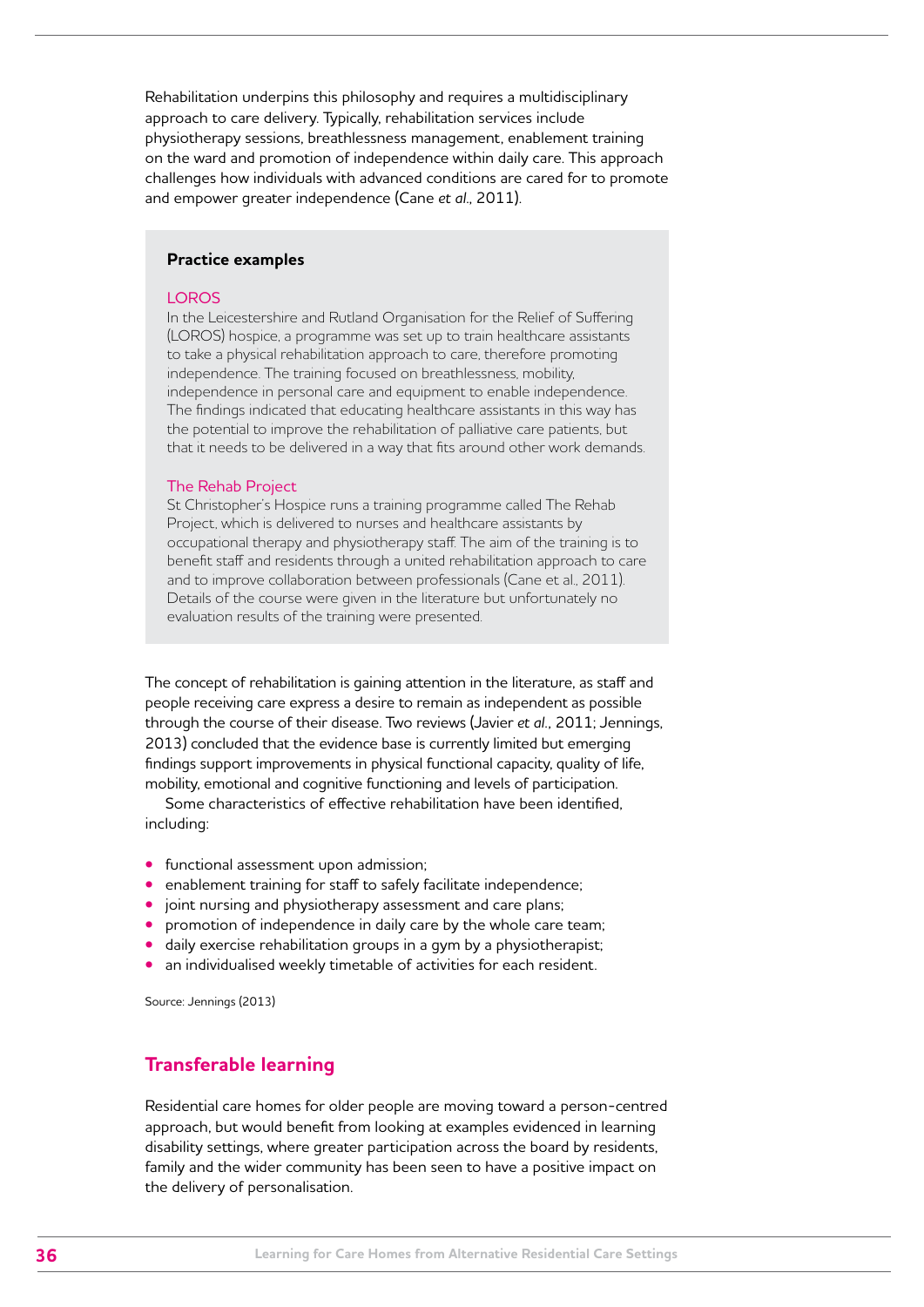The current lack of a consistent or communicated ethos for adult social residential care has potentially damaged its public reputation. More research on how hospice care has maintained a positive public understanding could inform strategies for improving the public opinion of care homes. In addition, increasing the role of volunteers could increase engagement with the wider community, as is the case within the hospice movement.

Evidence from learning disability settings, healthcare and the hospice movement suggest that there is merit in working with people who use services, and their families, to work co-productively to make joint decisions, improve risk management and to improve individual care experiences.

Choice and control are well embedded in services for people with learning disabilities and there may be some learning from within the adult care setting itself. From this review it is clear that factors such as access to information, good relationships between staff and residents and trained staff who are able to listen and translate views into action are all-important in improving choice and retaining control. Providers could also consider the role of digital technology to help older people retain their independence.

Barriers do exist in care homes when it comes to rehabilitation and self management (Garrett, 2012) and there is currently insufficient evidence to draw firm conclusions about the impact of rehabilitation in care homes (Crocker *et al.*, 2013). Nonetheless, care homes could consider in more detail that the role of re-ablement for residents, at a pace that suits individuals, may have a positive impact on their quality of life and functioning in a range of areas.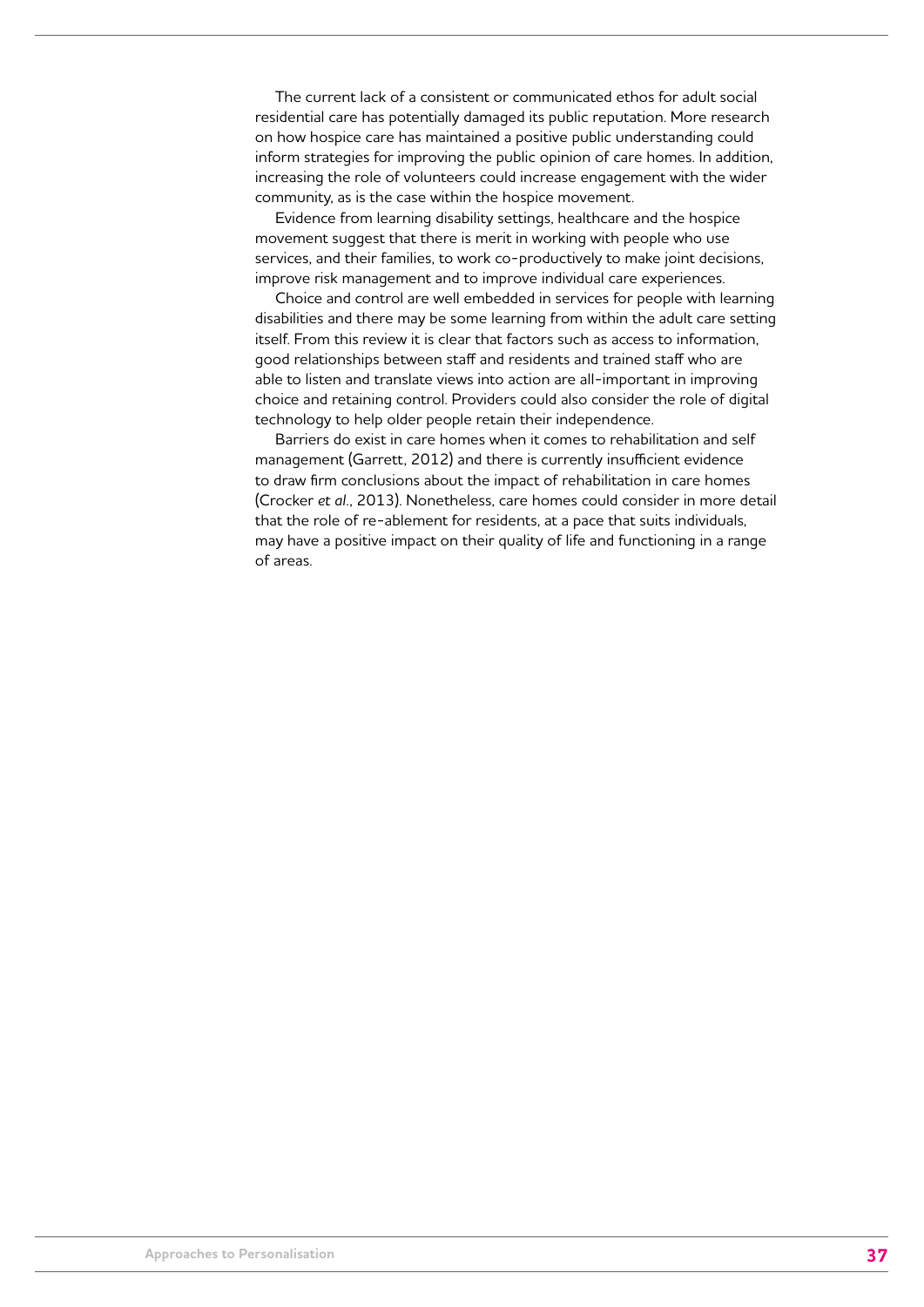## **5 CO-ORDINATION OF CARE**

In this chapter we look at different approaches to the sharing of care planning within organisations, particularly among those providing hospice care. We also discuss the use of electronic systems to co-ordinate care.

#### **Overview**

Advance care planning (ACP) is an approach which is promoted in end of life care to encourage decisions to be taken before a situation or crisis arises, thereby reducing the chances of residents being treated in a way which does not fit with their desires, values and beliefs. The fundamental building block for this is a strong and trusting relationship with the care provider, who outlines the options, risks and consequences of decisions made by residents and their families.

The evidence base is limited, but there is some indication that ACP can improve the sense of satisfaction with care received, increase a sense of control and create greater alignment between care received and care desired.

Electronic systems for care co-ordination are promoted for end of life care and in Scotland there is currently a push for a single IT system built up around the electronic health records in this area. There is some evidence from all three comparison settings that this approach can improve outcomes for professionals but more research is needed on the impact on quality of care for residents.

Co-ordination of care can happen at various levels between team members, across teams in a single organisation or between organisations. In all three comparison settings there is movement toward greater co-ordination and sharing. For example, in children's services *Every Child Matters* and *Getting it Right for Every Child* are being implemented with more co-ordination using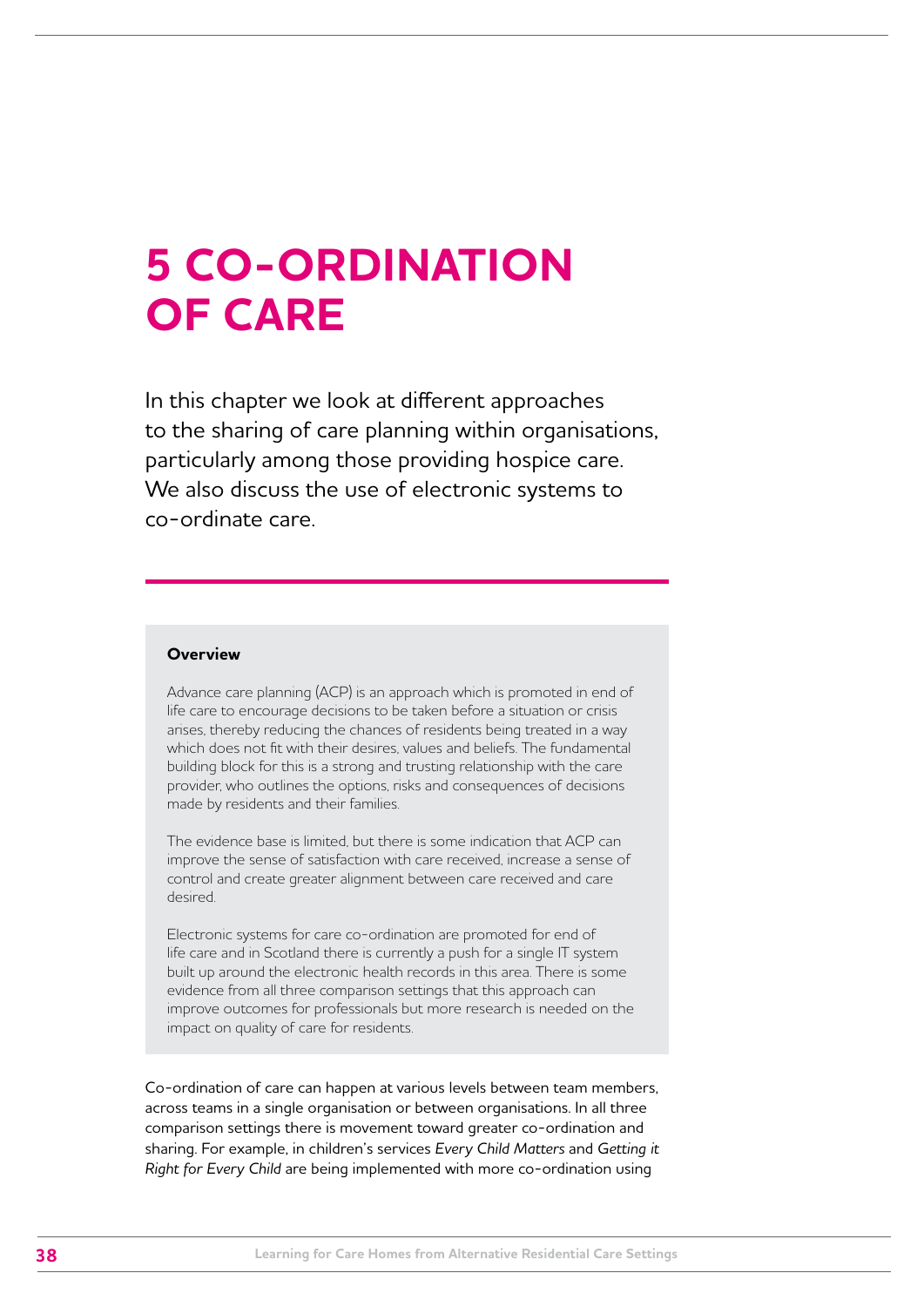the Common Assessment Framework and Single Outcome approaches. There is evidence to suggest care co-ordination improves quality of life for recipients (Ouwens *et al*., 2005; Au *et al*., 2011). However the evidence base is compromised by variation in the use of the term 'care co-ordination' and the quality of the evaluation and review evidence available across all three comparison settings. Nonetheless, care co-ordination is a key aspect of quality improvement for Department of Health policy, which can be witnessed in recent announcements around health and social care, the Common Assessment Framework and other initiatives, including ACP and the use of electronic records.

## **Advanced care planning**

ACP is used and promoted as part of an approach to documenting end of life care. It can be defined as:

*"A voluntary process of discussion and review to help an individual who has capacity to anticipate how their condition may affect them in the future, and if they wish, set on record: choices about their care and treatment and/or advance decisions to refuse a treatment in specific circumstances."*  (NEoLCP, 2011)

It differs from care planning in that it focuses on anticipating how a person's condition might affect them in future and how their care should be managed when that point arrives (Joseph *et al*., 2010). As with care planning, risk assessment is part of ACP, facilitated by health and social care professionals. While this is currently targeted at people nearing the end of their lives, there are examples of use in the wider population, such as in the United States, where living wills used by the general population adopt a similar approach (individuals can indicate that they wish to refuse particular treatment in case at a later stage they are unable to communicate this wish).

Our review identified three studies that considered the impact of ACP on care. The main findings were that:

- **•** individuals indicated a stronger sense of control and hope;
- **•** relationships with others were stronger;
- **•** improved quality of care was reported;
- **•** there were improved outcomes for carers e.g. reduced stress and anxiety;
- **•** staff confidence increased;
- **•** there was some indication of a reduction in inappropriate hospital admissions.

Sources: Clifford *et al.* (2007), Detering *et al.* (2010), NEoLCP (2010b)

More has been written about approaches and key principles involved in the delivery of ACP. These can be summarised as:

- **•** effective, person-centred communication carried out with compassion and sensitivity;
- **•** respect for decisions made by the individual, including the decision not to participate in care or ACP;
- **•** full participation of the individual in choosing and signing off the content of care or ACPs;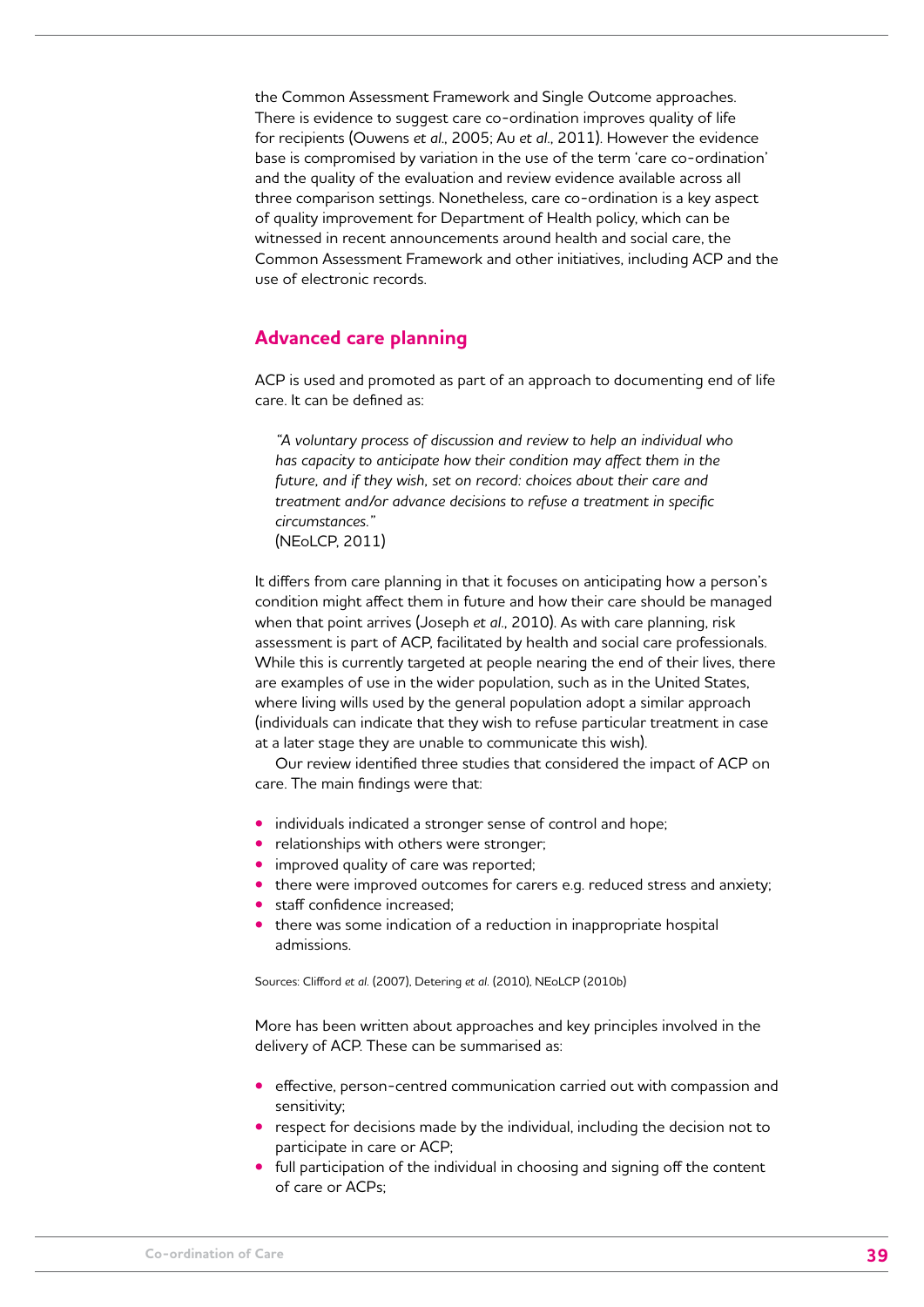- **•** supportive and adequate information available to meet the needs of the individual;
- **•** appropriate timing of discussions in an appropriate context;
- **•** regular reviews of care planning documentation;
- **•** facilitation by staff with the appropriate skills and training, who have ideally built up a relationship of trust with the individual;
- **•** involvement of key stakeholders and effective communication across teams;
- **•** engaging with individuals' morals and beliefs.

Sources: Lorenz *et al.* (2009), IAHPC (2009), Horne *et al.* (2009), Payne *et al.* (2009), NEoLCP (2010a), Henry *et al.* (2011), NEoLCP (2012)

Conversely, barriers to implementing ACP include:

- a lack of organisational support;
- **•** inadequate time;
- **•** lack of staff skills allowing them to raise sensitive topics and deal with own emotions;
- **•** concern over raising expectations that cannot be delivered in local framework.

Sources: Weiner *et al.* (2004), Curtis *et al.* (2005), Stobbard-Rowlands (2009), Detering *et al.*  (2010), Stein *et al.* (2013)

There have already been some moves to introduce ACP into care homes for older people which are supported by guidance, toolkits (NEoLCP, 2011, 2012) and training (Adshead *et al.*, 2011). These are often delivered through hospices' education teams (for example the London-based St Joseph's Hospice and St Christopher's Hospice). While the evidence base is limited, and often targeting nursing homes (Hayes *et al.,* 2011), there is some support for the use of ACP to help improve satisfaction with care and involve residents in decision-making and planning for the future. For example, Stobbart-Rowlands *et al.* (2012) concluded that ACP in care homes contributes to overall improvements in care, including improvement in communication skills and a more open organisational culture. However, more work is needed to determine the full impact of ACP and specifically to examine issues around staff training to enable appropriate and increased use of ACP in care home settings.

In addition, it is important to address barriers to the approach in order to increase uptake (Froggatt *et al.,* 2009; Addicott, 2011). Barriers include staff confidence and knowledge, lack of staff time, staff discomfort with the topic and constraints in implementing people's wishes (Froggatt *et al.* 2009). Workforce development is an important consideration and Stobbart-Rowlands *et al.* (2012) found an increase in the use of ACP following staff training.

## **Electronic systems for co-ordination of care**

Within end of life care, electronic systems for co-ordinating care feature prominently in policy including *The National End of Life Strategy* (Department of Health, 2008). The rationale behind electronic palliative care coordination systems includes the need to provide the right information, care, time, resources and place to ensure person-centred approaches for individuals can be implemented. Locality registers identified in the review (now called electronic palliative care co-ordination systems or EPaCCS)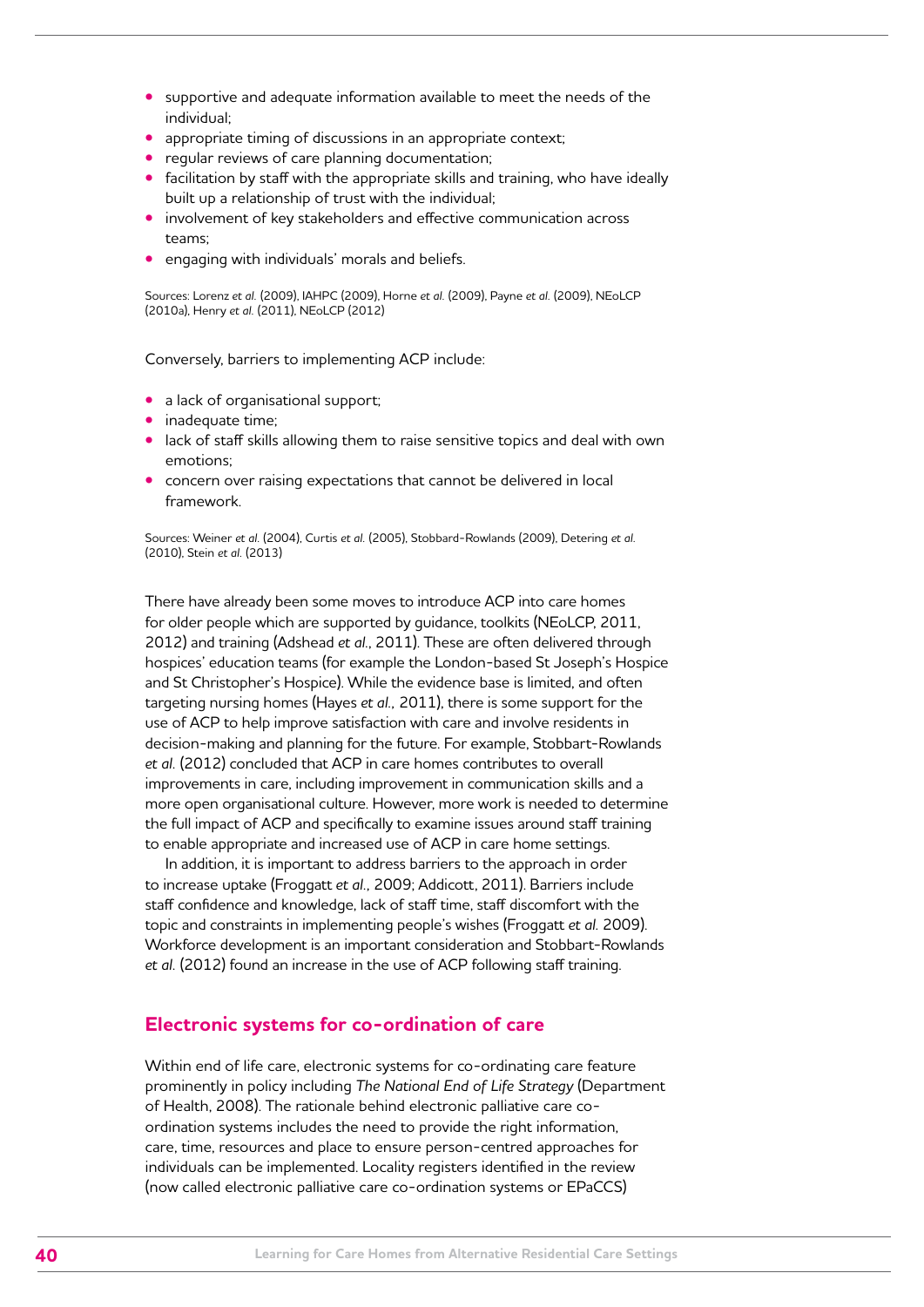were viewed as playing a key role in improving co-ordination of end of life care services. This view was reinforced in the NICE Quality Standard (2011), the Palliative Care Funding Review and Standard ISB 1580. This national standard encourages an electronic approach.

#### **Practice examples**

#### End of Life Care Quality Assessment (ELCQuA)

The National End of Life Care Programme has developed the ELCQuA tool. This freely available, online tool is designed to help professionals self assess and monitor progress against the NICE Quality Standard for end of life care, share good practice with others and make good investment decisions to support the delivery of high quality care at the end of an individual's life. It can be used by health and social care staff and overcomes the issue of interoperability as it is stored online.

#### **CHASE**

CHASE Hospice Care for Children began to develop an electronic data collection system for children's hospices in the UK. The CHASE team is multidisciplinary and worked together to identify routinely collected information that could be stored usefully on a computer database, before developing a system for doing this. A paper by Menezes et al. (2007) reported up to ten other children's hospices using the same system.

#### Impact of electronic systems

The EPaCCS approach outlined above has been evaluated and provides some support for the move to electronic systems to help co-ordinate care (NEoLCP, 2012; NHS Improving Quality, 2013). The evidence base is limited but there is emerging evidence of improved co-ordination of care, relationships between professionals and patients and relationships between hospices that use EPaCCS and those about to implement the system. In addition, there was evidence of:

- **•** 90 additional deaths in usual place of residence (as opposed to in hospital) over four pilot sites;
- **•** reduction in cost for admissions to hospital that end in death in the pilot sites, although this cannot be directly linked to EPaCCS;
- **•** recurrent savings after four years of over £100,000 per annum and a cumulative net benefit over four years of around £270,000 for a population of 200,000 people.

Evaluators emphasised that the findings were from four pilot sites and that care needs to be taken when translating these to other areas, which will have local distinctiveness. In addition, there was some evidence of reduced role satisfaction for team members, linked to challenges that new systems presented, such as frustration when using them and concern over impact on existing relationships.

In the United States, a survey of hospices identified different characteristics of those using electronic documentation (ED) compared with those not using ED, and concluded that those using ED were more likely to engage with ACP, reflect on cultural needs and collect information on resident experiences as they approached death, suggesting ED leads to improved data collection and reporting in a hospice setting (Cagle *et al*., 2012).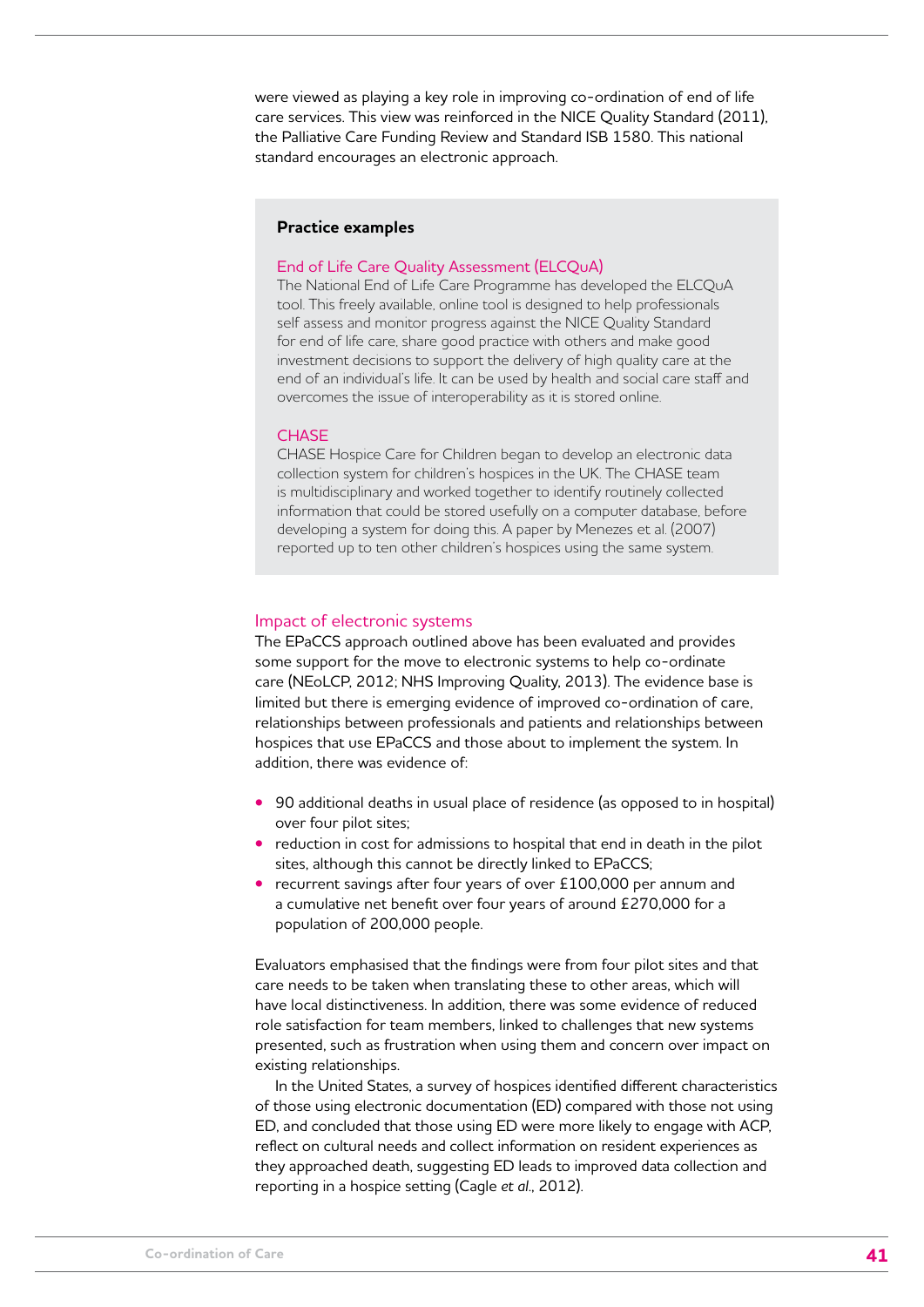In terms of characteristics of care providers moving toward ED, Eason *et al.* (2012), in their study of two UK local health communities, suggested that sharing information happened effectively where organisations had:

- **•** worked to move forward together through joint planning;
- **•** a clear understanding of local pathways;
- **•** matched specific needs for information sharing between organisations.

Little has been written about the barriers to introducing electronic systems within a hospice setting, but a review by Gagnon *et al.* (2012) identified individual and professional factors (such as lack of familiarity, time constraints, perceived usefulness), human environment (such as residents' attitudes to technology, interference with relationships) and organisational environment (such as lack of support, training and implementation strategy) as being significant. In addition there were issues of interoperability both between systems of different organisations and with individual organisations' existing systems.

Within residential care, there are software packages available to support an electronic approach to documentation; for example, Care and Clinical, which helps nursing and care staff plan, review and evaluate residents' care. However, research within care homes (Afridi *et al*., 2013) has suggested that while existing IT-based systems can be adapted, more bespoke approaches are necessary in order for systems to be useful. However, the study did conclude that ED could be a better method of capturing frontline care data and save time.

## **Transferable learning**

There is some evidence to suggest that ACP can improve care outcomes for residents, improve staff confidence and help build positive relationships between staff and residents. While care homes are beginning to consider the value of ACP, managers need to identify and address the barriers for uptake at an organisational level, with staff and potentially with families and residents, in order for the full potential of the approach to be reached in this setting.

Learning from other settings would suggest that there needs to be the following in place:

- **•** training and ongoing support for staff to engage with the approach, develop communication skills and overcome any confidence issues;
- **•** adequate time built into care assessment processes and reviews;
- **•** organisational culture that values the approach;
- **•** evaluation in order to share learning with other providers.

ED has the potential for wider use and the findings from the evidence would support this. While care homes are already exploring the use of IT-based systems, there are a number of learning points from other settings worth highlighting:

- **•** clear idea of stakeholders and engagement from the outset, supported by inter-agency working;
- **•** senior staff and IT staff working together to design a system;
- **•** senior staff involved who are able to make decisions;
- **•** understanding of how new systems integrate or replace previous systems;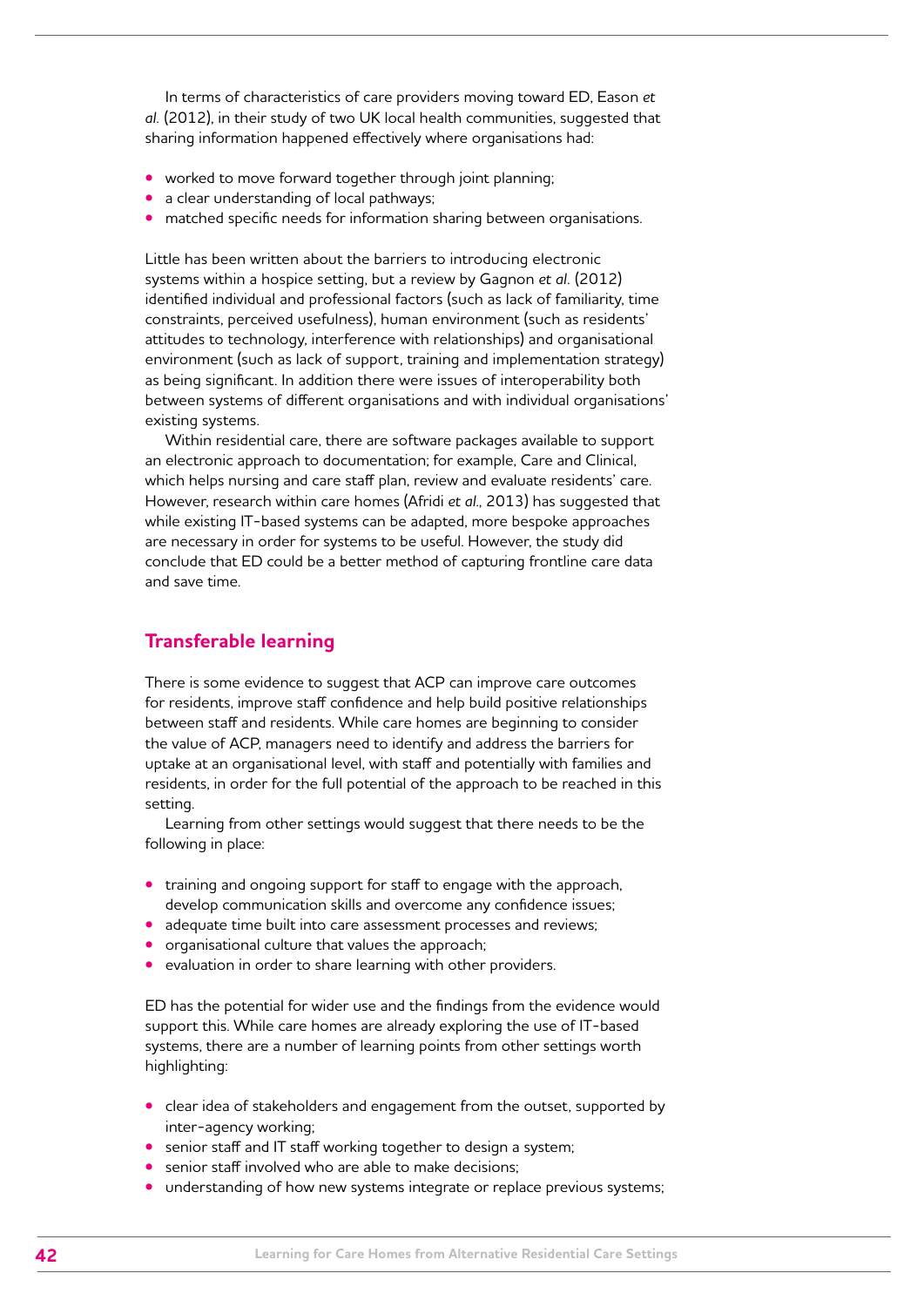- **•** clear scope of how any new systems and access points can be used in care settings;
- **•** patient information, step-by-step consent process and data-sharing protocols;
- **•** training for staff involved in the new system, including peer support and use of champions.

Source: Ipsos Mori Social Research Institute (2011)

In addition, attention could be paid to the impact on existing relationships, and how the new approach could be used to strengthen these relationships rather than undermine them, as well as looking at the added value of ED.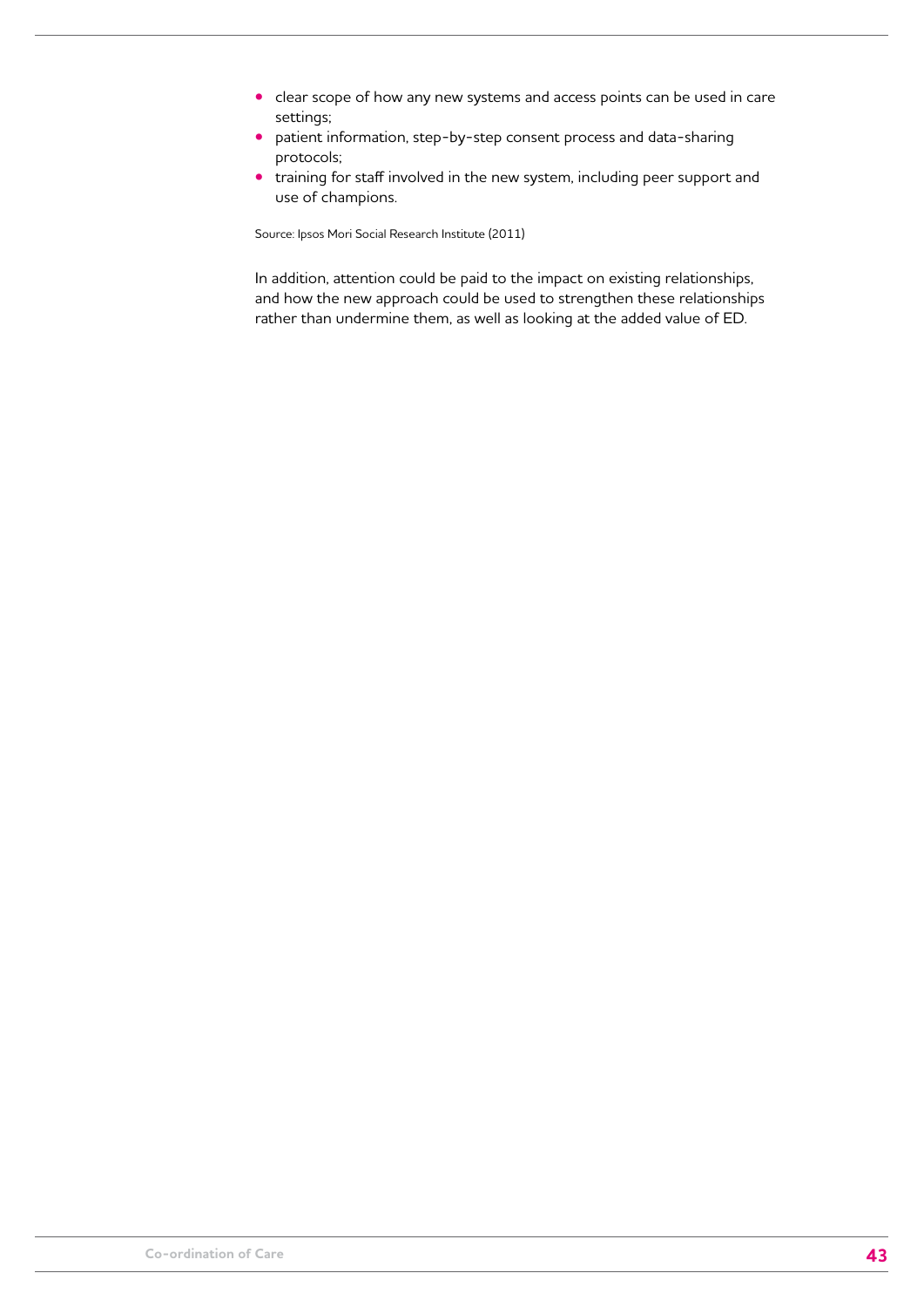## **6 STAFF SELECTION AND SKILLS**

In this chapter we review the skills of care and support staff and investigate various approaches to recruitment.

#### **Overview**

Different approaches to recruitment were evident in our review. These included value-based recruitment and involvement of people using care and support services. However, more evidence is needed to determine the effectiveness of such approaches.

There was limited information available on what makes a good residential care worker in the comparison settings, but skills that are important have been identified and include communication, the ability to form and maintain relationships, the ability to empathise and good alignment of personal and organisational values. More specific examples of effective communication skills have been noted in the literature, but limited evidence of impact is available beyond short-term outcomes.

## **Staff selection**

While there are already formal processes in place for staff selection, there were some approaches evident in the comparison settings that might be of use to residential care employers. One in particular is to place importance on selecting staff on the basis of personal and organisational value alignment. However, much of the discussion regarding this approach has been based on practitioner experience alone. There is little evidence of effectiveness available, but it is hoped that over the coming months more will emerge.

The argument regarding this approach is that everyone brings their own personal attributes, ambitions and reasons for wanting to work in their chosen role to an organisation. They cannot be treated as empty vessels into which formal processes and organisational values can be transferred (Felce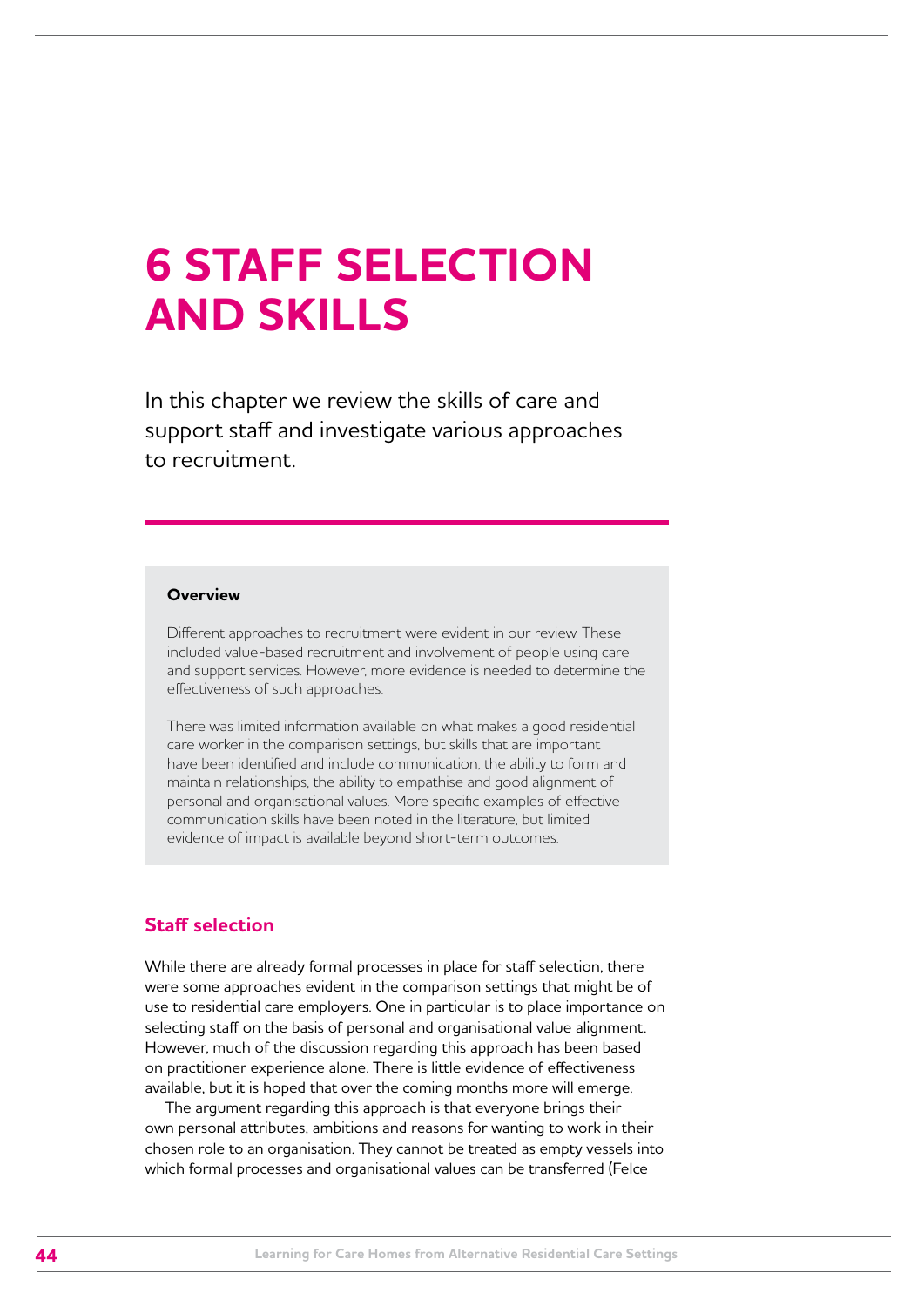*et al*., 2002a, 2002b). Instead, employers need to consider how the personal characteristics of staff fit into the organisational culture, both formal and informal, to determine the outcome for people who use the services.

Fyson *et al.* (2007) reported, in a large-scale qualitative study, that several managers aimed to recruit staff who did not have a background in a specific care setting, preferring to train them on the job so that they would embrace the setting's organisational values first and foremost. The argument here was that a comprehensive induction programme could be used to embed the necessary values of supporting people alongside the practical skills required to deliver the care. Feedback from this practice supported the notion that staff are not empty vessels but come equipped with their own personal and professional values. The authors concluded that the match between the two is crucial to quality delivery of care and organisational direction.

Individual job roles might require specific characteristics and values, but there were some pointers in the research evidence which related to caring roles in general. Staff should:

- empathise rather than sympathise with people they are caring for;
- **•** show willingness to undertake a range of activities relevant to the individuals they care for;
- **•** actively choose to work in their role, which can indicate a level of job commitment;
- **•** have a strong sense of wanting to make a difference;
- **•** have behavioural and cognitive strategies for coping with difficult caring situations such as death;
- **•** be clear of personal and professional boundaries.

Sources: Ablett *et al*. (2007), Pitt (2011), Bates *et al.* (2012)

Feedback from the organisations interviewed for this research confirmed the importance of these characteristics and the importance of attitudes and values. However, they also recognised the difficulty in actually pinpointing these in an interview situation. There was a view that training in this might help with recruitment, and also that involving people in need of care and support in identifying good characteristics of staff might ensure a good match between client and caregiver. Models such as social pedagogy incorporate user involvement into staff selection. For example in one children's residential care organisation, young people were involved in the interview process for certain posts.

#### **Practice examples**

#### Value-based interviewing (VBI)

VBI is a two-day NSPCC training course for individuals responsible for conducting recruitment interviews with potential staff and/or volunteers who are going to work with children. The VBI method builds on good recruitment and safeguarding practice, including pre-employment checks. It is an important added-value tool, rather than a 'toolbox' to cover safeguarding in recruitment.

Recent evaluations have found that VBI significantly reduces or eliminates so-called 'gut feeling' (Cleary et al., 2008). Managers who use VBI have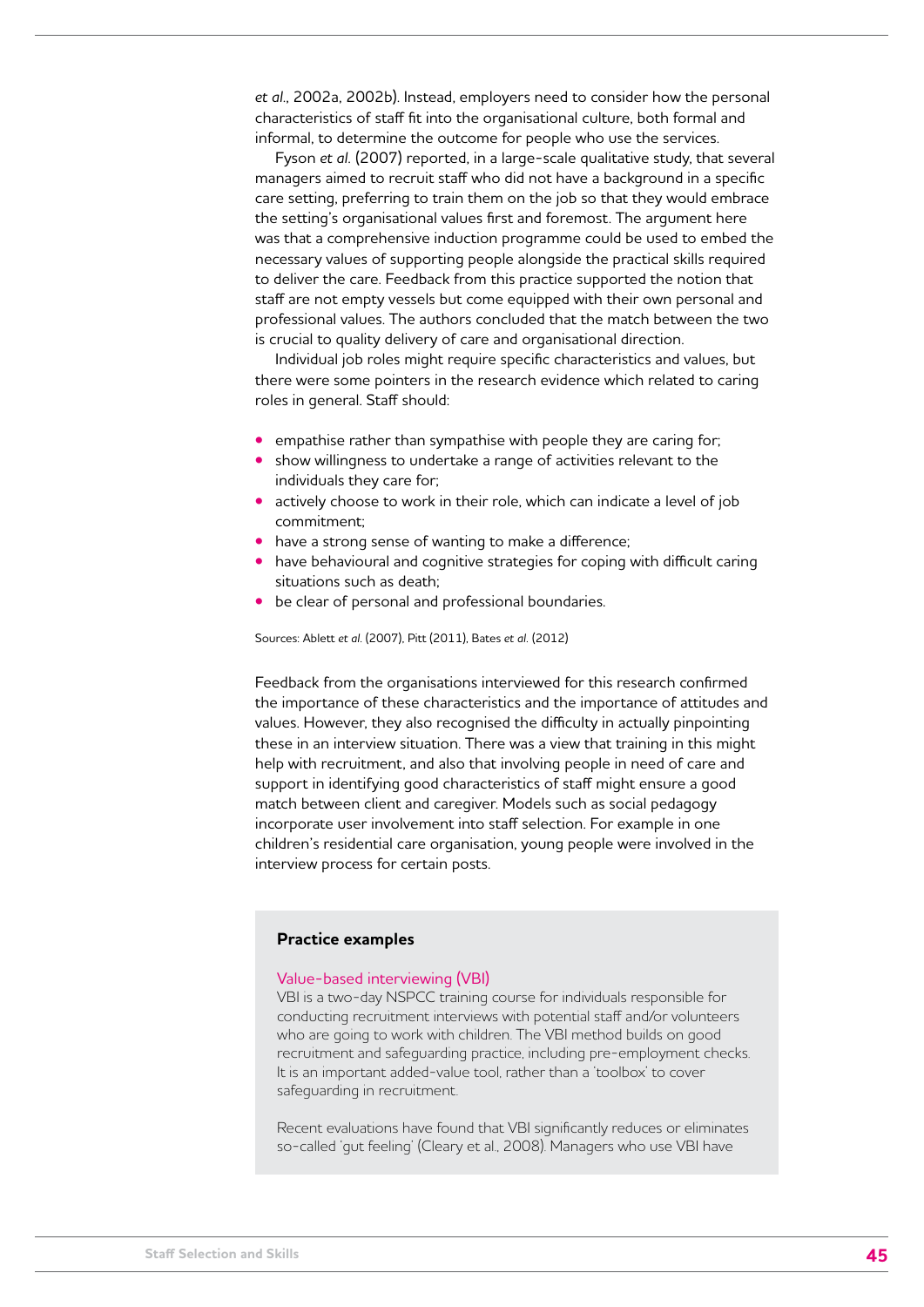more in-depth information on which to base decisions about candidates' suitability. It provides insight into candidates' values and behaviours and how they are aligned with those of the organisation.

#### Users involved in selection

Who Cares? Scotland has a three-stage approach to recruitment, involving young people in the selection procedure as a means of identifying how the candidate relates to young people and what their value base is for working with them.

#### Scenario-based interviewing

The Avenues Trust poses various scenarios to potential staff, who are then asked to draw out the problems and challenges of these in a presentation to the employers. Candidates are then asked to outline how they would go about improving the scenario for people who use care and support services.

In health and social care, there is a move to consider the values of a candidate and how they may or may not suit working in this sector. Within social care, *A Question of Care* is a new video-based resource that is being developed across the UK to help potential recruits understand what the work is really about and whether they are suited to it or not. It enables people to assess their own suitability in terms of the values and attitudes that employers regard as important.

Skills for Care, in partnership with the National Skills Academy and McIntyre, has developed a toolkit to help employers at the recruitment stage to think about organisational and personal value match and aims to increase the likelihood of 'right first time' appointments. This toolkit is currently being evaluated and the results are due in summer 2014. This approach could be used to determine the impact of value-based recruitment on both the quality of staff recruited and, importantly, retention in the sector.

## **Staff skills**

Beyond the professional skills and qualifications required to do the job, literature from the three settings highlighted a number of skills useful for staff to develop in order to deliver quality care in the current practice and Department of Health policy context. Table 3 highlights some of the aspects of skill development that were shown to be important in the three comparison settings. However, while there have been individual evaluations of specific training programmes, there is no robust evidence of impact for the general areas commented on below.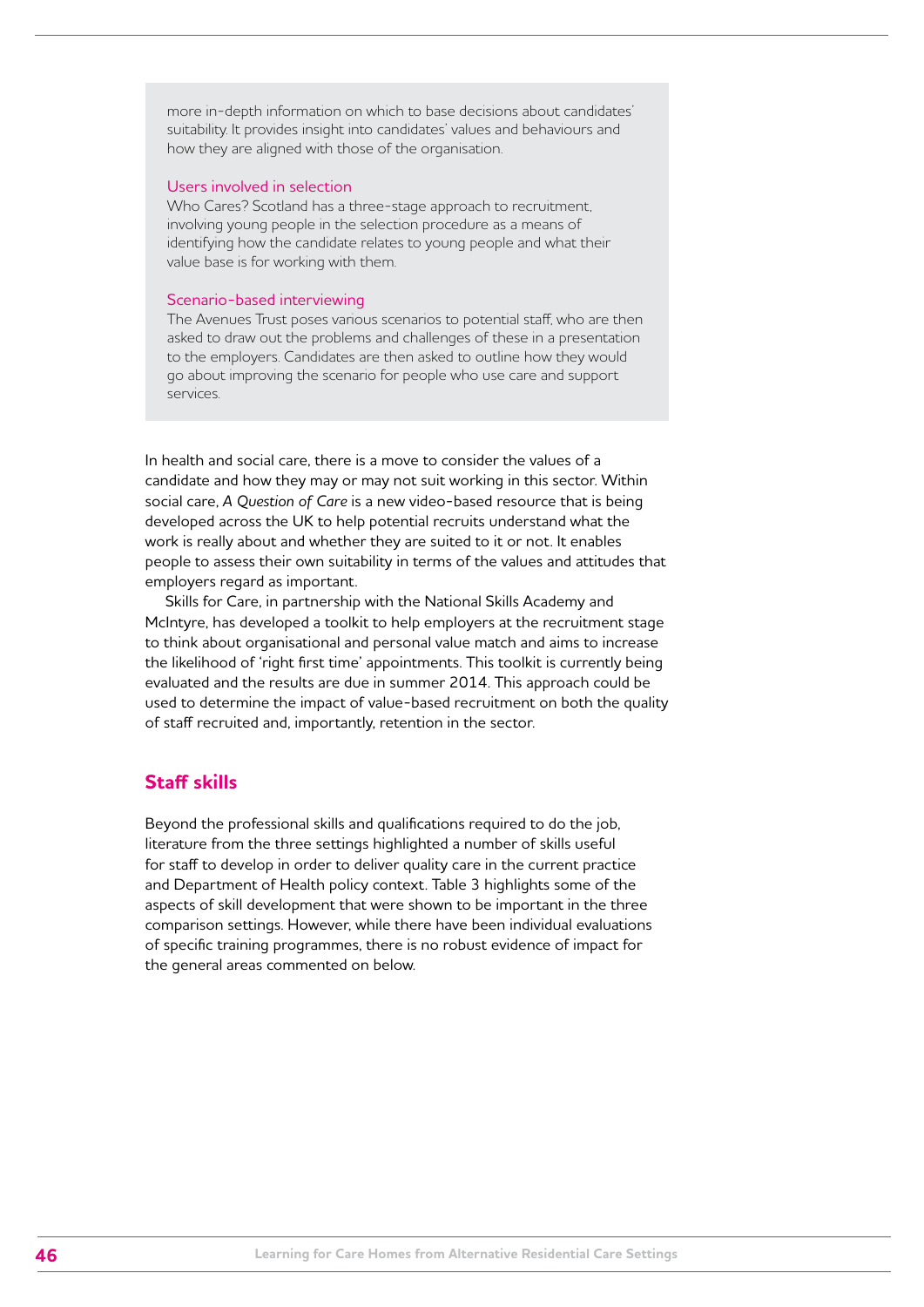| Area for staff skill<br>development                  | Commentary                                                                                                                                                                                                                                                                                |
|------------------------------------------------------|-------------------------------------------------------------------------------------------------------------------------------------------------------------------------------------------------------------------------------------------------------------------------------------------|
| Communication skills                                 | Characteristics of effective communication include time to<br>build relationships, respect of faith, culture and life choices,<br>availability of privacy, ongoing support for people using care<br>services, active listening with skilled staff.                                        |
|                                                      | Sources: IAHPC (2009), Fineberg et al. (2008), Stobbart-Rowlands<br>(2009), Henry et al. (2011), Skills for Care (2012)                                                                                                                                                                   |
| Relationship-building<br>skills                      | Important to identify and understand fully the behaviour of<br>people using care services to help facilitate positive risk-<br>taking. Characteristics of relationship building are discussed<br>further above (see page 23).                                                             |
|                                                      | Sources: Glynn et al. (2008), Mansell (2010), Carr (2010), Camble<br>(2012)                                                                                                                                                                                                               |
| Risk management                                      | Skills to be able to identify and manage risk are important and<br>these are discussed above (see page 19). These are particularly<br>important when working with people from different cultures.                                                                                         |
|                                                      | Sources: Carr (2010), Cole et al. (no date)                                                                                                                                                                                                                                               |
| Cultural awareness                                   | This includes staff understanding of sensitivities when working<br>with people from different ethnic or cultural backgrounds and<br>the need to update knowledge in this area.                                                                                                            |
|                                                      | Source: Cole et al. (no date)                                                                                                                                                                                                                                                             |
| Working with people<br>whose behaviour<br>challenges | Some important pointers for more effective handling of<br>challenging behaviour include an initial strong relationship<br>resulting in a more positive outcome, de-escalation<br>techniques, strong cultural and management support for staff,<br>a positive culture and a skilled staff. |
|                                                      | Sources: Steckley et al. (2008a, 2008b), Steckley (2010)                                                                                                                                                                                                                                  |
| Developing person-<br>centred teams                  | There is training available to help support social care teams in<br>refocusing delivery of services to person-centred approaches<br>with relationships at their heart.                                                                                                                    |

#### **Table 3: Key areas for staff skill development**

Within social care, there is a spectrum of training available to staff and it is difficult without a full review of training in residential care to extract learning from other sectors. What is clear from the data is that there is a large number of staff in social care (42 per cent) who have no formal qualifications (Skills for Care, 2013) so it is important for on-the-job training to play a role, perhaps more so than in hospice care or residential care for young people, in ensuring staff are skilled and competent to deliver the quality of care required.

## **Transferable learning**

In selecting staff for caring roles, there are moves toward a more value-based approach to recruitment within the health and social care sector. However, this could be enhanced through:

- **•** increased participation in value-based recruitment;
- **•** clear organisational values set out explicitly for residents, staff and potential staff;
- **•** involvement of residents in selection and interview processes;
- **•** ensuring that values are given appropriate and potentially equal weighting to skills in the selection process;
- **•** interaction with existing staff and residents during the selection process.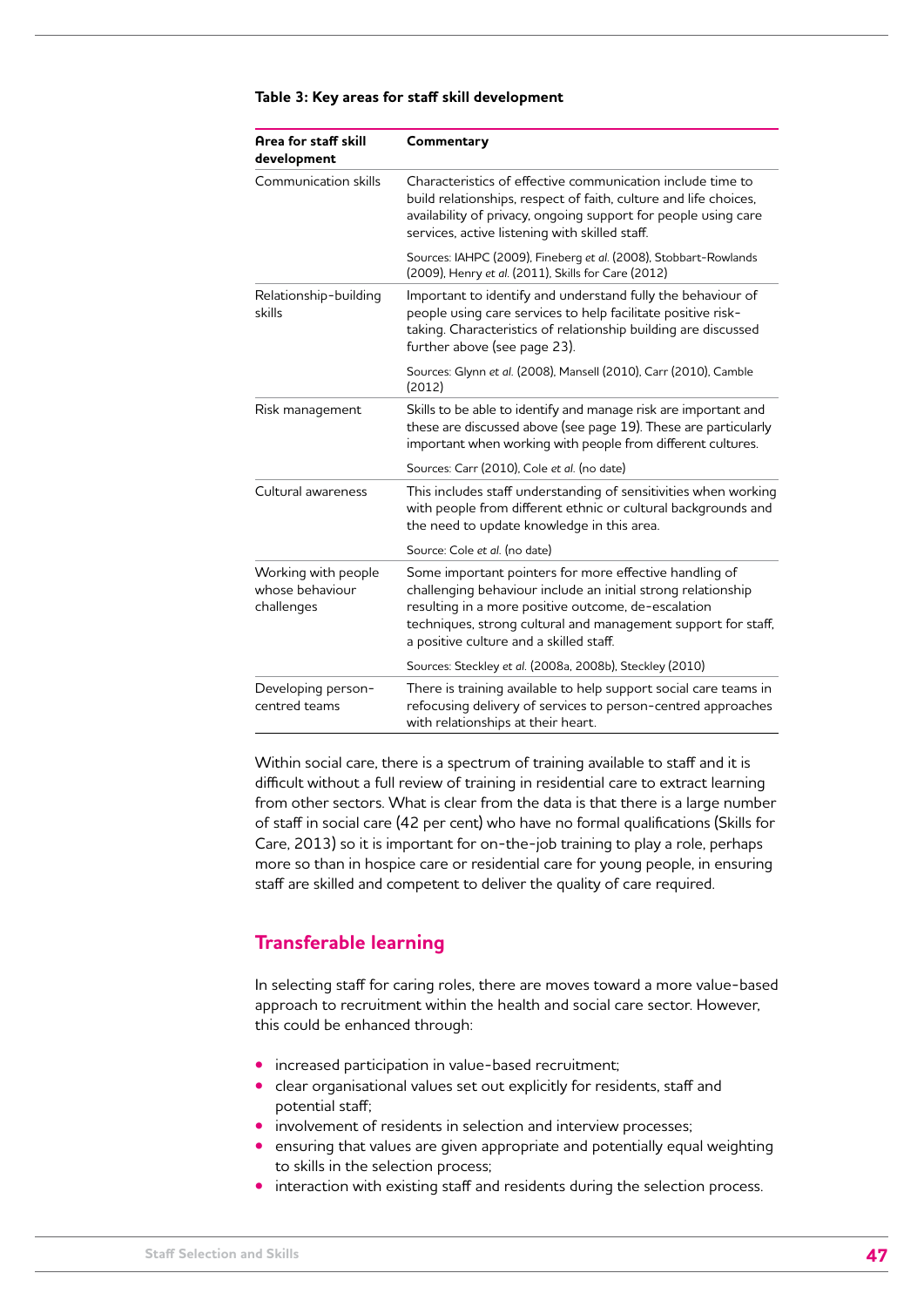It is more challenging to extract transferable learning for staff training as the evidence is very limited, but there are areas that have been highlighted as important to consider when putting together a workforce development plan. Residential care settings should continue to be mindful of the range of skills necessary to deliver quality care, in particular relationship-building skills, as the emphasis for care delivery is starting to move toward personalisation, choice and joint decision-making.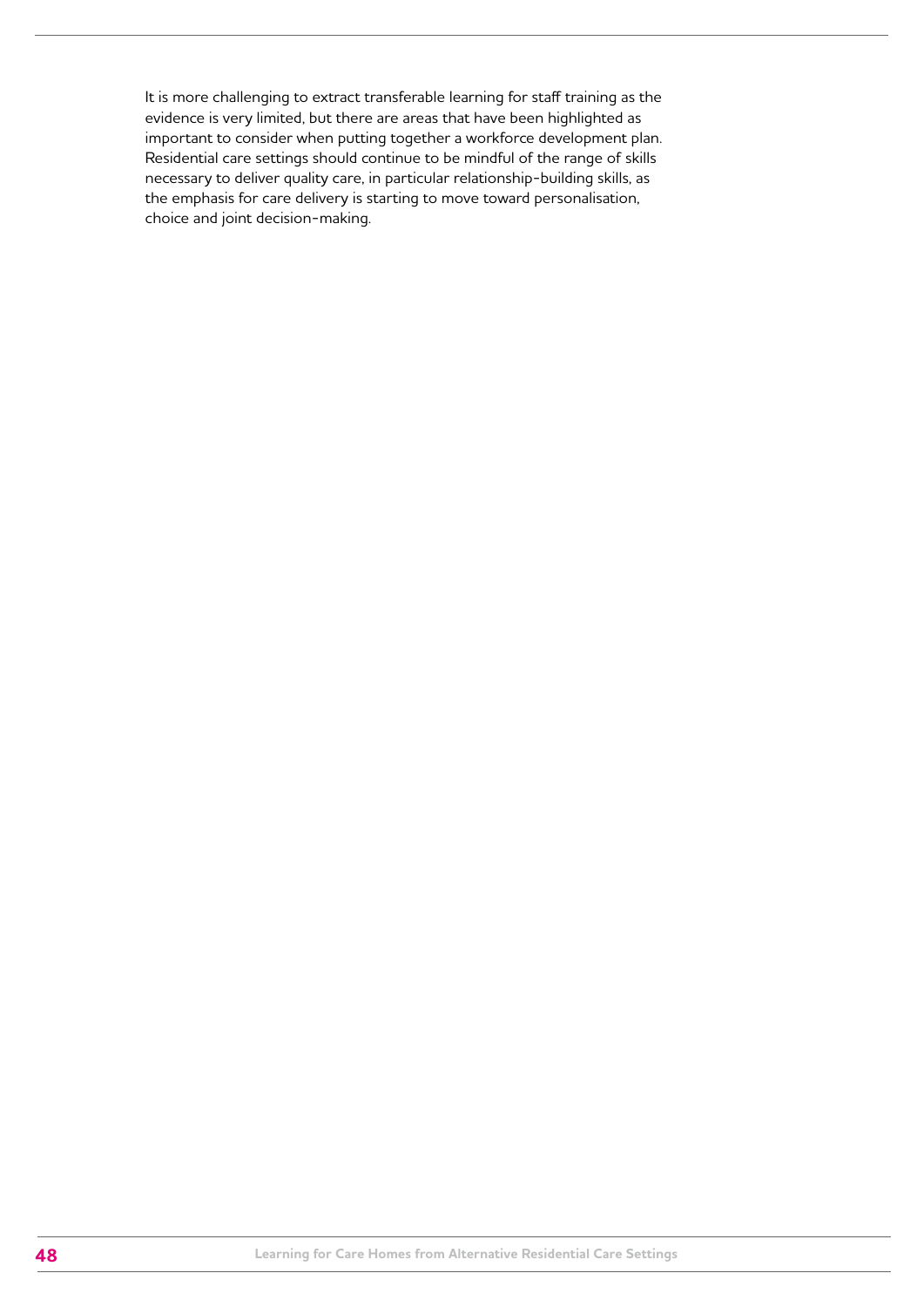## **7 ONGOING SUPPORT FOR STAFF**

In this chapter we consider the well-being of staff working in residential care settings and how this may impact quality of care. We also look at the concept of, and approaches to, self care.

#### **Overview**

Staff stress and burnout are real concerns within residential care settings and can be caused by increased workload demands and unsupportive environments. Within the field of learning disabilities, there is some limited evidence to suggest that working in a progressive environment, where higher goals and aspirations are set out for residents, can increase stress, as staff have to deal with more complex work demands.

The literature gives examples of a number of mediators at organisational, team and individual levels, although there is limited evidence of the effectiveness of these.

Self care is an important concept that acknowledges that staff have to take care of themselves before being expected to be able to care effectively for others. It can be divided into four main areas: physical, emotional/cognitive, relational and spiritual. When all four areas are addressed, they can enable staff to maintain a strong sense of self and develop resilience to ongoing work pressures.

Staff stress and burnout are issues identified for people working in residential care settings and with groups whose behaviour can be described as unpredictable or challenging (Campbell, 2007; Mansell, 2007). The increasing emphasis on person-centred approaches in policy and practice delivery creates potential for more stress and burnout to occur, due to the increasing demands and deeper involvement which individual situations required.

Sometimes called compassion fatigue, burnout can be defined as a state of mental and/or physical exhaustion caused by excessive and prolonged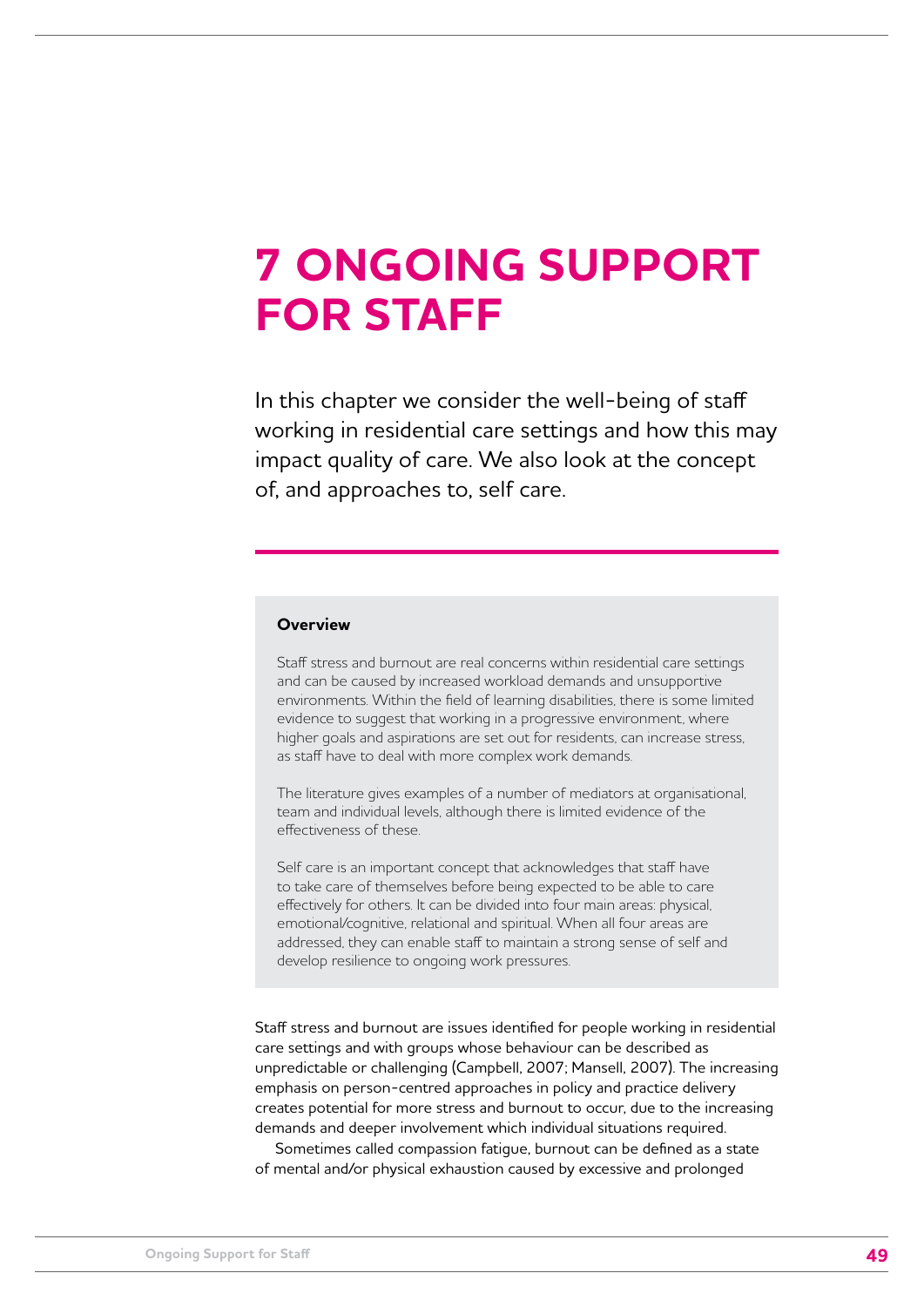stress with symptoms that can include stress arousal and exhaustion (Keidel, 2002; Sharp *et al*., 2002; Campbell, 2007; Mansell, 2007; Peters *et al*., 2012). This can result in negative personal and professional consequences as well as situational risk factors (e.g. lack of support for work/life balance, isolation, feeling poorly managed and resourced) all of which are important to prevent as stress and burnout have been identified as predictors of abuse (Pillemer *et al*., 1991 in Lawrence *et al.*, 2010).

While there are specific issues for different settings that might lead to staff stress and burnout, there are a number of frequently-quoted causes which cut across all three settings:

- **•** Work-related demands: the workload, clinical demands and need for continuous high quality care all place stress on staff working in a changing environment often with limited resources.
- **•** Unsupported staff: staff who feel alienated from their employer or who are poorly supported.
- **•** Organisations that set high goals for staff and aspirations for people using services.

Sources: Broadhurst *et al*. (2007), Mansell (2007), Peters *et al.* (2012)

## **Mediators and supports**

While staff may have personal attributes that provide them with resilience to absorb stress, there are techniques and supports that can be used to further reduce the effects of stress and burnout. There was limited evidence available in the comparison settings, but some work has been conducted in palliative care that sets out responses which can be used to support staff. In addition, a small-scale study (Beadle-Brown *et al*., 2008) was conducted with staff working in the learning disabilities field that found the following supports in place:

- **•** Organisational level supports:
	- **—**positive working environment and culture;
	- **—**guidance for staff and help to recognise the signs of compassion fatigue or burnout;
	- **—**well-balanced workloads;
	- **—**emotional safety policy outlining responsibilities of employers to keep staff safe;
	- **—**safe and supported routes through which to report poor practice.
- **•** Team level supports:
	- **—**peer support and good team relationships;
	- **—**structured debriefings, including bereavement debriefings;
	- **—**good leadership and management;
	- **—**access to team leader or manager;
	- **—**good quality supervision that is able to recognise the impact of stress on the staff member.
- **•** Individual level support:
	- **—**education and training, especially communication skills and deeper understanding of resident behaviours;
	- **—**mentoring and coaching sessions;
	- **—**professional supervision;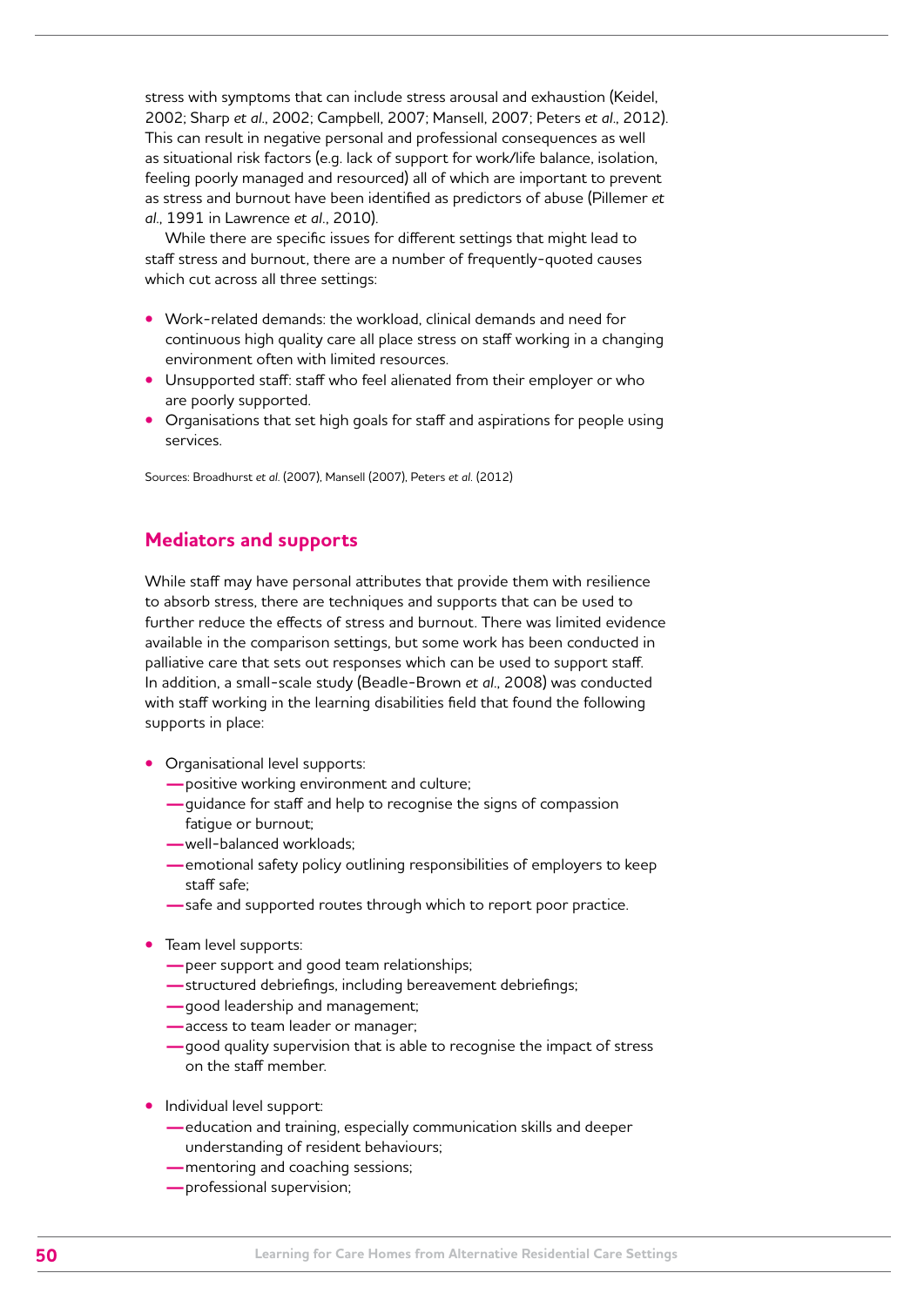- **—**support from managers;
- **—**self care including physical, emotional/cognitive, relational and spiritual factors;
- **—**strong relationships with families and individuals;
- **—**access to external facilitation;
- **—**constructive feedback;
- **—**celebration of success.

Sources: Kennard (2004), Sharp *et al.* (2002), Bromley *et al*. (1995) in Campbell (2007), Beadle-Brown *et al.* (2008), Running *et al.* (2008), Aycock *et al.* (2009), Swetz *et al.* (2009), Lawrence *et al.* (2010), Pereira *et al.* (2011), Peters *et al.* (2012), Slocum-Gori *et al.* (2011), The Hospice Foundation (2013)

Practitioners identified other supports including a 'no blame' culture, accountability across the team, team briefings, meetings that allow staff to help each other, opportunities to vent frustration and managers providing informal as well as formal staff meetings.

#### **Practice example**

#### Schwartz Care Rounds

First introduced by the Schwartz Center in the United States, Schwartz Care Rounds have been supported by the recently established Point of Care Foundation in the United Kingdom as an important contribution to the delivery of compassionate care in acute settings. Many hospices are now embracing the approach, and Macmillan Cancer Support has contracted the Schwartz Center to train its staff. The approach has also been rolled out in hospital wards in England.

The theory behind Schwartz Care Rounds is that staff can only provide compassionate care when they themselves feel supported in their work. Indeed there is some evidence to support this claim (Goodrich, 2011). The aim is to give staff the opportunity to reflect on experiences of care. It is not designed to be a problem-solving session. The desired outcomes are improved relationships and communication between staff and residents and among staff. This is achieved through a multidisciplinary forum, where staff meet once a month to discuss the non-clinical aspects of caring for residents (such as the emotional and social challenges associated with their jobs).

Evidence from evaluations of the approach indicated:

- **•** better team working;
- **•** less stress being self-reported;
- **•** increased likelihood of staff engaging with self care;
- **•** improved relationships between staff and residents;
- **•** impact on working together toward a strategic vision;
- **•** successful transfer of the approach from the United States to England.

Sources: Lown *et al.* (2010), Goodrich (2011), Goodrich *et al.* (2012)

## **Staff self care**

The premise of self care is that you cannot meet the needs of people you care for when your own needs are not met (The Hospice Foundation, 2013) and there was some evidence in the literature that compassion fatigue is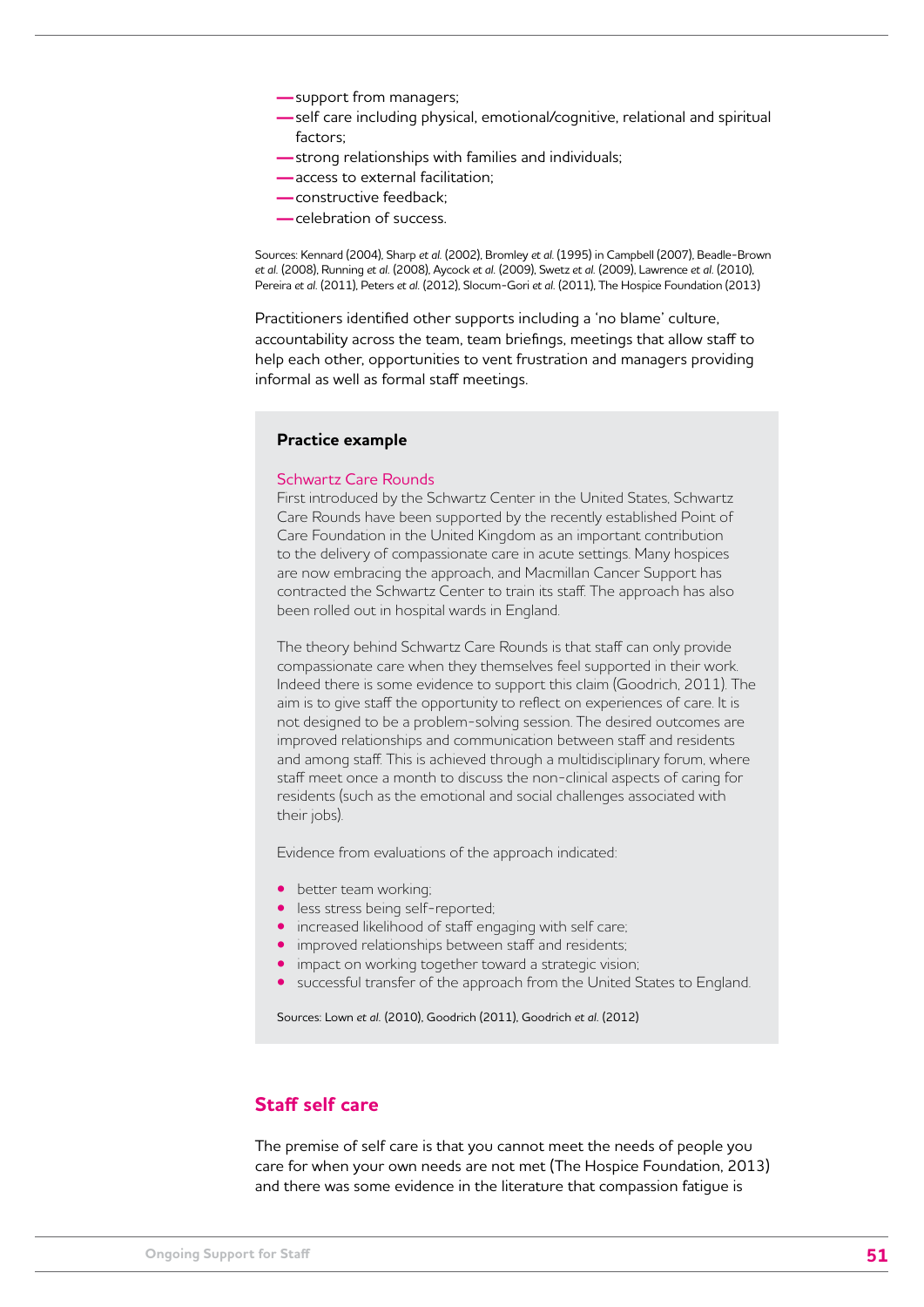exacerbated when staff do not pay attention to self care (Abendroth *et al.*, 2006, Merluzzi *et al*., 2011). Self care rests with individual practitioners and can include practices to maintain health and well-being, taking time to explore beliefs and feelings about grief and death, seeking support and engaging in activities outside the caregiving situation. Hill Jones (2005) outlined four aspects of self care: physical (e.g. rest, exercise, healthy eating), emotional/cognitive (e.g. reflection and internal dialogue), relational (e.g. supportive relationships and conflict resolution) and spiritual (e.g. 'bigger picture' outlook).

Evidence of the impact of particular interventions aimed at supporting self care was more limited. While there were a number of primary studies from the United States, no review-level literature was identified. In the United Kingdom, the small number of examples identified tended to be outside the comparison settings, such as those by Galfin *et al.* (2010) and Hopkins (2013), which provided some support for the use of psychological interventions.

## **Transferable learning**

There have been very few studies in care homes that look specifically at staff burnout and stress levels, let alone in connection with organisational factors and workload structures. However, from the research that is available, we can infer that staff burnout is an issue for those working in care homes as they face many of the same challenges as those in other settings. Without a full review of practice it is difficult to comment on the current state of play in residential care homes in terms of supporting staff and attention paid to compassion fatigue.

In general healthcare, there are numerous examples of workforce development approaches being used to develop supportive and learning organisations, for example through leadership skills (Skills for Care, 2012; National Skills Academy, 2012), supervision skills within social work and training to promote reflective practice.

In terms of learning from other settings, there would seem to be justification for distributing more information on staff burnout among care staff, building on the factors identified above. Providers could gather information at a local level using these factors as a guide to help raise awareness. It is important that providers are prepared to consider organisational, team and individual supports when addressing this area.

Specifically, learning from the Schwartz Care Rounds should be considered in the context of care homes. While the name sounds like it applies to a medical setting, the approach is ultimately about supporting staff in a safe environment. There is an opportunity to use this approach in care homes to reap some of the benefits found in other environments, such as in hospital wards and hospice settings. However, it would be beneficial to think about this as a pilot project at first and build on the findings and first-hand experiences of others who introduced this model. Talking to those who have previously implemented Schwartz Care Rounds, for example, and then reflecting on the challenges and facilitators, would seem like a sensible step forward.

The notion of self care is important in other settings and could aid the retention and job satisfaction of care home staff. It has been found that while it is the responsibility of individuals to care for themselves, employers can highlight the importance of self care to staff, perhaps through existing strategies like employee assistance programmes. In addition, employers could look for some aspects of resilience and self care during the recruitment process.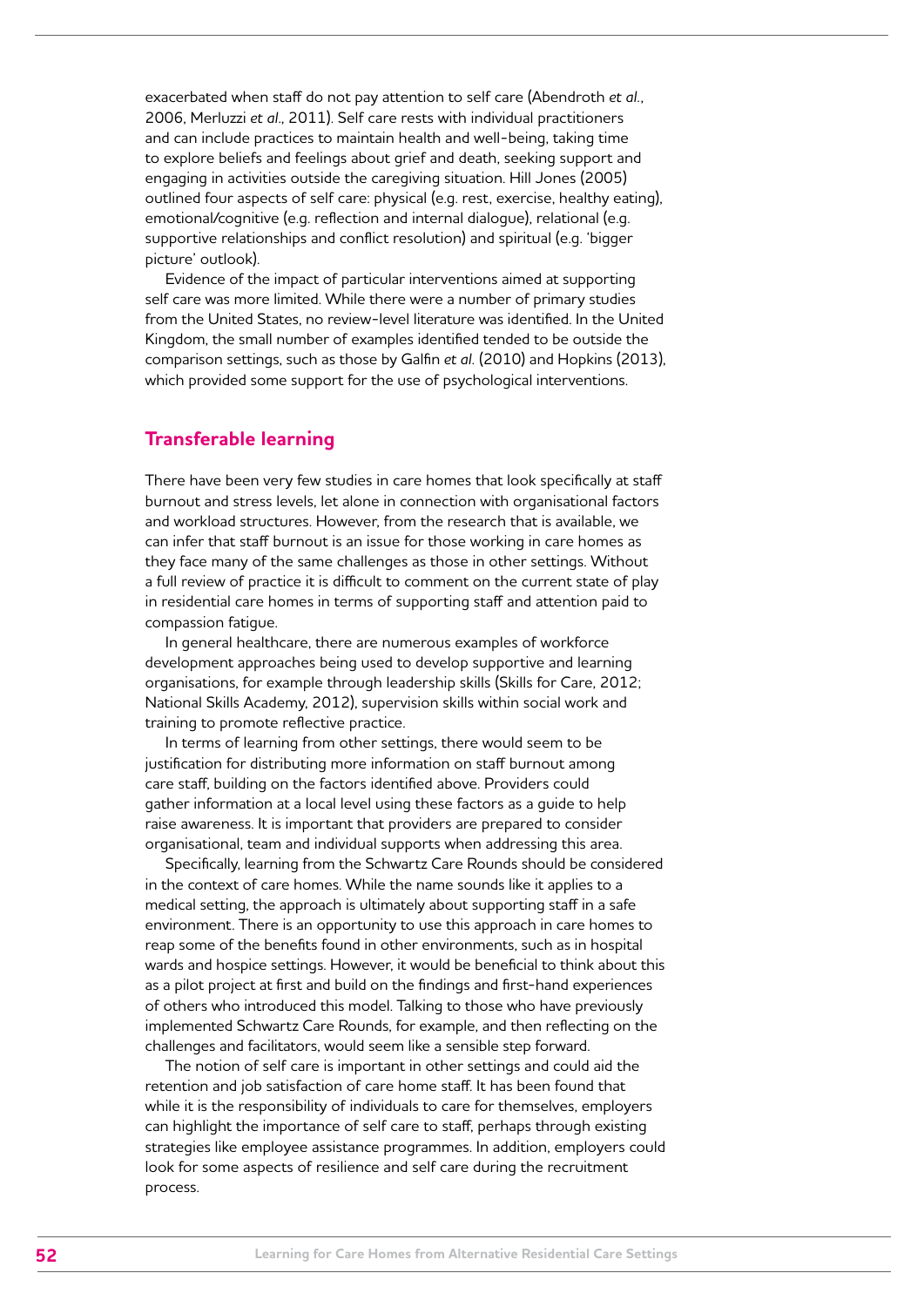## **CONCLUSIONS**

This research set out to identify ways in which the quality of care provided by care homes for older people could be improved by applying potential learning from other settings. There were inherent challenges in using this approach, which became apparent as the research progressed. Throughout the report, the lack of evidence of impact or effectiveness in the comparison settings is noted. This limited the extent to which robust and conclusive learning could be transferred to care homes for older people.

The review focused on the three comparison settings chosen at the outset and did not include a full review of current evidence or practice in care homes. While we have presented a general commentary on the state of play in care homes throughout the report, this should be viewed as the first step in the process of applying learning from other settings, rather than the end point. It is important to consider the findings from the review in the broader context of provision in care homes. Care homes should work with partners to identify the areas with most potential for transferable learning by reflecting on current practice and areas for change. With this in mind, here are a number of themes and areas for further investigation that emerged.

## **Increased involvement**

Involving the people who receive care and support is an important emerging theme that cuts across a number of aspects of care delivery. At an individual level, this means involving residents in planning care, managing personal risks and giving them input into formal and informal processes. At an organisational level, it involves increased participation in formal inspections (e.g. as a peer inspector), greater links and involvement with the community and volunteer working. While care homes already involve residents to varying degrees, it would be useful to reflect on current practice both at a local level and also to share learning between care homes to identify opportunities for greater participation.

## **Positive cultures**

The evidence indicated that the culture of the organisation has an important role to play in improving relationships between staff and also between staff and residents. Currently relationships are affected by tensions between the residential care setting's function as a workplace versus it being a home. It was evident in the research that there is a need for a culture supported by strong leadership, trained staff and clear policies to be balanced with keeping the resident at the heart of care. In addition, the physical environment has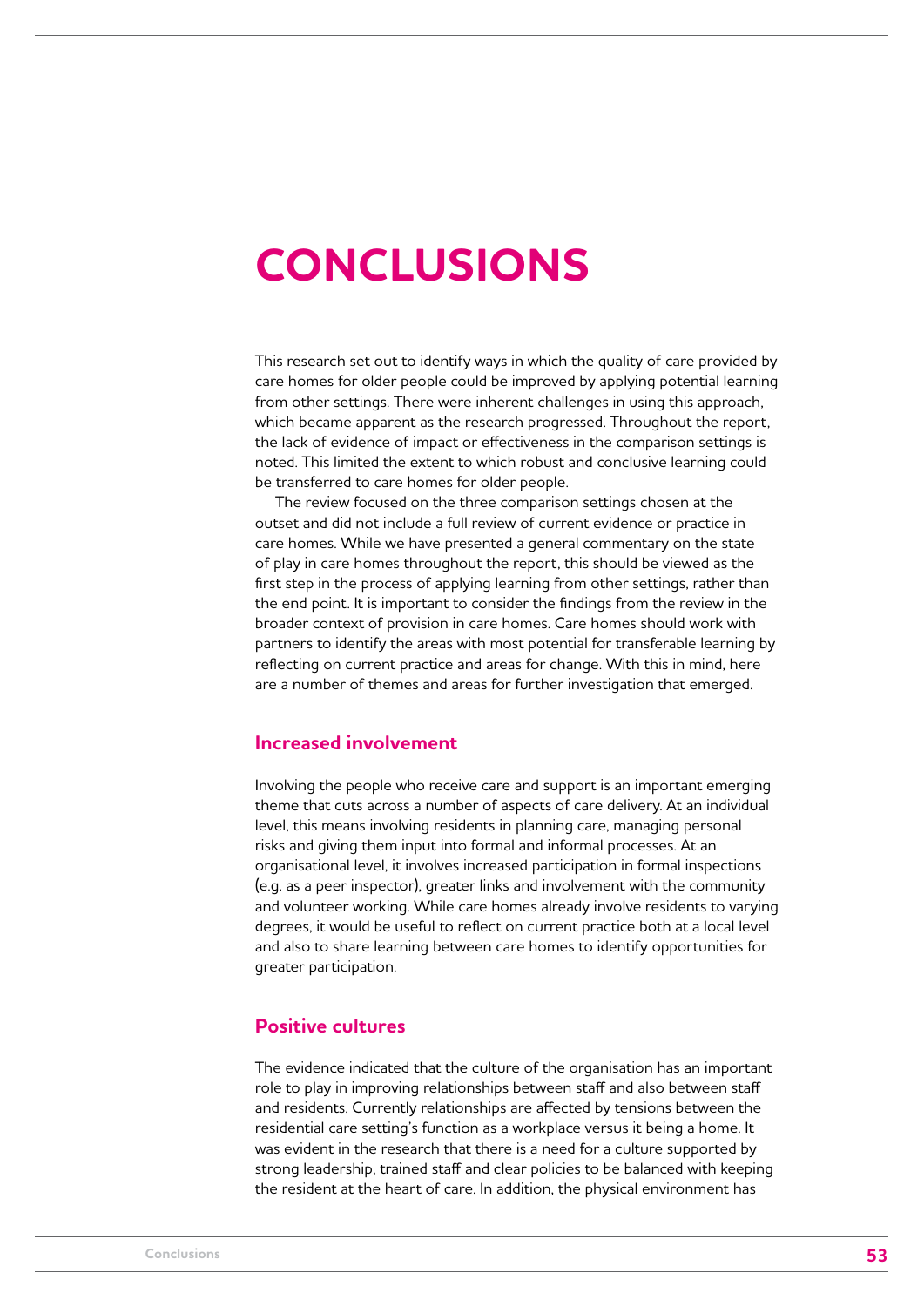a significant role to play in promoting a positive culture. It is important that people who use services feel at home, that there is a range of room options, social space, contact with the natural world etc., as the evidence suggested this can influence the experience of care. A number of practical pointers for care homes emerged in the research, as well as examples of good practice that care homes could refer to when considering the current culture of their organisation.

## **Holistic approaches**

Person-centred and holistic models of care delivery cut across many of the themes listed above. Social models of care that have been used in other settings can be applied to residential care for older people. For example, social pedagogy is used both within children's residential care and care for people with learning disabilities, and the evidence is growing for this approach and similar models in the United Kingdom. There is work in Aberdeen to encourage undergraduates in social care to be trained to apply holistic and relationship-based approaches in care settings for people of all ages rather than in a particular setting or institution. It remains to be seen whether this will be successful but in terms of moving forward this approach would help with risk management, creating a positive culture, improving choice and control, as well as building relationships in the workforce and with residents in care homes.

## **Co-ordination of care**

Care co-ordination has an important role to play in the delivery of holistic approaches. There is support for staff discussing options with the individuals receiving care and support, and of sharing with other staff both inside and outside of the organisation in order to improve relationships, perception of care quality and staff confidence. However, this is dependent on a trained, skilled and supported workforce to enable care to be co-ordinated across different parts of the health and social care sector. Within end of life care, one mechanism to support staff is the increasing use of electronic documentation. Therein lays a challenge for care homes to reflect on the current efficiency of their paperwork systems and the impact of this on care delivery.

## **Workforce issues**

The workforce is key to the delivery of care and while learning from other settings was limited in this area, some key approaches may prove useful. Staff selection based on competencies is commonplace but consideration of the match between organisational and personal values at the recruitment stage emerged in the literature as a useful approach contributing to positive organisational cultures. Ongoing support for staff is another area where there is potential for learning in residential care. Comparing current processes with key characteristics from the evidence at organisational, team and individual levels would help residential care providers identify gaps in their staff support provision. In addition, the potential for other models of support such as Schwartz Care Rounds and how these might be applied in a care home setting would be of value.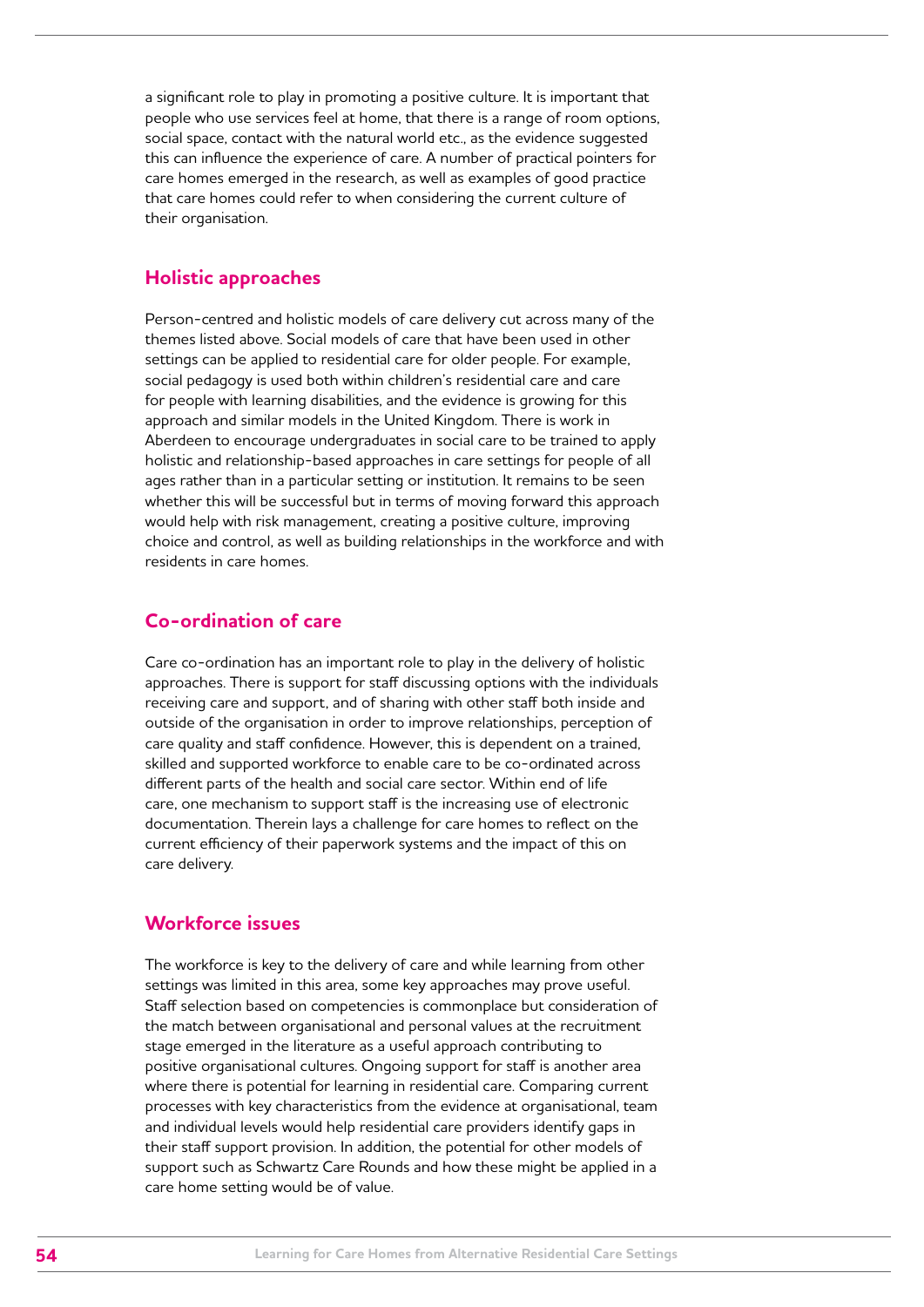To conclude, while the evidence base of effectiveness was limited in the literature, there are key points that providers of residential care could consider within the context of their own practice and in partnership with others to improve the culture of care homes and the experience of care and support for residents. This report provides a starting point for ideas, which need to be explored in more detail both with care home providers as well as partners in the comparison settings.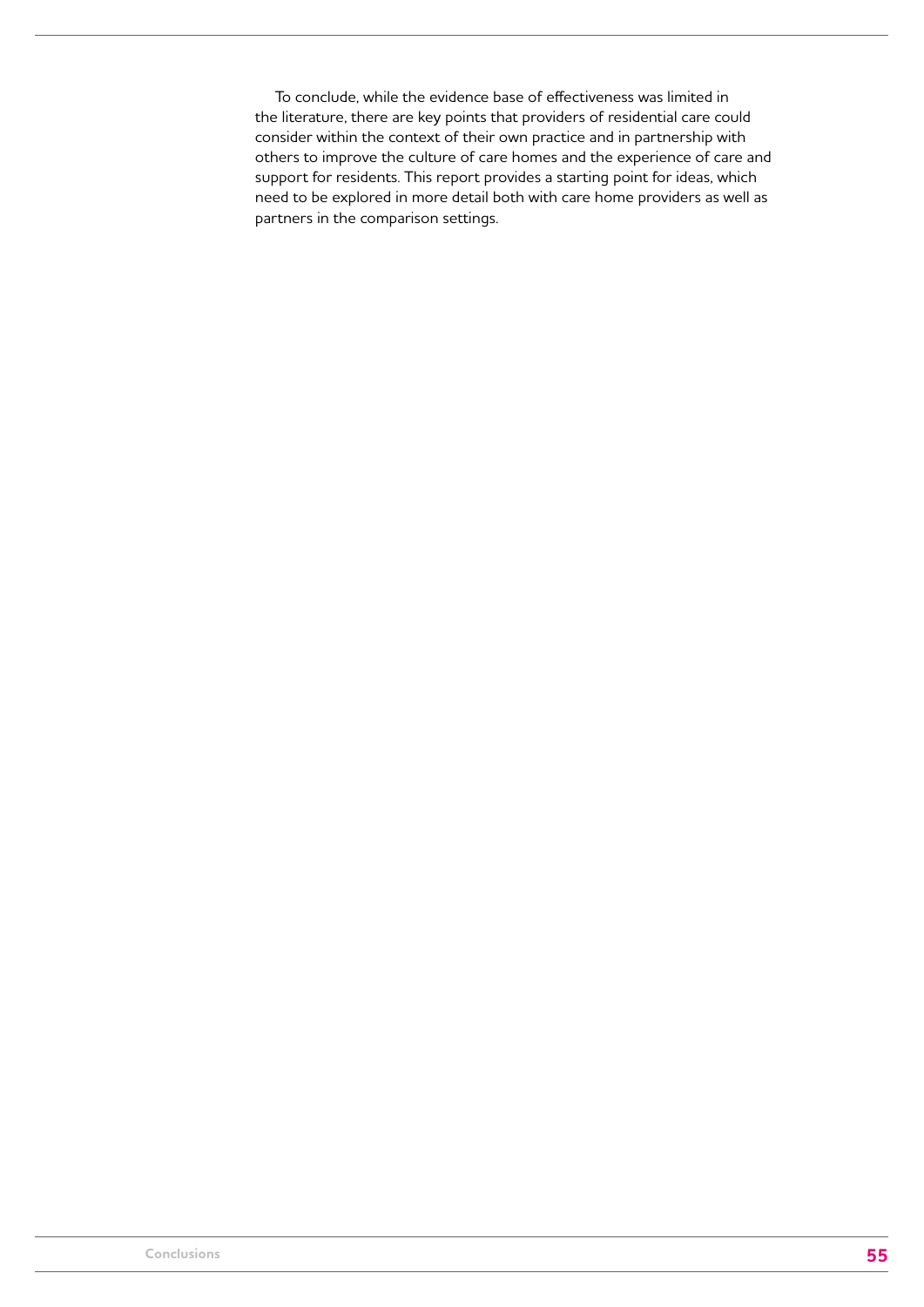## **REFERENCES**

- Abendroth, M. and Flannery, J. (2006) 'Predicting the risk of compassion fatigue'. *Journal of Hospice and Palliative Nursing*, 8(6), pp. 346–355
- Ablett, J. R. and Jones, R. S. (2007) 'Resilience and well-being in palliative care staff: a qualitative study of hospice nurses' experience of work'. *Psycho-Oncology*, 16(8), pp. 733–740
- Action for Children (2009) *Research update: Holding the Space*. Available at: www.actionforchildren. org.uk/media/95884/action\_for\_children\_briefing\_holding\_the\_space.pdf [accessed 10th February 2014]
- Adams, L., Beadle-Brown, J. and Mansell, J. (2006) 'Individual planning: an exploration of the link between quality of plan and quality of life'. *British Journal of Learning Disabilities*, 34(2), pp. 68–76
- Addicott, R. (2011) 'Supporting care home residents at the end of life'. *International Journal of Palliative Nursing*, 17(4), pp. 183–187
- Adshead, L. and Lenton, J. (2011) *Supporting people to live and die well: test site final report*. London: St Christopher's Hospice
- Afridi, A., Warmington, J. and Foreman, W. (2013) *Paper cuts: Is excessive paperwork in care homes undermining care for older people?* York: Joseph Rowntree Foundation

Ahmed, M. (2011) 'Anything's possible, with the right support'. *Community Care*, 1885, pp. 32–33

- Andersson, E., Tritter, J. and Wilson, R. (2007) *Healthy democracy: The future of involvement in health and social care*. London: NHS – The National Centre for Involvement
- Au, M., Simon, S., Chen, A., Lipson, D., Gimm, G. and Rich, E. (2011) *Comparative effectiveness of care coordination for adults with disabilities*. Washington DC: Center on Health Care Effectiveness
- Aycock, N. and Boyle, D. (2009) 'Interventions to manage compassion fatigue in oncology nursing'. *Clinical Journal of Oncology Nursing*, 13(2), pp. 183–191
- Bates, P., Hardwick, K., Sanderson, K., Sanghera, R. and Clough, J. (2012) 'Almost invisible: providing subtle support in community settings'. *Tizard Learning Disability Review*, 17(4), pp. 156–162
- Beadle-Brown, J., Hutchinson, A. and Whelton, B. (2008) 'A better life: the implementation and effect of person-centred active support in the Avenues Trust.' *Tizard Learning Disability Review*, 13(4), pp. 15–24
- Black, J. (2012) *A framework for evaluating and measuring the impact of user involvement in end of life care*. London: National Council for Palliative Care
- Brereton, L., Gardiner, C., Gott, M., Ingleton, C., Barnes, S. and Carroll, C. (2011) 'The hospital environment for end of life care of older people and their families: an integrative review'. *Journal of Advanced Nursing*, 68(5), pp. 981–993
- Broadhurst, K. and Pendleton, T. (2007) 'Revisiting children "home on trial" in the context of current concerns about the costs and effectiveness of the Looked After Children system: findings from an exploratory study'. *Child and Family Social Work*, 12(4), pp. 380–389
- Bromley, J. and Emerson, E. in Campbell, M. (2007) 'Staff training and challenging behaviour: who needs it?' *Journal of Intellectual Disabilities*, 11(2), pp. 143–156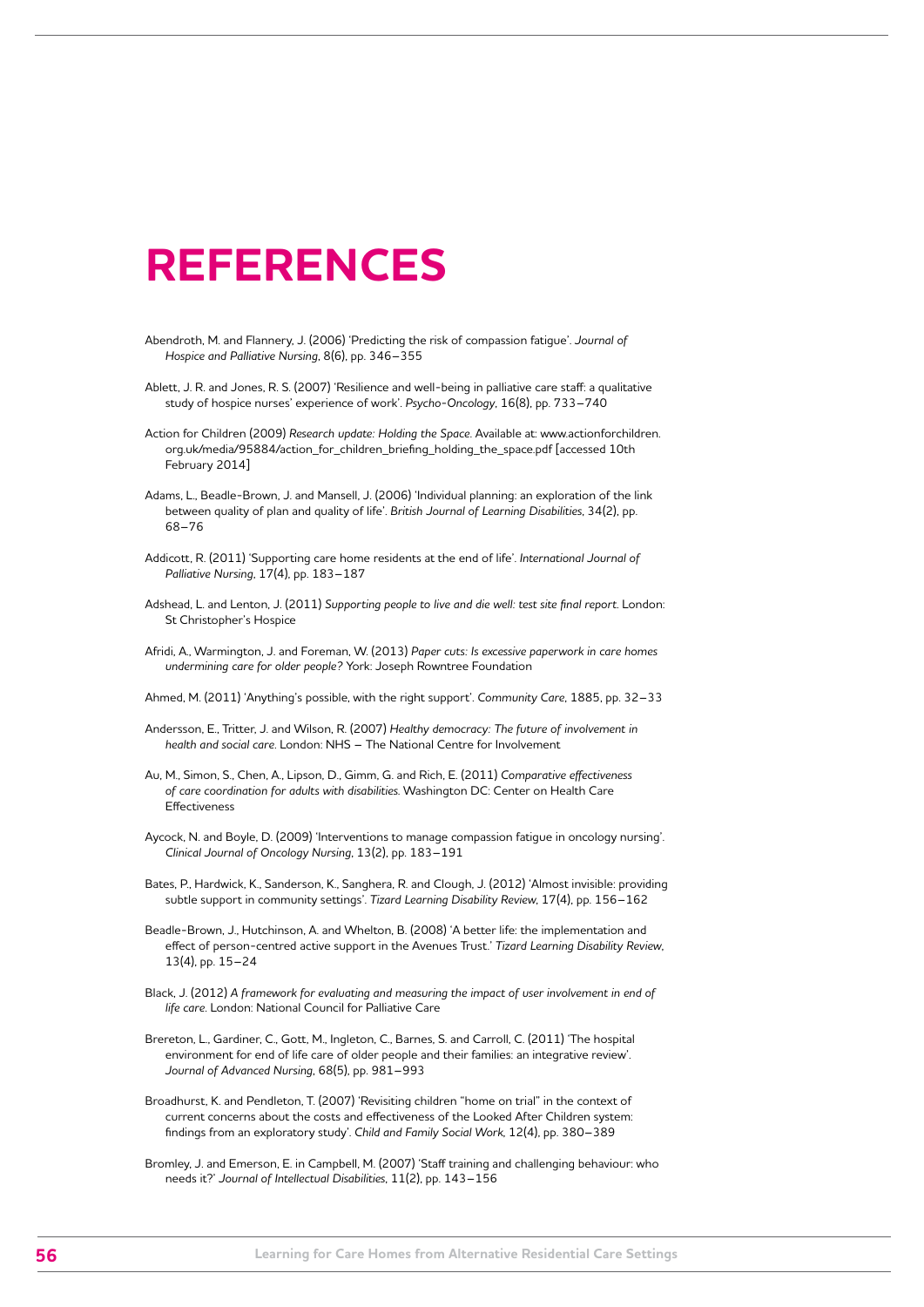- Cagle, J., Roskoske, F., Durham, D., Schenck, A., Spence, C. and Hanson, L. (2012) 'Use of electronic documentation for quality improvement in hospices'. *American Journal of Medical Quality*, 27(4), pp. 282–290
- Camble, A. (2012) 'Person-centred support for people who exhibit challenging behaviour'. *Learning Disability Practice*, 15(2), pp. 18–20
- Cameron, C. (2011) 'Social pedagogy: what questions can we ask about its value and effectiveness?' *Children Australia*, 36(4), pp. 186–197
- Cameron, C., Petrie, P., Wigfall, V., Kleipoedszus, S. and Jasper, A. (2011) *Final report of the social pedagogy pilot programme: Development and implementation*. London: Thomas Coram Research Unit, Institute of Education, University of London
- Cameron, C. (2012) *Social pedagogy in the UK: time to reflect*. Available at: http://www. communitycare.co.uk/2012/03/02/social-pedagogy-in-the-uk-time-to-reflect/#. UpNiyNJIa8A [accessed 7th February 2014]
- Campbell, M. (2007) 'Staff training and challenging behaviour who needs it?' *Journal of Intellectual Disabilities*, 11(2), pp. 143–156
- Cane, F., Jennings, R. and Taylor, J. (2011) 'A rehabilitation training programme at the end of life'. *End of Life Care Journal*, 1(1)
- Care Quality Commission (2011) *The operation of the Deprivation of Liberty Safeguards in England, 2009/10*. London: CQC
- Care Quality Commission (2012) *Monitoring the impact of the Mental Capacity Act Deprivation of Liberty Safeguards in 2011/12. Summary*. London: CQC
- Carnaby, S., Roberts, B., Lang, J. and Nielsen, P. (2010) 'A flexible response: person-centred support and social inclusion for people with learning disabilities and challenging behaviour'. *British Journal of Learning Disabilities*, 39, pp. 29–45
- Carr, S. (2010) *Enabling risk, ensuring safety: Self-directed support and personal budgets*. London: SCIE
- Children in Scotland (2012) *The pedagogues An evening of discussion*. Available at: http://www. childreninscotland.org.uk/docs/pubs/PedagogyReport.pdf [accessed June 2013]
- Chochinov, H. (2007) 'Dignity and the essence of medicine: the A, B, C, and D of dignity conserving care.' *British Medical Journal*, 335(7612), pp. 184–187
- Chochinov, H., Kristjanson, L., Beritbart, W., McClement, S., Hack, T., Hassard, T. and Harlos, M. (2011) 'Effect of dignity therapy on distress and end-of-life experiences in terminally ill patients: a randomised controlled trial'. *The Lancet*, 12(8), pp. 753–762
- Cleary, K. and Golokoz, V. (2008) *NSPCC value based in interviewing: Report into the development and evaluation of the effectiveness of a value based interviewing method used in recruitment and selection of individuals to work with children and young people*. London: NSPCC
- Clifford, C., Badger, F., Plumridge, G., Hewison, A. and Thomas, K. (2007) *Using the Gold Standards Framework in care homes: an evaluation of the phase 2 programme*. Birmingham: University of Birmingham
- Cole, A. and Burke, C. (no date) *Reaching out to people with learning disabilities and their families from black and minority ethnic communities.* London: Foundation for People with Learning Disabilities
- Coulter, A. and Ellins, J. (2006) *Patient-focused interventions: A review of the evidence*. London: The Health Foundation
- Crocker, T., Forster, A., Young, J., Brown, L., Ozer, S., Smith, J., Green, J., Hardy, J., Burns, E., Glidewell, E. and Greenwood, D. (2013) 'Physical rehabilitation for older people in long-term care'. *Cochrane Database of Systematic Reviews*
- Curtice, L. and Trew, C. (2012) *The same as you? 2000–2012: Evaluation of progress from the perspectives of people with learning disabilities and family carers*. Scotland: Scottish Consortium for Learning Disabilities
- Curtis, J.R., Engelberg, R.A., Wenrich, M.D. and Au, D.H. (2005) 'Communication about palliative care for patients with chronic obstructive pulmonary disease'. J*ournal of Palliative Care*, 21, pp. 157–164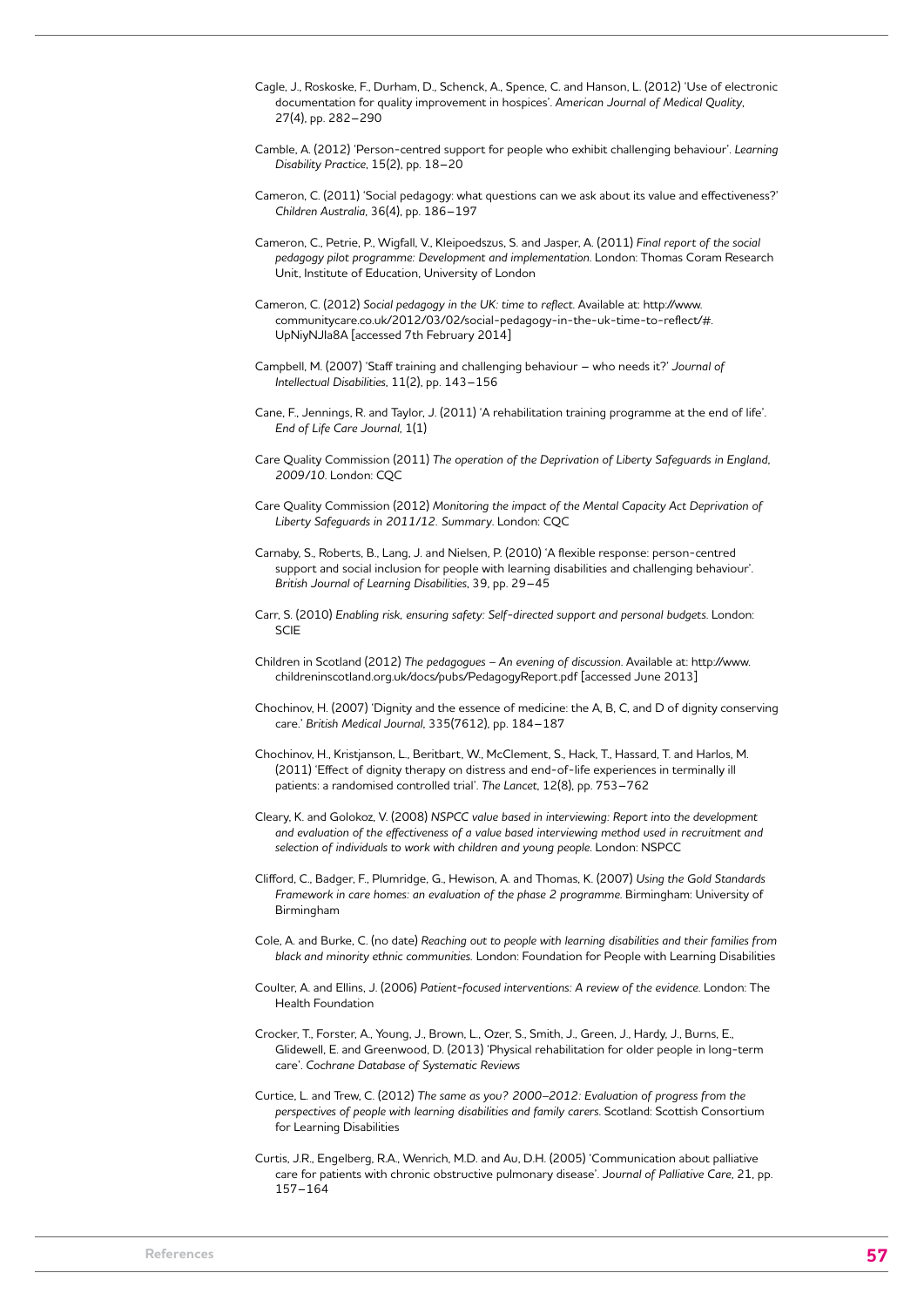Demos (2013) *The Commission on Residential Care* (CORC). Available at: [http://www.demos.co.uk/](http://www.demos.co.uk/projects/corc) [projects/corc](http://www.demos.co.uk/projects/corc) [accessed 10th February 2014]

Department for Education (2004) *Every Child Matters.* London: Department for Education

Department of Health (2001) *Valuing People.* London: Department of Health

- Department of Health (2005) *Independence, well-being and choice: Our vision for the future of social care for adults in England.* London: Department of Health
- Department of Health (2006) *Our health, our care, our say: A new direction for community services*. London: Department of Health
- Department of Health (2007) *Best practice in managing risk: Principles and guidance for best practice in the assessment and management of risk to self and others in mental health services.* London: Department of Health
- Department of Health (2008) *End of Life Care Strategy: Promoting high quality care for adults at the end of their life.* London: Department of Health

Department of Health (2009) *Valuing People Now.* London: Department of Health

Department of Health (2010a) *Putting People First.* London: Department of Health

Department of Health (2010b) *Nothing ventured, nothing gained: Risk guidance for people with dementia.* London: Department of Health

Department of Health (2011a) *Think Local, Act Personal.* London: Department of Health

- Department of Health (2011b) *Statement of Government policy on adult safeguarding.* London: Department of Health
- Department of Health (2012) *Transforming care: A national response to Winterbourne View Hospital.* London: Department of Health
- Detering, K., Hancock, A., Reade, M. and Silvester, W. (2010) 'The impact of advance care planning on end of life care in elderly patients: randomised controlled trial'. *British Medical Journal,* 340, p. 1345
- Dowling, S., Manthorpe, J. and Cowley, S. (2006) *Person-centred planning in social care: A scoping review.* York: Joseph Rowntree Foundation
- Dowling, S., Manthorpe, J. and Cowley, S. (2007) 'Working on person-centred planning: from amber to green light?' *Journal of Intellectual Disabilities,* 11(1), pp. 65–82
- Eason, J., Dent, M., Waterson, P., Tutt, D. and Thornett, A. (2012) 'Bottom-up and middle-out approaches to electronic patient information systems: a focus on healthcare pathways'. *Informatics in Primary Care,* 20(1), pp. 51–56
- Edith Cowan University (2006) *Guidelines for a palliative approach in residential aged care.* Australia: The National Palliative Care Program
- Eichsteller, G. and Holthoff, S. (2009) *Risk competence: Towards a pedagogic conceptualisation of risk in children.* Available at: http://www.thempra.org.uk/downloads/Eichsteller%20&%20 Holthoff%20-%20Risk%20Competence.pdf [accessed June 2013]
- Elseley, S. (2006) *Going the extra mile: An evaluation of a residential unit for younger children provided by Aberlour Sycamore services.* Stirling: Aberlour Child Care Trust
- Elseley, S. (2009) 'Who else has a magic wand? *An evaluation of a residential unit for younger children'. Scottish Journal of Residential Care,* 8(1), pp. 11–18
- Emond, R. (2003) 'Putting the care into residential care: the role of young people'. *Journal of Social Work,* 3(3), pp. 321–337
- Felce, D., Lowe, K. and Jones, E. (2002a) 'Association between the provision characteristics and operation of supported housing services and resident outcomes'. *Journal of Applied Research in Intellectual Disabilities,* 15(4), pp. 404–418
- Felce, D., Lowe, K., Jones, E. (2002b) [Staff activity in supported housing services](http://gateway.webofknowledge.com/gateway/Gateway.cgi?GWVersion=2&SrcApp=PARTNER_APP&SrcAuth=LinksAMR&KeyUT=000179699200011&DestLinkType=FullRecord&DestApp=ALL_WOS&UsrCustomerID=810a4b6f5e6bf3f40b374d6434a01a2a). *Journal of Applied Research in Intellectual Disabilities 1*5 (4): 388-403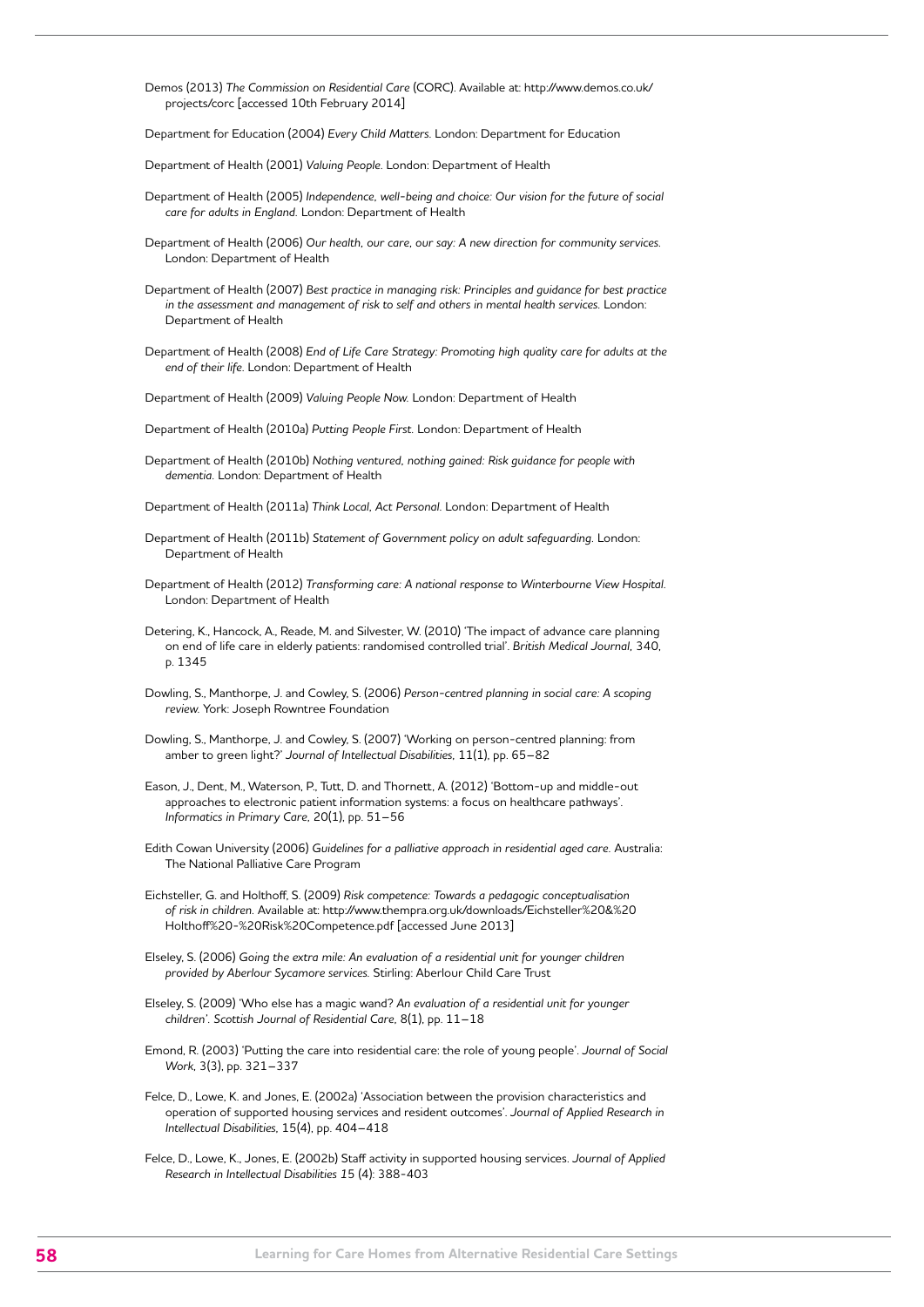- Fineberg, I. and Miller, P. (2008) *Literature review of 'communication' for the Irish Hospice Foundation's Hospice Friendly Hospitals Programme*. Dublin: Hospice Friendly Hospitals Programme
- Finlay, W. M. L., Walton, C. and Antaki, C. (2008) 'Promoting choice and control in residential services for people with learning disabilities.' *Disability and Society,* 23(4), pp. 349–360
- Froggatt, K., Vaughan, S., Bernard, C. and Wild, D. (2009) 'Advance care planning in care homes for older people: an English perspective'. *Palliative Medicine,* 23, pp. 332–338
- Fyson, R., Tarleton, B. and Ward, L. (2007) *Support for living? The impact of the Supporting People programme on housing and support for adults with learning disabilities.* Bristol: Norah Fry Research Centre
- Gagnon, M., Desmartis, M., Labrecque, M. and Palgliari, J. (2012) 'Systematic review of factors influencing the adoption of information and communication technologies by healthcare professionals'. *Journal of Medical Systems,* 36, pp. 241–277
- Galfin, J. and Watkins, E. (2010) *Developing and evaluating a psychological intervention for use in palliative care.* Exeter: University of Exeter
- Gandy, R. and Wilford, S. (2012) 'End of life services: public and patient involvement'. *British Journal of Healthcare Management,* 18(3), pp. 144–151
- Garrett, D. (2012) *Promoting self-management: Should we help residents in care homes to selfmanage their long-term conditions?* London: British Geriatrics Society
- Gerry, E. (2011) 'Privacy and dignity in a hospice environment: the development of a clinical audit'. *International Journal of Palliative Nursing,* 17(2), pp. 92–98
- Glynn, M., Beresford, P., Bewley, C., Branfield, F., Butt, J., Croft, S., Pitt, K. D., Fleming, J., Flynn, R., Parmore, C., Postle, K. and Turner, M. (2008) *Person-centred support: What service users and practitioners say.* York: Joseph Rowntree Foundation
- Goodrich, J. (2011) *Schwartz Centre Rounds: Evaluation for the UK pilots.* London: The King's Fund
- Goodrich, J. and Levenson, R. (2012) 'Supporting hospital staff to provide compassionate care: do Schwartz rounds work in English hospitals?' *Journal of the Royal Society of Medicine,* 105(3), pp. 117–122
- Hall, S., Goddard, C., Opio, D., Speck, P. and Higginson, I. (2012) 'Feasibility, acceptability and potential effectiveness of Dignity Therapy for older people in care homes: a phase II randomized controlled trial of a brief palliative care psychotherapy'. *Palliative Medicine,* 26(5), pp. 703–712
- Hayes, N., Kalsi, T., Steves, C., Martin, F., Evans, J., Schiff, R. and Briant, L. (2011) 'Advance Care Planning (PEACE) for care home residents in an acute hospital setting: impact on ongoing advance care planning and readmissions'. *BMJ Supportive and Palliative Care,* 1(99), p. 114
- Hayrinen, K., Saranto, K. and Nykanen, P. (2008) 'Definition, structure, content, use and impacts of electronic health records: a review of the research literature'. *International Journal of Medical Information,* 77(5), pp. 291–304
- Help the Hospices (2006) *Quality matters: Quality projects that are making a difference in hospice and palliative care services.* London: Help the Hospices

Help the Hospices (2012a) *Towards excellence in hospice care.* London: Help the Hospices

- Help the Hospices (2012b) *Volunteers: Vital to the future of hospice care.* London: Help the Hospices
- Help the Hospices (2013) *Public concerned about the rising demand for hospice care survey shows.*  Available at: http://www.helpthehospices.org.uk/media-centre/latest-news/public-concernedabout-rising-demand-for-hospice-care-survey-shows/ [accessed 10 February 2014]
- Henry, C. and Sherwen, E. (2011) 'A framework for the best end of life care planning'. *Nursing and Residential Care,* 13(3), pp. 137–140
- Hill Jones, S. (2005) 'A self-care plan for hospice workers'. *American Journal of Hospice and Palliative Medicine,* 22(2), pp. 125–128
- Holroyd, J., Lorenzetti, D., Straus, S., Sykes, L. and Quan, H. (2011) 'The impact of the electronic medical record on structure, process and outcomes within primary care: a systematic review of the evidence'. *Journal of the American Medical Informatics Association,* 18(6), pp. 732–737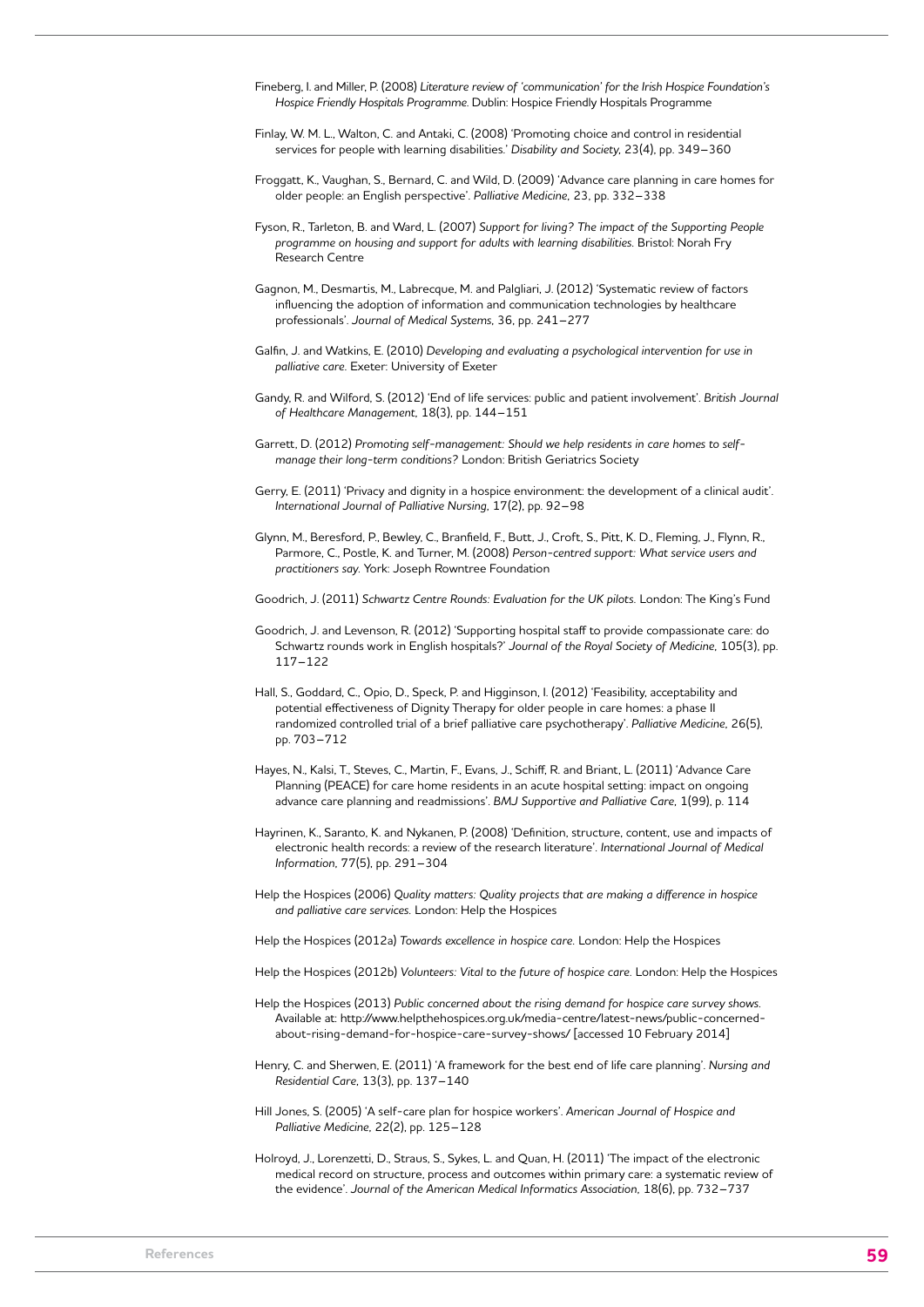Hoolahan, S. (2012) ISF in action: Personalising block contracts - A research report. Sheffield: The Centre for Welfare Reform

Hopkins, M. (2013) 'Review of "The compassion fatigue workbook: creative tools for transforming compassion fatigue and vicarious traumatisation"'. *British Journal of Guidance and Counselling,*  41(3), pp. 341–343

Horne, G., Seymour, J. and Payne, S. (2009) 'Advance care planning: evidence and implications for practice'. *End of Life Care*, 3(1), pp. 58–64

Hughes-Hallett, T., Craft, A., Davies, C., Mackay, I., Nielsson, T. (2011) *Funding the right care and support for everyone: Creating a fair and transparent funding system; the final report of the Palliative Care Funding Review.* London: Palliative Care Funding

Information Standards Board (2013) *Standard ISB 1580.* Available at: http://www.isb.nhs.uk/library/ standard/236 [accessed 10 February 2014]

International Association for Hospice and Palliative Care (2009) *The IAHPC Manual of Palliative Care.* Houston: IAHPC

Ipsos Mori Social Research Institute (2013) *Public perceptions of the NHS and social care. An ongoing tracking study conducted for the Department of Health, December 2012 Wave.* London: Ipsos Mori

Javier, N. and Montagnini, M. (2011) 'Rehabilitation of the hospice and palliative care patient'. *Journal of Palliative Medicine,* 14(5), pp. 638–648

Jennings, R. (2013) 'A rehabilitative approach to palliative care'. *Hospice Information Bulletin*, 9(1)

Jingree, T., Finlay, W. M. L. and Antaki, C. (2006) 'Empowering words, disempowering actions: an analysis of interactions between staff members and people with learning disabilities in residents' meetings'. *Journal of Intellectual Disability Research,* 50(Part 3), pp. 212–226

Joseph, S., Chapman, S. and Regnard, P.C. (2010) *The difference between general care planning and advance care planning.* London: National End of Life Care Programme

Joseph Rowntree Foundation (2013) *Care homes: Risks and relationships. How can approaches to risk in care homes support good relationships and quality of life?* Available at: http://www.jrf.org. uk/work/workarea/care-homes-risks-relationships [accessed 10 February 2014]

Kalaga, H. and Kingston, P. (2007) *A review of literature on effective interventions that prevent and respond to harm against adults.* Edinburgh: Scottish Government Social Research

Keidel, G. (2002) 'Burnout and compassion fatigue among hospice caregivers'. *American Journal of Hospice and Palliative Medicine,* 19(3), pp. 200–205

Kennard, D. (2004) 'The therapeutic community as an adaptable treatment modality across different settings'. *Psychiatric Quarterly,* 75(3), pp. 295–307

Kilcommons, A. M., Withers, P. and Moreno-Lopez, Á. (2012) 'Do service users with intellectual disabilities want to be involved in the risk management process? A thematic analysis'. *Journal of Applied Research in Intellectual Disabilities,* 25(5), pp. 433–444

Kong, E., Evans, L. and Guevara, J. (2009) 'Nonpharmacological intervention for agitation in dementia: a systematic review and meta-analysis'. *Aging and Mental Health,* 13(4), pp. 512–520

Lawrence, V. and Banerjee, S. (2010) 'Improving care in care homes: a qualitative evaluation of the Croydon care home support team'. *Aging and Mental Health,* 14(4), pp. 416–424

Lown, B.A. and Manning, M.A (2010) 'The Schwartz Center Rounds: evaluation of an interdisciplinary approach to enhancing patient-centered communication, teamwork, and provider support'. *Academic Medicine,* 85, pp. 1073–81

Mansell, J. (2007) *Services for people with learning disabilities and challenging behaviour or mental health needs.* London: Department of Health

Mansell, J. (2010) *Raising our sights: Services for adults with profound intellectual and multiple disabilities.* London: Department of Health

Menezes, A., Esplen, P., Bartlett, P., Turner, B., Keel, M., Etherington, V., Conisbee, E., Plant, A., Haslam, V. and England, J. (2007) 'A system of electronic records developed by a children's hospice'. *International Journal of Palliative Nursing*, 13(5), pp. 237–242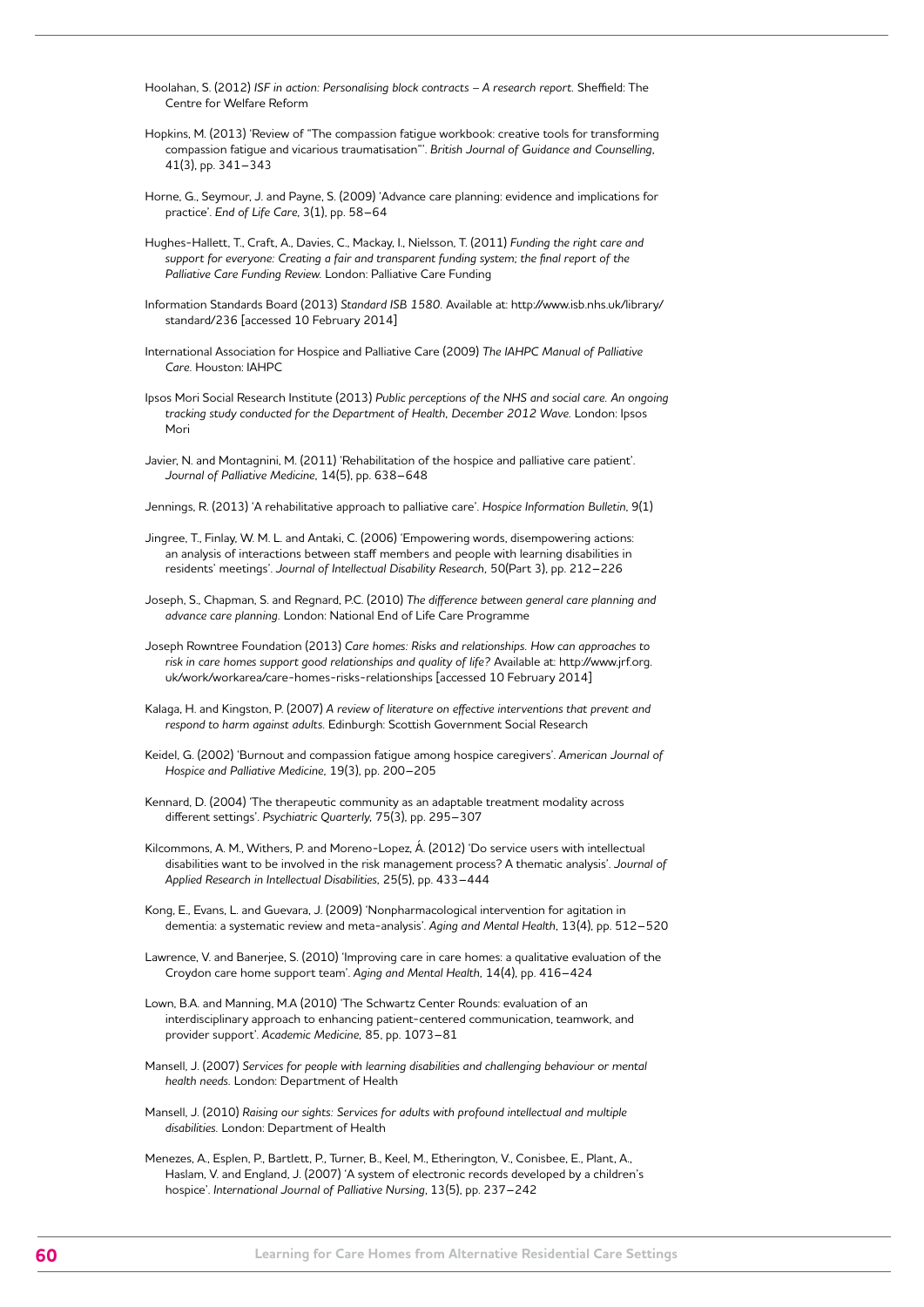- Merluzzi, T.V., Philip, E.J., Vachon, D.O. and Heitzmann, C.A. (2011) 'Assessment of self-efficacy for caregiving: the critical role of self-care in caregiver stress and burden'. *Palliative and Supportive Care*, 9, pp. 15–24
- Milligan, I. (2009) *Introducing social pedagogy into Scottish residential child care: An evaluation of the Sycamore Services social pedagogy training programme*. Available at: www.celcis.org/media/ resources/publications/A4.pdf [accessed 7 February 2014]
- Morris, S., Shugarman, L., Lorenz, K., Mularski, R. and Lynn, J. (2012) 'A systematic review of satisfaction with care at the end of life'. *The American Geriatrics Society*, 56, pp. 124–129
- National End of Life Care Programme (2010a) *Developing skills: Talking about end of life care. Twelve pilot schemes in England*. London: NEoLCP
- National End of Life Care Programme (2010b) *Capacity, care planning and advance care planning in life limiting illness: A guide for health and social care staff.* London: NEoLCP
- National End of Life Care Programme (2011) *The route to success in end of life care achieving quality environments for care at end of life*. London: NEoLCP
- National End of Life Care Intelligence Network (2012) *What do we know now that we didn't know a year ago? New intelligence on end of life care in England*. London: NEoLCP
- National Skills Academy (2012) *The Leadership Qualities Framework*. NSA: London
- Neill, M., Allen, J., Woodhead, N., Sanderson, H., Reid, S. and Erwin, L. (2009) 'A positive approach to risk requires person-centred thinking'. *Tizard Learning Disability Review*, 14(4), pp. 17–24
- NHS Improving Quality (2013) *Economic evaluation of the electronic palliative care coordination system (EPaCCS) early implementer sites*. London: NHS Improving Quality
- NICE (2011) 'End of Life Care for Adults'. *Quality Standards, QS13*. London: NICE
- NIHR (2012) *Using research to find new insights for good practice*. Available at: http://sscr.nihr.ac.uk/ PDF/Insights/IN4.pdf [accessed 6 November 2013]
- Ofsted (2011) *Outstanding children's homes*. Available at: www.ofsted.gov.uk/resources/outstandingchildrens-homes [accessed July 2013]
- Ouwens, M., Wollersheim, H., Hermens, R., Hulscher, M. and Grol, R. (2005) 'Integrated care programmes for chronically ill patients: a review of systematic reviews'. *International Journal for Quality in Health Care*, 17(2), pp. 141–146
- Payne, M. (2009) 'Continuing care, community care and end-of-life care'. *End of Life Journal*, 3(4), pp. 32–36
- Pereira, S., Fonseca, A. and Carvalho, A. (2011) 'Burnout in palliative care: a systematic review'. *Nursing Ethics*, 18(3), pp. 317–326
- Perry, J., Firth, C., Puppa, M., Wilson, R. and Felce, D. (2012) 'Targeted support and telecare in staffed housing for people with intellectual disabilities: impact on staffing levels and objective lifestyle indicators'. *Journal of Applied Research in Intellectual Disabilities: JARID*, 25(1), pp. 60–70
- Peters, L., Cant, R., Selleck, K., O'Connor, M., Lee, S., Burney, S. and Karimi, L. (2012) 'Is work stress in palliative care nurses a cause for concern? A literature review'. *International Journal of Palliative Nursing*, 18(11), pp. 561–567
- Petrie, P., Boddy, J., Cameron, C., Simon, A. and Wigfall, V. (2006) *Working with children in residential care: European perspectives*. Buckingham: Open University Press
- Pillemer and Bachmann-Prehn (1991) in Lawrence, V. and Banerjee, S. (2010) 'Improving care in care homes: a qualitative evaluation of the Croydon care home support team'. *Aging and Mental Health*, 14(4), pp. 416–424
- Pitt, V. (2011) 'Falling through the net'. *Community Care*, 1869, pp. 22–24

Populus (2013) *Help the Hospice Poll 2013*. London: Populus

Rigby, J., Payne, S. and Froggatt, K. (2010) 'What evidence is there about the specific environmental needs of older people who are near the end of life and are cared for in hospices or similar institutions? A literature review'. *Palliative Medicine*, 24(3), pp. 268–285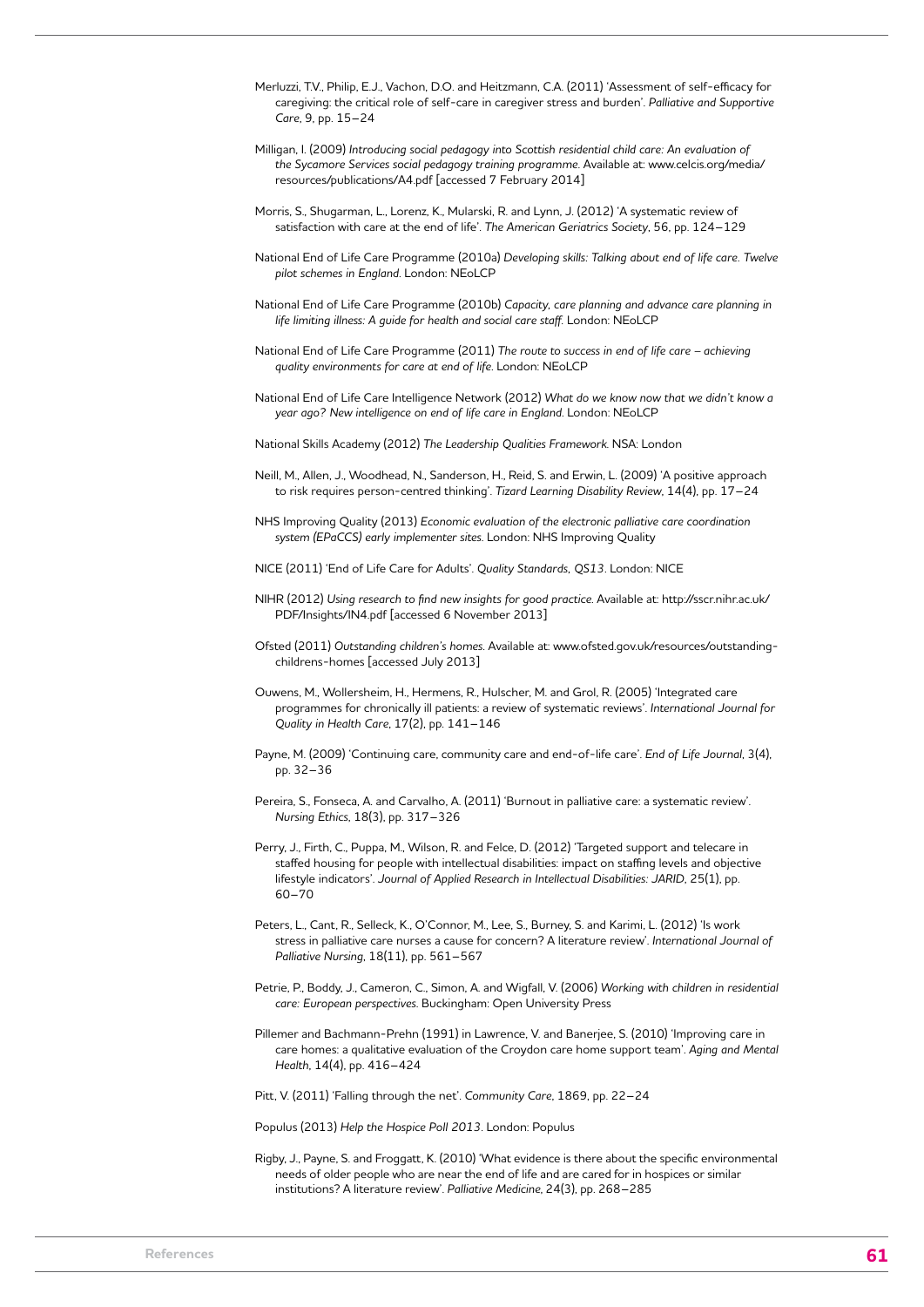- Robertson, J., Emerson, E., Hatton, C., Elliott, J., McIntosh, B., Swift, P., Krijnen-Kemp, E., Towers, C., Romeo, R., Knapp, M., Sanderson, H., Routledge, M., Oakes, P. and Joyce, T. (2005) *The impact of person centred planning*. Lancaster: Institute for Health Research, Lancaster University
- Running, A., Tolle, L. and Girard, D. (2008) 'Ritual: the final expression of care'. *International Journal of Nursing Practice*, 14, pp. 303–307
- Scherer, S. and Sexton, S. (2010) *Involving users in commissioning local services*. York: Joseph Rowntree Foundation
- SCIE (2009) Research briefing 31: Co-production: an emerging evidence base for adult social care transformation. Available at: http://www.scie.org.uk/publications/briefings/briefing31/ [accessed 10 February 2014]
- SCIE (no date) *The life course approach*. Available at: http://www.scie.org.uk/assets/elearning/ mentalhealth/mh10/resource/html/object10/index.htm [accessed 10 February 2014]
- Scottish Government (2008) *Getting it Right for Every Child*. Available at: [www.scotland.gov.uk/](http://www.scotland.gov.uk/Topics/People/Young-People/gettingitright) [Topics/People/Young-People/gettingitright](http://www.scotland.gov.uk/Topics/People/Young-People/gettingitright) [accessed 21 November 2013]
- Sharp, K., Murray, G. and McKenzie, K. (2002) 'Stress busters'. *Learning Disability Practice*, 5(6), p. 12
- Simard, J. (2013) *The end-of-life Namaste Care program for people with dementia*. Baltimore: Health Professions Press
- Skills for Care (2012a) *Developing end of life care practice: A guide to workforce development to support social care and health workers to apply the common core principles and competences for end of life care*. Leeds: Skills for Care, Skills for Health
- Skills for Care (2012b) *The impact of qualifications in the adult social care workforce*. Leeds: Skills for Care
- Skills for Care (2012c) *Manager Induction Standards: Standards for managers new in post in adult social care, including those managing their own support workers*. Leeds: Skills for Care
- Skills for Care (2013) *National Minimum Dataset for Social Care*. Available at: www.nmds-sc-online. org.uk/reportengine/GuestDashboard.aspx?type=QualHeld [accessed 5 November 2013]
- Slocum-Gori, S., Hemsworth, D., Chan, W., Carson, A. and Kazanjian, A. (2011) 'Understanding compassion satisfaction, compassion fatigue and burnout: a survey of the hospice palliative care workforce'. *Palliative Medicine*, 27(2), pp. 172–178
- Smith, M. (2009) *Rethinking residential childcare Positive perspectives*. Bristol: Policy Press
- Speaking Up (2007) *Making decisions: The Independent Mental Capacity Advocate (IMCA) service*. Department of Health, Ministry of Justice, Office of the Public Guardian, Welsh Assembly Government
- Steckley, L. (2010) *Containment and holding environments: Understanding and reducing physical restraint in residential child care*. Scotland: Save the Children
- Steckley, L. and Kendrick, A. (2008a) 'Young people's experiences of physical restraint in residential care: subtlety and complexity in policy and practice' in Nunno M., Bullard L. and Day D.M. (eds.) *For our own safety: Examining the safety of high-risk interventions for children and young people*, pp.3–24. Washington, D.C.: CWLA Press
- Steckley, L. and Kendrick, A. (2008b) 'Hold on: physical restraint in residential child care' in Kendrick A. (Ed.) 'Residential child care: prospects and challenges'. *Research Highlights* Series, pp. 152–165. London: Jessica Kingsley
- Stein, G. and Fineberg, I. (2013) 'Advance care planning in the USA and UK: a comparative analysis of policy, implementation and the social work role'. *British Journal of Social Work*, pp 1–16
- Stevens, I. (2010) *Social pedagogy and its links to Holding the Space*. Available at: http://www. actionforchildren.org.uk/media/52170/holding\_the\_space\_and\_its\_links\_to\_social\_pedagogy. pdf [accessed May 2013]
- Stobbart-Rowlands, M. (2009) 'Advance care planning and communication in care homes'. End of life care, 3(3), pp. 30–31
- Stobbart-Rowlands, M., Thomas, K. and Giles, L. (2012) 'A survey of advance care planning in care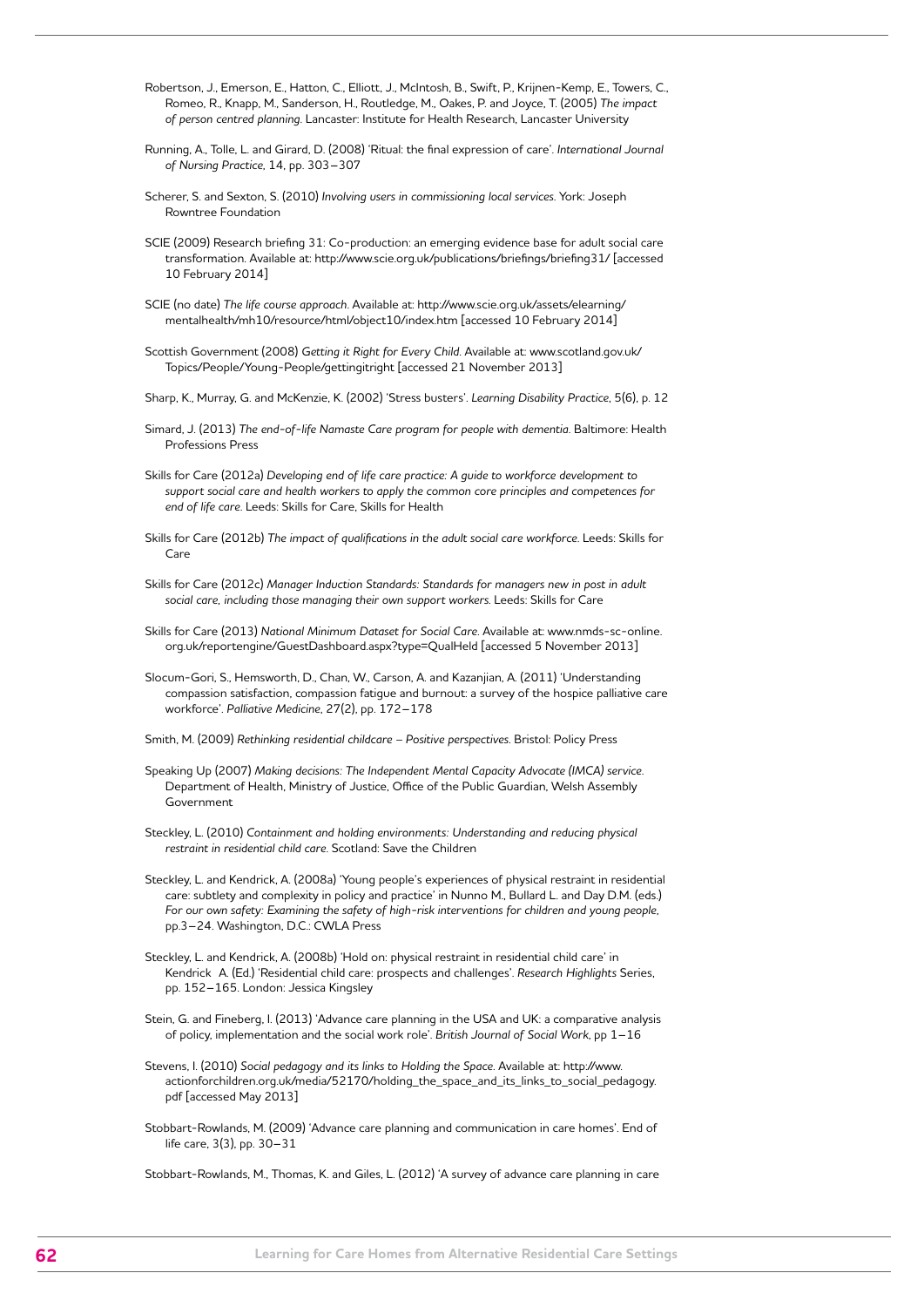homes following the GSF care homes training'. *BMJ Supportive and Palliative Care*, 2, p. 201

- Swetz, K., Harrington, S., Matsuyama, R., Sahanafelt, T. and Lyckholm, L. (2009) 'Strategies for avoiding burnout in hospice and palliative medicine: peer advice for physicians on achieving longevity and fulfillment'. *Journal of Palliative Medicine*, 12(9), pp. 773–777
- The Hospice Foundation (2013) E*nd of life care and supporting staff: A literature review*. Dublin: Hospice Friendly Hospitals
- Thomas, J., Newman, M. and Oliver, S. (2013) 'Rapid evidence assessments of research to inform social policy: taking stock and moving forward'. *Evidence and Policy*, 9(1), pp. 5–27
- Thompson, G. and Chochinov, H. (2008) 'Dignity-based approaches in the care of terminally ill patients'. *Journal of Palliative Medicine*, 10(5), pp. 1076–1082
- Wallcraft, J. and Sweeney, A. (2011) *Adult services report 47: User involvement in adult safeguarding*. London: SCIE
- Waller, S., Dewar, S., Masterson, A. and Finn, H. (2008) *Improving environments for care at end of life*. London: The King's Fund
- Waller, S. and Finn, H. (2011) *Improving the patient experience: Environments for care at end of life*. London: The King's Fund
- Weiner, J., Steven, A., Cole, M. (2004) 'Three principles to improve clinician communication for advance care planning: overcoming emotional, cognitive and skills barriers. *Journal of Palliative Medicine*, 7(6), pp. 817–829
- Wood, A. and Greig, R. (2010) *Supported living: Making the move developing supported living options for people with learning disabilities*. Bath: National Development Team for Inclusion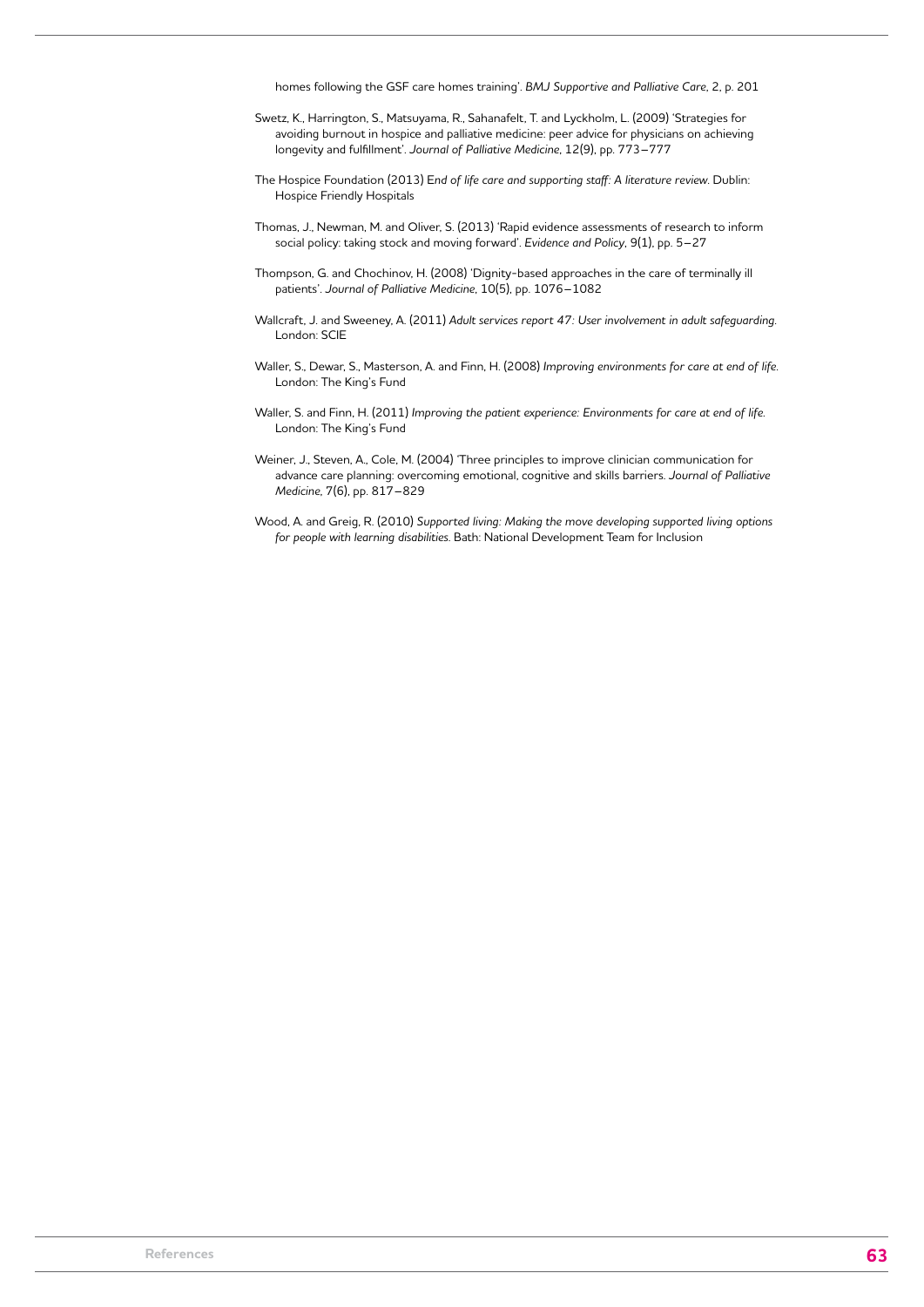# **APPENDIX 1: RESEARCH QUESTIONS**

#### **Central questions**

**1. Do other sectors deliver quality care services 'better' than care homes for older people?**

- **•** What aspects of (national and local government) **policy** support risk management processes?
- **•** What **models** of risk management/positive risk-taking are employed in the other specified settings to improve quality of life and good relationships in the setting?
- **•** What **evidence** of effectiveness exists to support these models?
- **•** What are the characteristics of success?
- **•** What are the facilitators and challenges for implementing such models/policies?

#### **2. If they do, what in particular is 'better' about other services?**

- **•** What is the organisational approach to risk management and positive risk-taking?
- **•** What emphasis is placed on workforce development and what is the role of staff attitudes and values?

#### **3. What is transferable learning for residential care homes for older people?**

- **•** What learning can be extracted from other settings to apply to residential care homes for older people?
- **•** What constraints or parameters should be placed on this learning?

#### **Subsidiary questions to frame the research**

#### **What constitutes good and effective practice in residential care for older people and what would 'better' look like?**

- **•** Are there examples of effective practice in residential care in relation to risk management and relationships between staff and older people living in residential care?
- **•** What are the key characteristics of effective practice in residential care in relation to risk management/relationship building/positive risk-taking?
- **•** What facilitates and/or challenges effective practice in this context?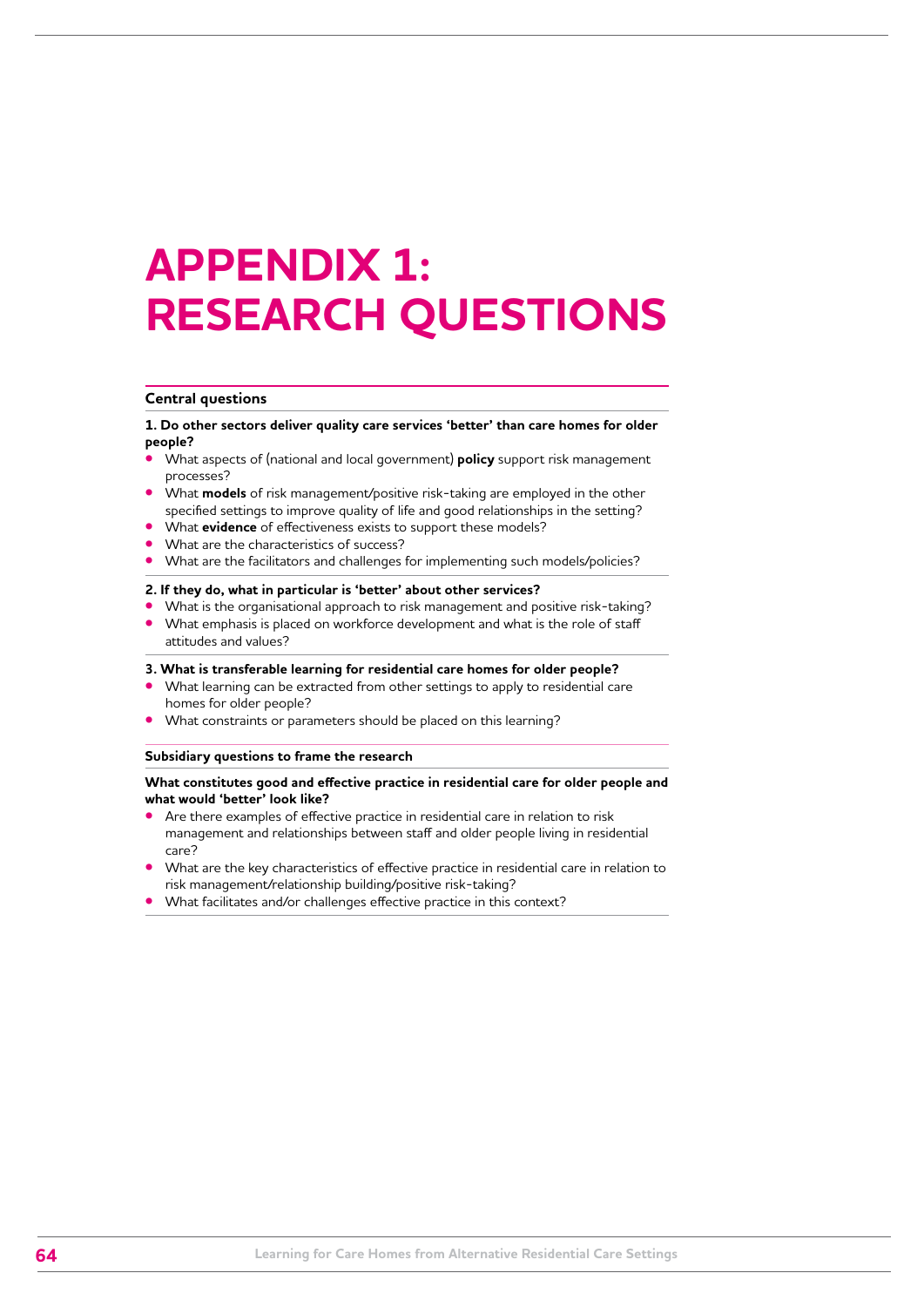# **APPENDIX 2: SEARCH STRATEGY AND KEY TERMS**

Searches were conducted through electronic databases including Scopus, CareKnowledge and Social Care Online. To help with the identification of unpublished literature, a number of key websites were searched and key organisations contacted.

Based on discussions at the inception meeting, the research covered three settings (end of life care in hospices, children's residential care services and residential learning disabilities services) using the keywords below. Searches were conducted as combinations of the agreed search terms (see Table 4).

|  |  | Table 4: Agreed search terms |  |  |
|--|--|------------------------------|--|--|
|--|--|------------------------------|--|--|

| Risk management and relationships | Outcomes                         |
|-----------------------------------|----------------------------------|
| Advocacy                          | Quality of life                  |
| Co-production                     | Quality of care                  |
| Safequarding                      | Staff client (patient) relation* |
| Positive risk*                    | Service user involve*            |
| Risk manag*                       | Decision-making                  |
| Risk assess*                      | Person centre*                   |
| Rights-based*                     | Personhood                       |
| Regulation                        | Joint care plan*                 |
| Risk enablement                   |                                  |
| Safeguarding                      |                                  |
| Approach                          | Effectiveness                    |
| Staff train*                      | $Effectiv*$                      |
| Staff attitude*                   | Success <sup>*</sup>             |
| Staff value*                      | Best practice                    |
| Policy devel*                     | Facilitators                     |
| Workforce devel*                  | Challenges                       |
| Learning and development          | Good practice                    |
| Environ*                          | Guidance                         |
| Process*                          |                                  |

\* Incomplete words used to search for multiple phrases at once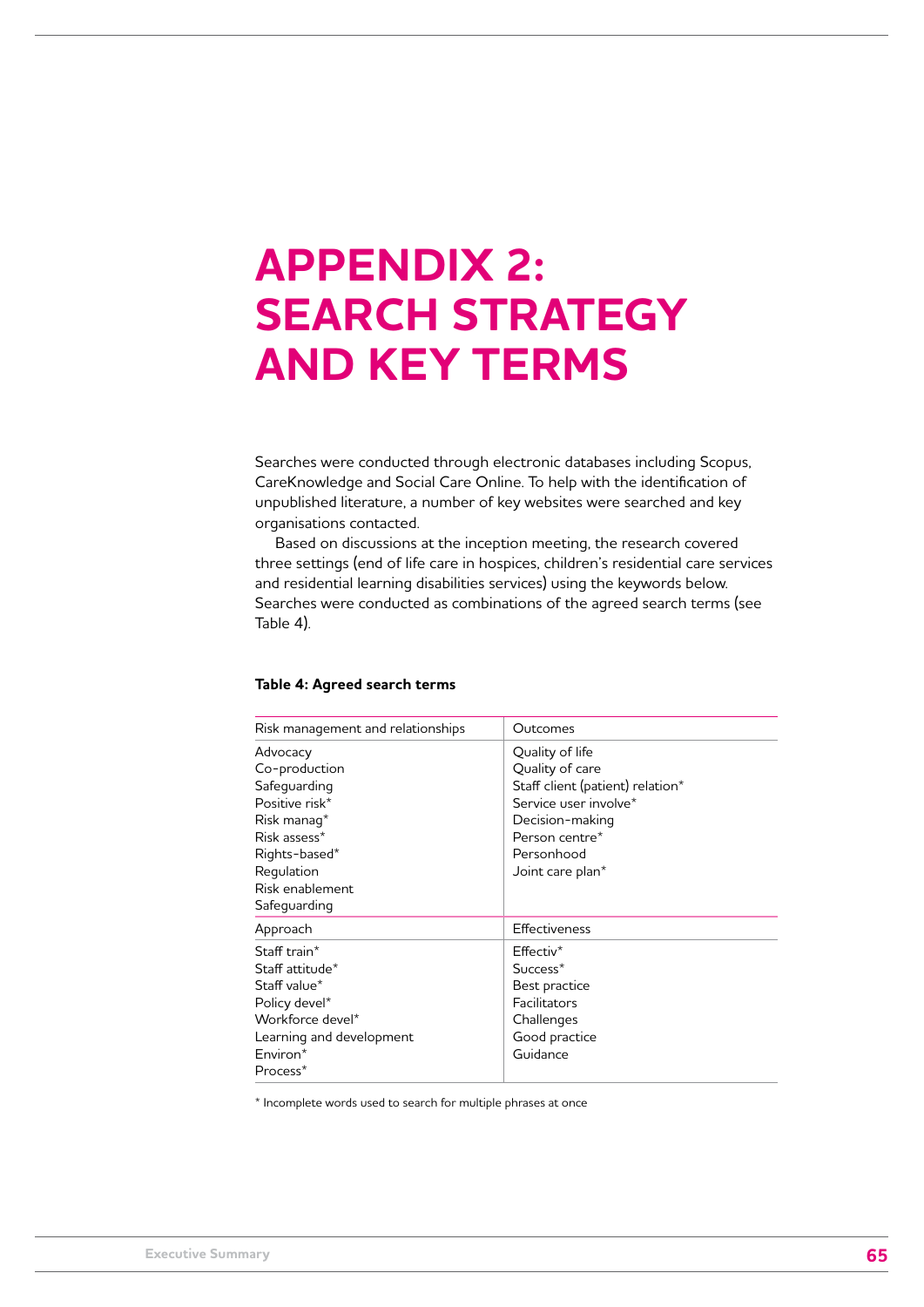## **Underlying research assumptions**

These were:

- **•** that there will be sufficient literature in the three comparison settings to begin to extract transferable learning for residential care for older people;
- **•** that all care homes are subject to and face the same regulatory constraints and policy directives.

## **Search strategies**

Our search strategy for the REA involved a search of the key databases:

#### **Table 5: Key databases**

| NHS Evidence (includes Cinahl, Embase, PsycINFO,<br>Cochrane Library, MEDLINE, British Nursing Index) | <b>Social Care Online</b>                      |  |
|-------------------------------------------------------------------------------------------------------|------------------------------------------------|--|
| Skills for Care Research Knowledge Base                                                               | Scopus                                         |  |
| CareKnowledge                                                                                         | Social Care Institute for<br>Excellence (SCIE) |  |
| Education Resources Information Center (ERIC)                                                         | Trip                                           |  |
| Applied Social Sciences Index and Abstracts (ASSIA)                                                   | Web of Science                                 |  |
| Social Science Citation Index (SSCI)                                                                  | Google Scholar                                 |  |

This was supported by searches of the following websites

#### **Table 6: Supporting websites**

| The Economic and Social Research<br>Council (ESRC) Society Today                   | The King's Fund                                                   |
|------------------------------------------------------------------------------------|-------------------------------------------------------------------|
| Skills for Care                                                                    | Department of Health                                              |
| Joseph Rowntree Foundation                                                         | Research in Practice for Adults                                   |
| The Institute for Research and Innovation<br>in Social Services (IRISS) (Scotland) | National Care Homes Research and<br>Development Forum             |
| Personal Social Services Research Unit<br>(PSSRU)                                  | <b>British Geriatrics Society</b>                                 |
| Age UK                                                                             | National Institute for Social Care and<br>Health Research (Wales) |
| National Institute for Health and Care<br>Excellence (NICE)                        | Scope                                                             |
| Scottish Social Research                                                           | Mental Health Foundation                                          |
| Carers UK                                                                          | Scottish Government                                               |
| NHS Institute for Innovation and<br>Improvement                                    |                                                                   |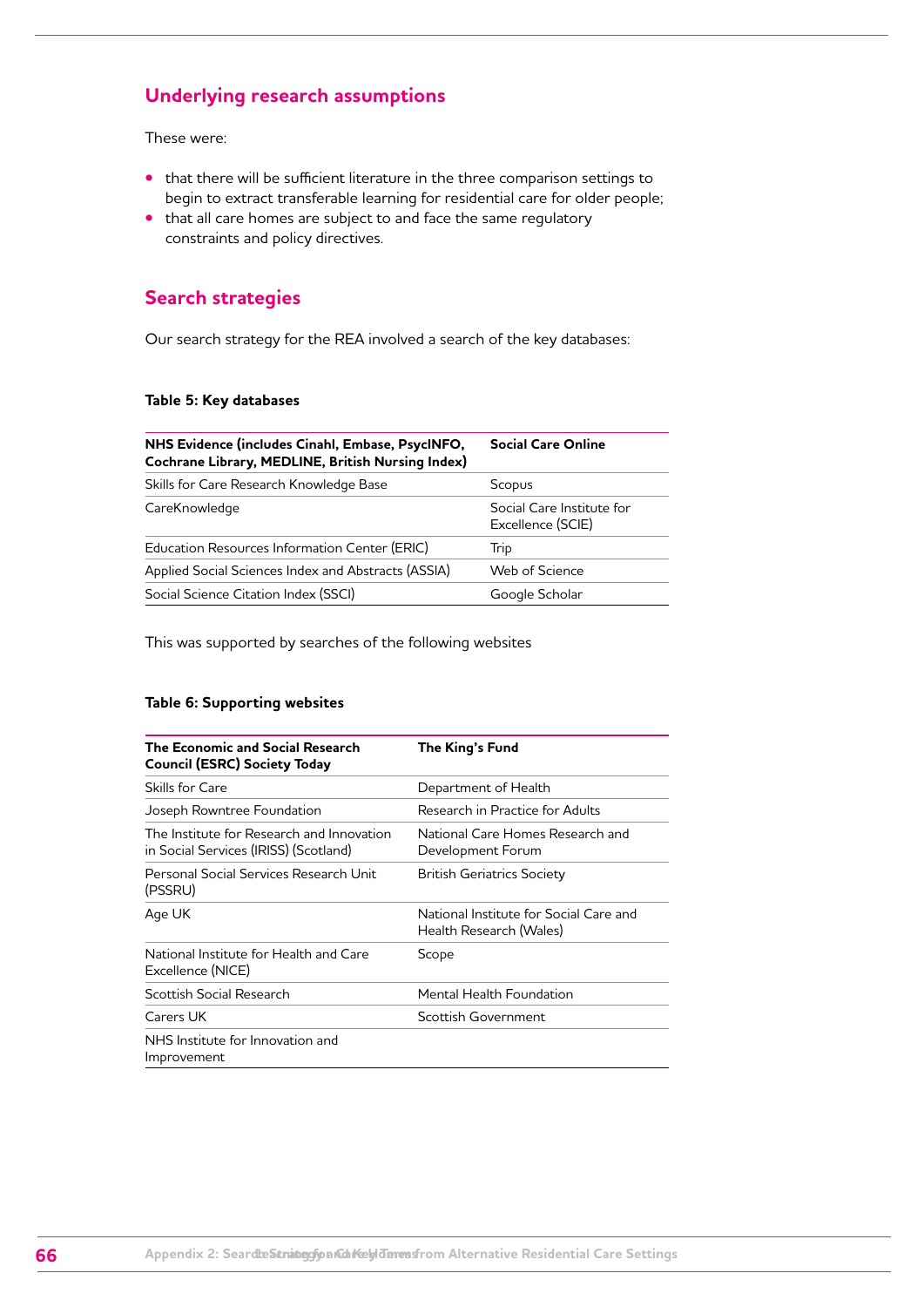| <b>Inclusion criteria</b> |                                                                                                                                                                                                                                                                    |
|---------------------------|--------------------------------------------------------------------------------------------------------------------------------------------------------------------------------------------------------------------------------------------------------------------|
| Year                      | Published during or after 2002                                                                                                                                                                                                                                     |
| Language                  | Published in English                                                                                                                                                                                                                                               |
| Nature of evidence        | Peer-reviewed international literature<br>Primary studies from the United Kingdom<br>Unpublished literature from the United Kingdom only<br>National-level guidance documents from the United Kingdom<br>only (where relevant)                                     |
| Study design              | Review of reviews<br>Evidence reviews (systematic, rapid, scoping)<br>Primary qualitative and quantitative evaluation studies<br>Primary qualitative and quantitative needs assessments or<br>evidence gathering studies<br>Expert opinion (with cautionary notes) |
| Topic                     | Risk assessment and management<br>Building relationships between staff and clients<br>Positive risk-taking<br>Characteristics of good practice in residential settings<br>Focus on workforce development to encourage relationship<br>building                     |
| Populations               | Older people<br>People with learning disabilities<br>People nearing the end of their lives<br>Children and young people looked after and accommodated by<br>care services                                                                                          |
| Settings                  | Care homes without nursing<br>Residential and supported housing for people with learning<br>disabilities<br>Hospices<br>Residential care settings for children and young people                                                                                    |
| Outcomes                  | Focus on improving quality of life for residents<br>Improved experience of quality of relationships and care<br>Increased participation in decision-making                                                                                                         |

#### **Table 7: Inclusion and exclusion criteria**

| <b>Exclusion criteria</b> |                                                                                                                                                                                                                 |
|---------------------------|-----------------------------------------------------------------------------------------------------------------------------------------------------------------------------------------------------------------|
| Year                      | Published before 2002                                                                                                                                                                                           |
| Language                  | Not published in English                                                                                                                                                                                        |
| Nature of evidence        | International primary studies<br>International quidance<br>Unpublished literature from international audience                                                                                                   |
| Topic                     | Focused on specific aspects of risk e.g. falls management<br>Primary focus on NHS support and input into care homes<br>Management of medication or medical care<br>Focus on prevalence and statistical analysis |
| Setting                   | NHS setting for care homes<br>Nursing homes with care<br>Extra care homes (also known as Assisted Living Housing/Very<br>Sheltered Housing/Housing With Care)<br>Foster care settings                           |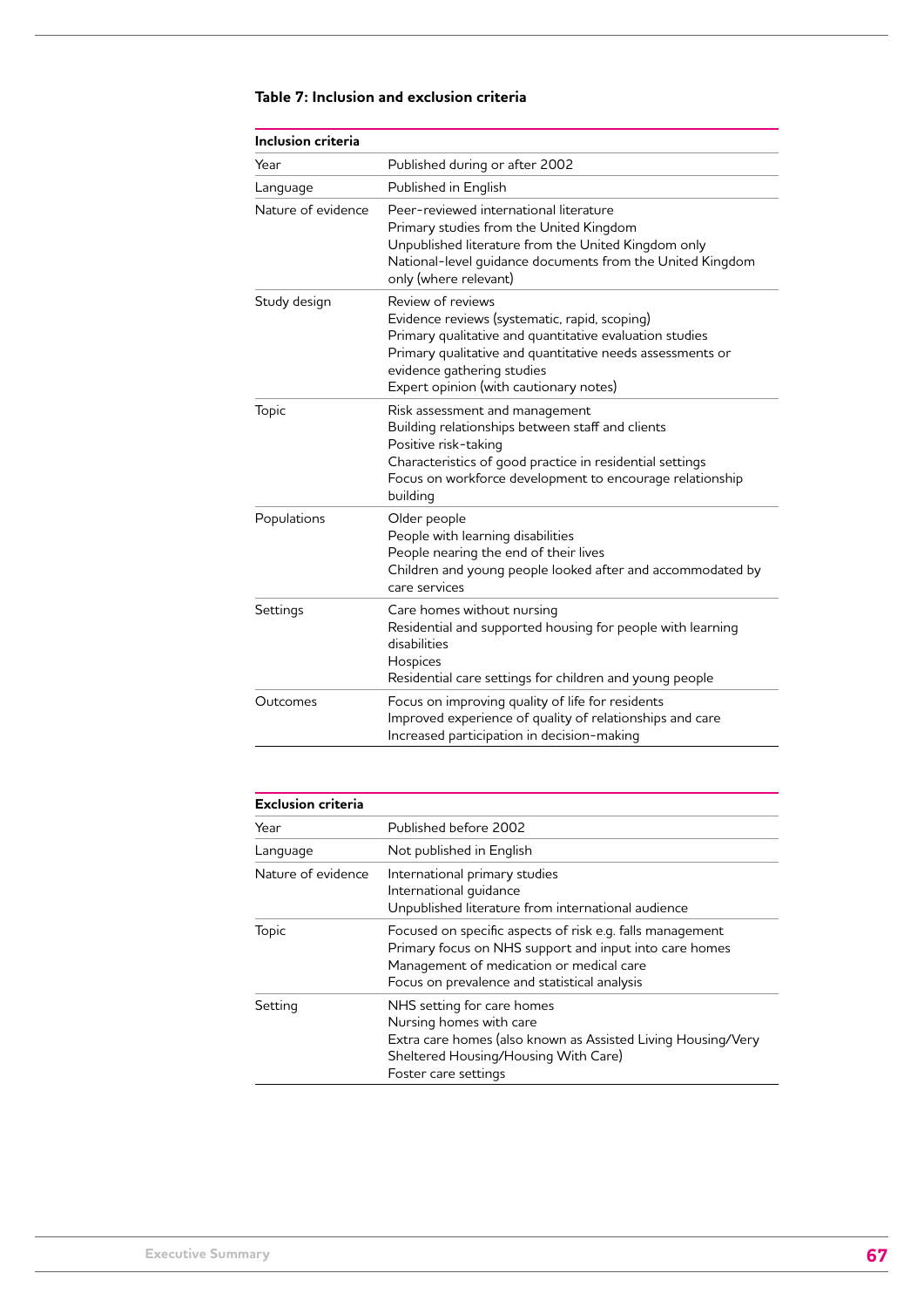## **Quality Assessment Procedures**

In order to assess the strength of the evidence of relevant primary studies into effectiveness the following questions were posed:

- **•** Is the study relevant to the review questions?
- **•** Are the methods valid and appropriate (design, sampling, data collection)?
- **•** Is there a strong and appropriate analysis of the data and presentation of the findings?
- **•** Have the findings been interpreted appropriately?
- **•** Have the limitations of the study been considered and amendments made to reflect these?

For reviews of evidence the following questions were posed to assess the quality of the review:

- **•** Is the study relevant to the review questions?
- **•** Was there a comprehensive search strategy stated and conducted?
- **•** Was the quality of individual primary studies assessed?
- **•** Were results from primary studies integrated into overall findings adequately?
- **•** Is there adequate data to support conclusions of the review?

For both types of papers a study was classified as 'strong' if four or five of the stated criteria have been met, 'adequate' if two or three of the stated criteria have been met or 'weak' if none or one of the stated criteria have been met. Only strong and adequate studies were taken forward for data extraction. There was one exception to this: in the case of weak studies where no other evidence is available, these will be included in the narrative report with cautionary notes.

## **Data extraction**

The following information was extracted directly into Endnote for individual studies:

- **•** study detail;
- **•** target population and setting (should already be entered);
- **•** intervention or study aim;
- **•** general description of study (e.g. design, scale of study, strength of study);
- **•** relevant findings;
- **•** commentary on study.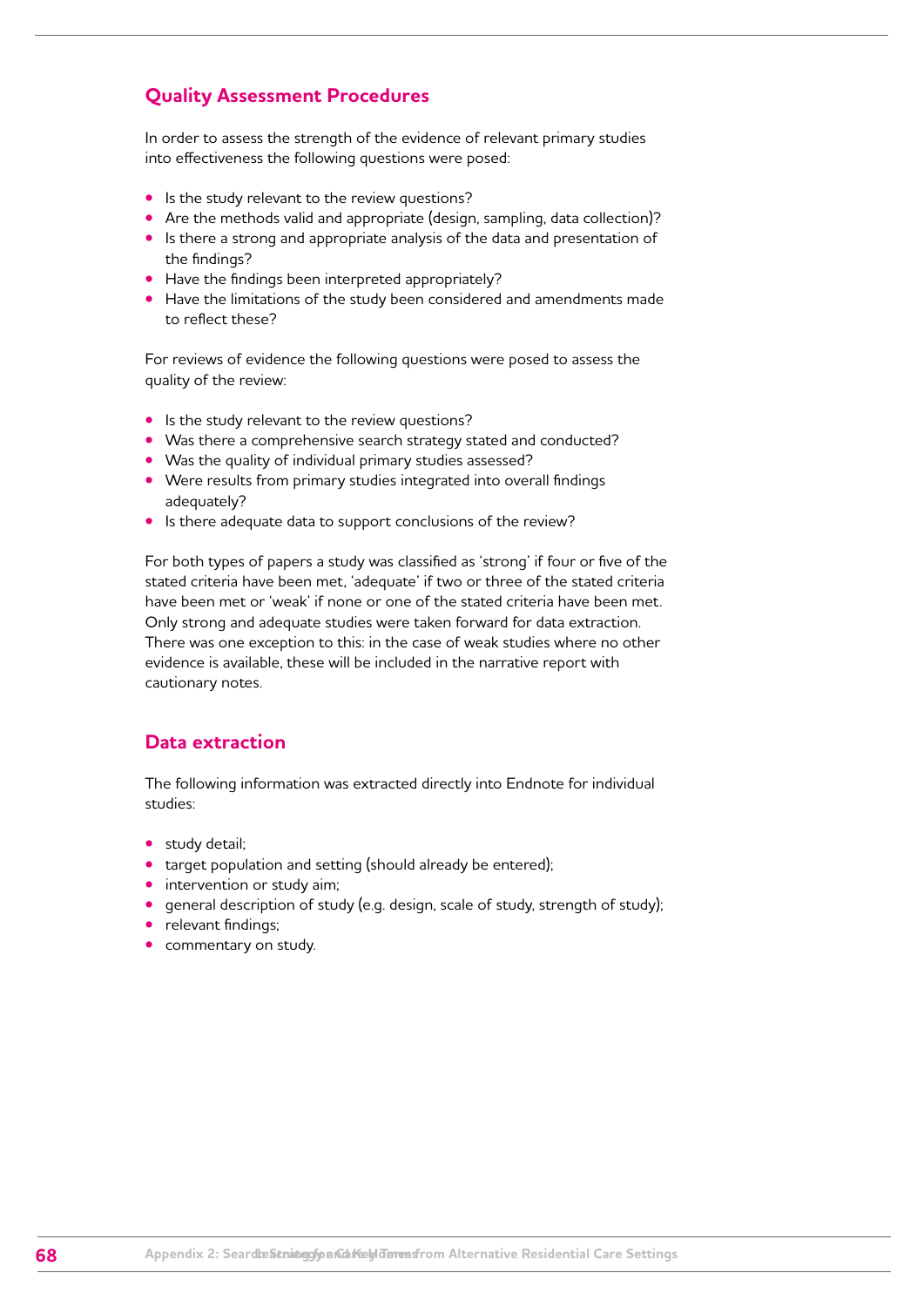## **ACKNOWLEDGEMENTS**

The Joseph Rowntree Foundation funded this research and the authors would like to thank John Kennedy for his support in conducting the review and Claudia Wood from Demos who acted as an advisor on the project.

In addition, the authors would like to acknowledge the following for their help and support at different stages of the work:

- **•** Asif Afridi and Joy Warrington, BRAP
- **•** Centre for Excellence for Looked After Children in Scotland
- **•** Claire Mahmood, Changing our Lives
- **•** Lynne Partington, Cheshire Hospices Education
- **•** Irene Higginson, Cicely Saunders Institute
- **•** Vic Citeralla, CPEA
- **•** Mike Titterton, Hale Trust
- **•** Kevin Beattie, Health Service Executive Ireland
- **•** Helen Nash, Heather Richardson and Melanie Hodson, Help the Hospices
- **•** Pat Petrie, Institute of Education, University of London
- **•** Grace O'Sullivan, Irish Hospice Foundation
- **•** Kate Skinner, Kate Skinner Consulting
- **•** Anne Finucane, Marie Curie
- **•** National Centre for Excellence in Residential Child Care
- **•** Rick O'Brien, National End of Life Care Programme
- **•** Fiona Stevenson, NSPCC
- **•** Deirdre Kowalski, Residential Nursing Homes Association
- **•** Jeremy Millar, Robert Gordon University
- **•** Shirley Ewart-Boyle, SCIE
- **•** Mike Dent, Staffordshire University
- **•** Jo Hockley, Liz Bryan and Julie Kinley, St Christopher's Hospice, London
- **•** Heather Richardson, St Joseph's Hospice, London
- **•** Joy Millikan, St Margaret's Somerset Hospice
- **•** Laura Steckley, University of Strathclyde
- **•** Liz Ray, Who Cares? Scotland

The authors would also like to thank the following organisations for participating in the 'sense check' of the review findings:

- **•** Avenues
- **•** Certitude
- **•** Dove Adolescent Services Ltd
- **•** St Christopher's Hospice, London
- **•** Walsall Children's Services
- **•** Who Cares? Scotland
- **•** North London Hospice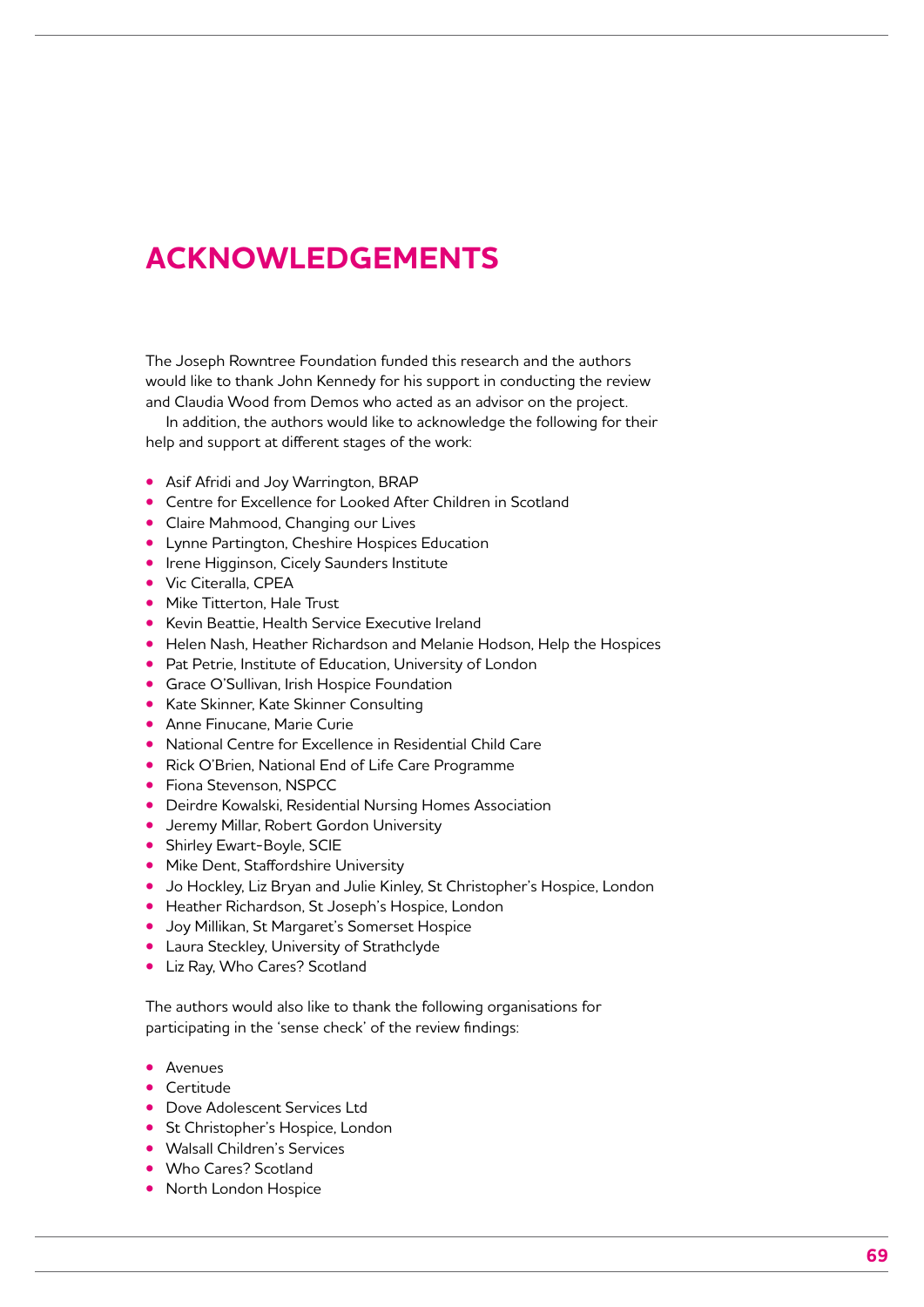## **ABOUT THE AUTHORS**

Liz Burtney, Davina Figgett and Paul Buchanan work in the Research and Evaluation team at Skills for Care, an employer-led organisation with a remit for developing the skills, knowledge and values of the adult social care workforce.

**Liz** has worked as a researcher for over 20 years in the public, voluntary and commercial sectors. Her work focuses on innovative practice in social care and promoting the use of evidence in practice.

**Davina** has over 15 years' experience developing and managing research projects within the public and not-for-profit sectors. Her main area of interest is social work and unpaid carers.

**Paul** has been a researcher for over 20 years and manages the Research and Evaluation team at Skills for Care. He is particularly interested in ensuring that employers have the opportunity to engage with research and by doing so are able learn from the experiences of others.

Deirdre Fullerton is an independent researcher who worked with Skills for Care on this project as an associate. **Deirdre** is an experienced reviewer and her main research interests include looked after and accommodated young people, teenage health and health improvement.

Karen Stevens and Madeline Cooper-Ueki have a leadership role in Skills for Care area teams to engage employers and other key partners in the adult social care sector to support workforce development.

**Karen** has a background in organisational development and her areas of interest include dementia, Common Core principles and the link between health and social care.

**Madeline** has a background in working with people with learning disabilities and mental health needs and supporting organisations to implement personalised, person-centred and inclusive approaches.